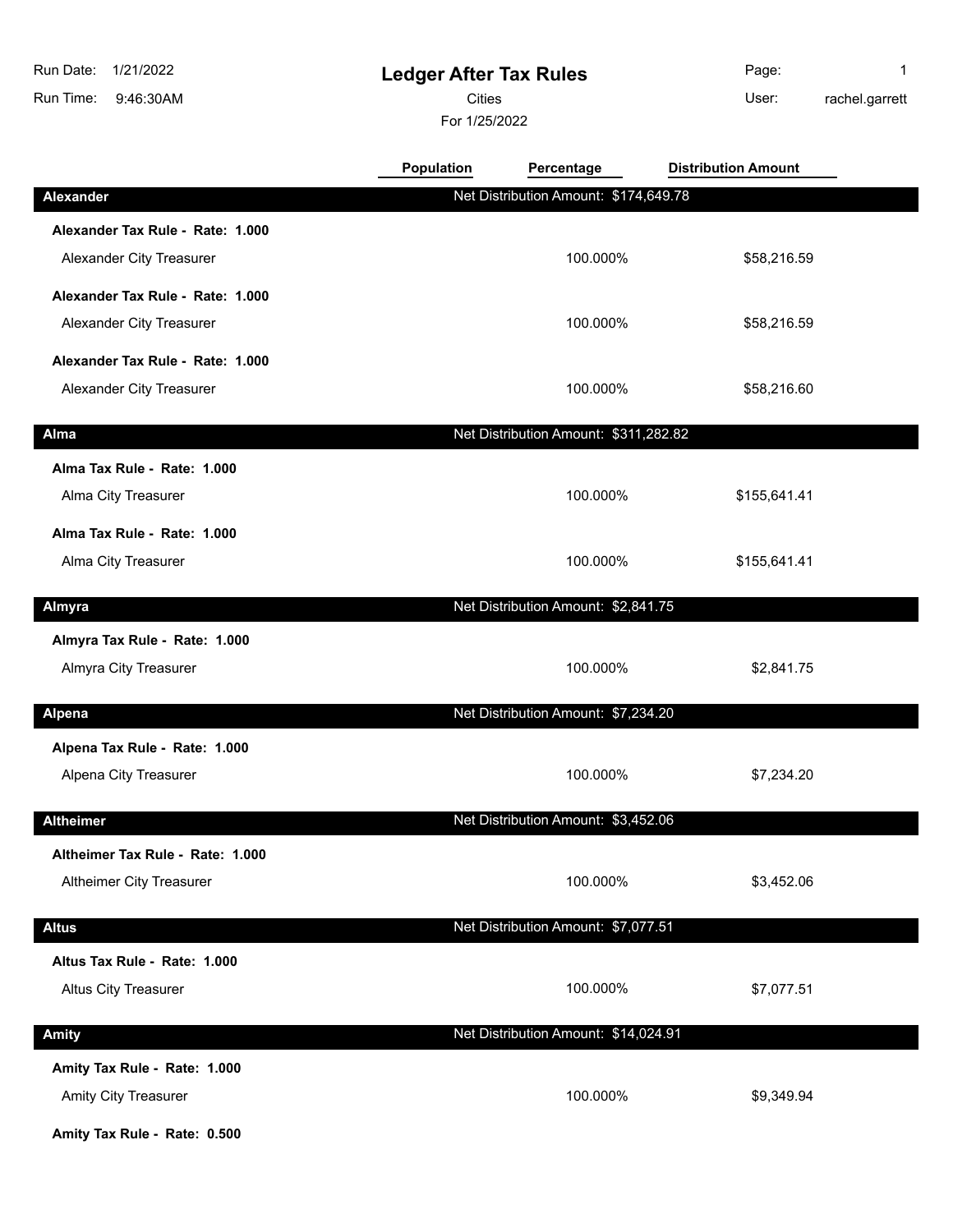| Run Date:<br>1/21/2022<br>Run Time:<br>9:46:30AM                    | <b>Ledger After Tax Rules</b><br><b>Cities</b><br>For 1/25/2022 |                                       | Page:<br>User:             | $\overline{2}$<br>rachel.garrett |
|---------------------------------------------------------------------|-----------------------------------------------------------------|---------------------------------------|----------------------------|----------------------------------|
|                                                                     | <b>Population</b>                                               | Percentage                            | <b>Distribution Amount</b> |                                  |
| Amity City Treasurer                                                |                                                                 | 100.000%                              | \$4,674.97                 |                                  |
| Anthonyville                                                        |                                                                 | Net Distribution Amount: \$1,425.78   |                            |                                  |
| Anthonyville Tax Rule - Rate: 2.000<br>Anthonyville City Treasurer  |                                                                 | 100.000%                              | \$1,425.78                 |                                  |
| Arkadelphia                                                         |                                                                 | Net Distribution Amount: \$467,774.30 |                            |                                  |
| Arkadelphia Tax Rule - Rate: 1.000<br>Arkadelphia City Treasurer    |                                                                 | 100.000%                              | \$233,887.15               |                                  |
| Arkadelphia Tax Rule - Rate: 1.000<br>Arkadelphia City Treasurer    |                                                                 | 100.000%                              | \$233,887.15               |                                  |
| <b>Arkadelphia AF City</b>                                          |                                                                 | Net Distribution Amount: \$575.24     |                            |                                  |
| Arkadelphia Tax Rule - Rate: 1.000<br>Arkadelphia Municipal Airport |                                                                 | 100.000%                              | \$287.62                   |                                  |
| Arkadelphia Tax Rule - Rate: 1.000<br>Arkadelphia Municipal Airport |                                                                 | 100.000%                              | \$287.62                   |                                  |
| <b>Ash Flat</b>                                                     |                                                                 | Net Distribution Amount: \$135,082.98 |                            |                                  |
| Ash Flat Tax Rule - Rate: 1.000<br>Ash Flat City Treasurer          |                                                                 | 100.000%                              | \$98,242.17                |                                  |
| Ash Flat Tax Rule - Rate: 0.380<br>Ash Flat City Treasurer          |                                                                 | 100.000%                              | \$36,840.81                |                                  |
| Ashdown                                                             |                                                                 | Net Distribution Amount: \$167,184.93 |                            |                                  |
| Ashdown Tax Rule - Rate: 1.000<br>Ashdown City Treasurer            |                                                                 | 100.000%                              | \$83,592.47                |                                  |
| Ashdown Tax Rule - Rate: 1.000<br>Ashdown City Treasurer            |                                                                 | 100.000%                              | \$83,592.46                |                                  |
| <b>Atkins</b>                                                       |                                                                 | Net Distribution Amount: \$82,358.03  |                            |                                  |
| Atkins Tax Rule - Rate: 0.500<br><b>Atkins City Treasurer</b>       |                                                                 | 100.000%                              | \$20,589.51                |                                  |

**Atkins Tax Rule - Rate: 1.500**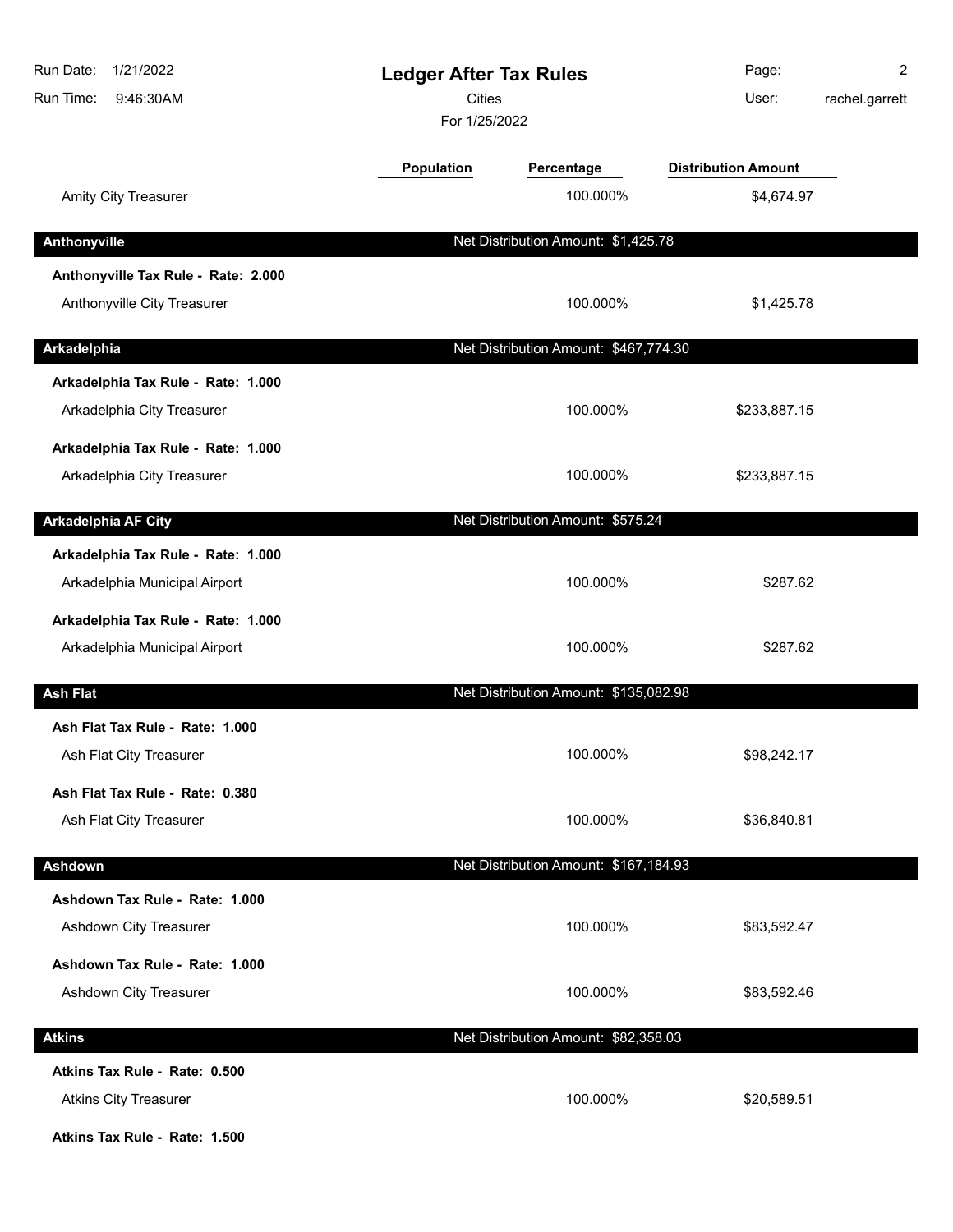| Run Date:<br>1/21/2022<br>Run Time:<br>9:46:30AM | <b>Ledger After Tax Rules</b><br><b>Cities</b><br>For 1/25/2022 |                                       | Page:<br>User:             | 3<br>rachel.garrett |
|--------------------------------------------------|-----------------------------------------------------------------|---------------------------------------|----------------------------|---------------------|
|                                                  | <b>Population</b>                                               | Percentage                            | <b>Distribution Amount</b> |                     |
| <b>Atkins City Treasurer</b>                     |                                                                 | 100.000%                              | \$61,768.52                |                     |
| <b>Augusta</b>                                   |                                                                 | Net Distribution Amount: \$25,981.63  |                            |                     |
| Augusta Tax Rule - Rate: 1.000                   |                                                                 |                                       |                            |                     |
| Augusta City Treasurer                           |                                                                 | 100.000%                              | \$25,981.63                |                     |
| <b>Austin</b>                                    |                                                                 | Net Distribution Amount: \$54,993.96  |                            |                     |
| Austin Tax Rule - Rate: 1.000                    |                                                                 |                                       |                            |                     |
| <b>Austin City Treasurer</b>                     |                                                                 | 100.000%                              | \$27,496.98                |                     |
| Austin Tax Rule - Rate: 1.000                    |                                                                 |                                       |                            |                     |
| Austin City Treasurer                            |                                                                 | 100.000%                              | \$27,496.98                |                     |
| Avoca                                            |                                                                 | Net Distribution Amount: \$11,584.79  |                            |                     |
| Avoca Tax Rule - Rate: 1.000                     |                                                                 |                                       |                            |                     |
| Avoca City Treasurer                             |                                                                 | 100.000%                              | \$11,584.79                |                     |
| <b>Bald Knob</b>                                 |                                                                 | Net Distribution Amount: \$63,742.77  |                            |                     |
| Bald Knob Tax Rule - Rate: 0.500                 |                                                                 |                                       |                            |                     |
| <b>Bald Knob City Treasurer</b>                  |                                                                 | 100.000%                              | \$21,247.59                |                     |
| Bald Knob Tax Rule - Rate: 1.000                 |                                                                 |                                       |                            |                     |
| <b>Bald Knob City Treasurer</b>                  |                                                                 | 100.000%                              | \$42,495.18                |                     |
| <b>Barling</b>                                   |                                                                 | Net Distribution Amount: \$82,507.74  |                            |                     |
| Barling Tax Rule - Rate: 1.000                   |                                                                 |                                       |                            |                     |
| <b>Barling City Treasurer</b>                    |                                                                 | 100.000%                              | \$41,253.87                |                     |
| Barling Tax Rule - Rate: 1.000                   |                                                                 |                                       |                            |                     |
| <b>Barling City Treasurer</b>                    |                                                                 | 100.000%                              | \$41,253.87                |                     |
| <b>Batesville</b>                                |                                                                 | Net Distribution Amount: \$851,039.72 |                            |                     |
| Batesville Tax Rule - Rate: 1.000                |                                                                 |                                       |                            |                     |
| <b>Batesville City Treasurer</b>                 |                                                                 | 100.000%                              | \$425,519.86               |                     |
| Batesville Tax Rule - Rate: 0.500                |                                                                 |                                       |                            |                     |
| <b>Batesville City Treasurer</b>                 |                                                                 | 100.000%                              | \$212,759.93               |                     |
| Batesville Tax Rule - Rate: 0.500                |                                                                 |                                       |                            |                     |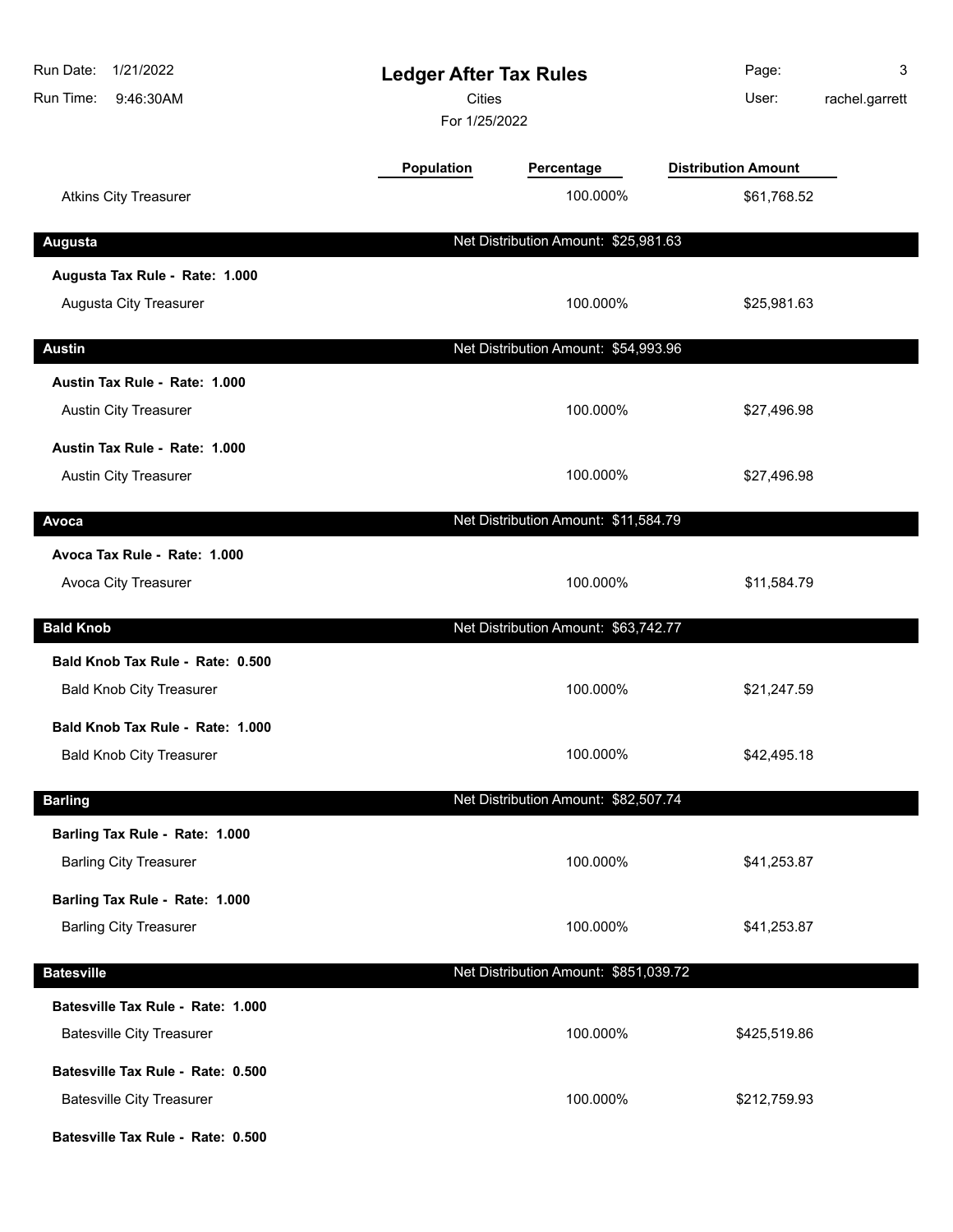| Run Date:<br>1/21/2022<br>Run Time:<br>9:46:30AM         | <b>Ledger After Tax Rules</b><br><b>Cities</b><br>For 1/25/2022 |                                         | Page:<br>User:             | 4<br>rachel.garrett |
|----------------------------------------------------------|-----------------------------------------------------------------|-----------------------------------------|----------------------------|---------------------|
|                                                          | Population                                                      | Percentage                              | <b>Distribution Amount</b> |                     |
| <b>Batesville City Treasurer</b>                         |                                                                 | 100.000%                                | \$212,759.93               |                     |
| <b>Bauxite</b>                                           |                                                                 | Net Distribution Amount: \$22,284.66    |                            |                     |
| Bauxite Tax Rule - Rate: 1.500                           |                                                                 |                                         |                            |                     |
| <b>Bauxite City Treasurer</b>                            |                                                                 | 100.000%                                | \$22,284.66                |                     |
| <b>Bay</b>                                               |                                                                 | Net Distribution Amount: \$11,244.73    |                            |                     |
| Bay City Tax Rule - Rate: 1.000                          |                                                                 |                                         |                            |                     |
| <b>Bay City Treasurer</b>                                |                                                                 | 100.000%                                | \$11,244.73                |                     |
| <b>Bearden</b>                                           |                                                                 | Net Distribution Amount: \$12,504.39    |                            |                     |
| Bearden Tax Rule - Rate: 1.000<br>Bearden City Treasurer |                                                                 | 100.000%                                | \$12,504.39                |                     |
| <b>Beebe</b>                                             |                                                                 | Net Distribution Amount: \$173,247.06   |                            |                     |
| Beebe Tax Rule - Rate: 1.000                             |                                                                 |                                         |                            |                     |
| <b>Beebe City Treasurer</b>                              |                                                                 | 100.000%                                | \$173,247.06               |                     |
| <b>Beedeville</b>                                        |                                                                 | Net Distribution Amount: \$134.98       |                            |                     |
| Beedeville Tax Rule - Rate: 0.500                        |                                                                 |                                         |                            |                     |
| <b>Beedeville City Treasurer</b>                         |                                                                 | 100.000%                                | \$134.98                   |                     |
| <b>Bella Vista</b>                                       |                                                                 | Net Distribution Amount: \$606,385.95   |                            |                     |
| Bella Vista Tax Rule - Rate: 1.000                       |                                                                 |                                         |                            |                     |
| Bella Vista City Treasurer                               |                                                                 | 100.000%                                | \$303,192.98               |                     |
| Bella Vista Tax Rule - Rate: 1.000                       |                                                                 |                                         |                            |                     |
| <b>Bella Vista City Treasurer</b>                        |                                                                 | 100.000%                                | \$303,192.97               |                     |
| <b>Belleville</b>                                        |                                                                 | Net Distribution Amount: \$2,390.87     |                            |                     |
| Belleville Tax Rule - Rate: 1.000                        |                                                                 |                                         |                            |                     |
| <b>Belleville City Treasurer</b>                         |                                                                 | 100.000%                                | \$2,390.87                 |                     |
| <b>Benton</b>                                            |                                                                 | Net Distribution Amount: \$2,023,331.21 |                            |                     |
| Benton Tax Rule - Rate: 1.500                            |                                                                 |                                         |                            |                     |
|                                                          |                                                                 | 100.000%                                | \$1,213,998.73             |                     |
| <b>Benton City Treasurer</b>                             |                                                                 | 87.500%                                 | \$1,062,248.89             |                     |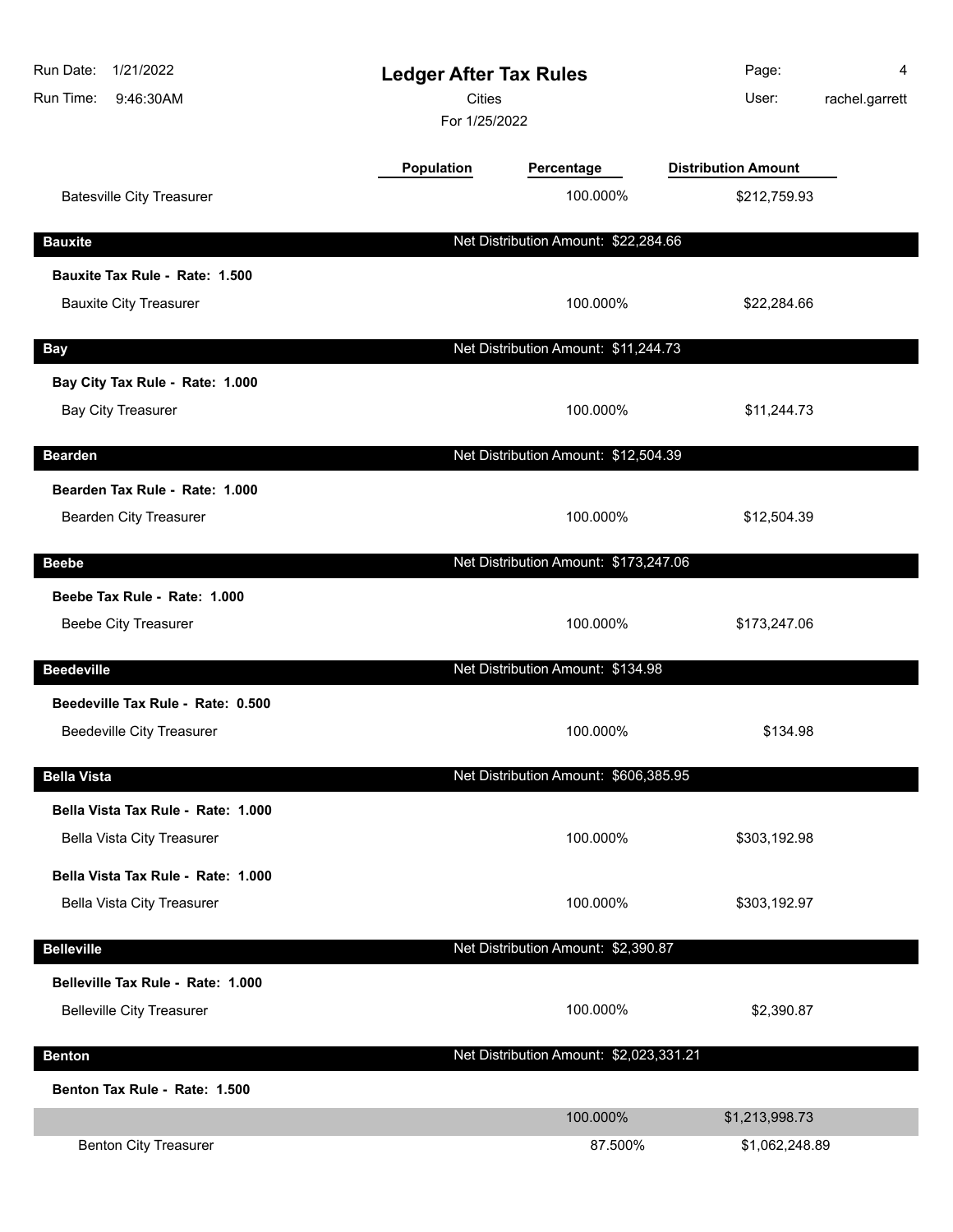| Run Date:<br>1/21/2022<br>Run Time:<br>9:46:30AM | <b>Ledger After Tax Rules</b><br><b>Cities</b><br>For 1/25/2022 |                                         | Page:<br>User:             | 5<br>rachel.garrett |
|--------------------------------------------------|-----------------------------------------------------------------|-----------------------------------------|----------------------------|---------------------|
|                                                  | <b>Population</b>                                               | Percentage                              | <b>Distribution Amount</b> |                     |
| <b>Benton City Treasurer</b>                     |                                                                 | 12.500%                                 | \$151,749.84               |                     |
| Benton Tax Rule - Rate: 0.500                    |                                                                 |                                         |                            |                     |
| <b>Benton City Treasurer</b>                     |                                                                 | 100.000%                                | \$404,666.24               |                     |
| Benton Tax Rule - Rate: 0.500                    |                                                                 |                                         |                            |                     |
| <b>Benton City Treasurer</b>                     |                                                                 | 100.000%                                | \$404,666.24               |                     |
| <b>Bentonville</b>                               |                                                                 | Net Distribution Amount: \$2,944,446.17 |                            |                     |
| Bentonville Tax Rule - Rate: 1.000               |                                                                 |                                         |                            |                     |
| <b>Bentonville City Treasurer</b>                |                                                                 | 100.000%                                | \$1,472,223.09             |                     |
| Bentonville Tax Rule - Rate: 1.000               |                                                                 |                                         |                            |                     |
| <b>Bentonville City Treasurer</b>                |                                                                 | 100.000%                                | \$1,472,223.08             |                     |
| <b>Bentonville AF City</b>                       |                                                                 | Net Distribution Amount: \$925.43       |                            |                     |
| Bentonville Tax Rule - Rate: 1.000               |                                                                 |                                         |                            |                     |
| Bentonville Municipal Airport                    |                                                                 | 100.000%                                | \$462.72                   |                     |
| Bentonville Tax Rule - Rate: 1.000               |                                                                 |                                         |                            |                     |
| <b>Bentonville Municipal Airport</b>             |                                                                 | 100.000%                                | \$462.71                   |                     |
| <b>Berryville</b>                                |                                                                 | Net Distribution Amount: \$330,217.04   |                            |                     |
| Berryville Tax Rule - Rate: 1.000                |                                                                 |                                         |                            |                     |
| <b>Berryville City Treasurer</b>                 |                                                                 | 100.000%                                | \$165,108.52               |                     |
| Berryville Tax Rule - Rate: 0.500                |                                                                 |                                         |                            |                     |
| <b>Berryville City Treasurer</b>                 |                                                                 | 100.000%                                | \$82,554.26                |                     |
| Berryville Tax Rule - Rate: 0.500                |                                                                 |                                         |                            |                     |
| <b>Berryville City Treasurer</b>                 |                                                                 | 100.000%                                | \$82,554.26                |                     |
| <b>Big Flat</b>                                  |                                                                 | Net Distribution Amount: \$601.71       |                            |                     |
| Big Flat Tax Rule - Rate: 1.000                  |                                                                 |                                         |                            |                     |
| <b>Big Flat City Treasurer</b>                   |                                                                 | 100.000%                                | \$601.71                   |                     |
| <b>Black Rock</b>                                |                                                                 | Net Distribution Amount: \$9,368.12     |                            |                     |
| Black Rock Tax Rule - Rate: 1.000                |                                                                 |                                         |                            |                     |
| <b>Black Rock City Treasurer</b>                 |                                                                 | 100.000%                                | \$9,368.12                 |                     |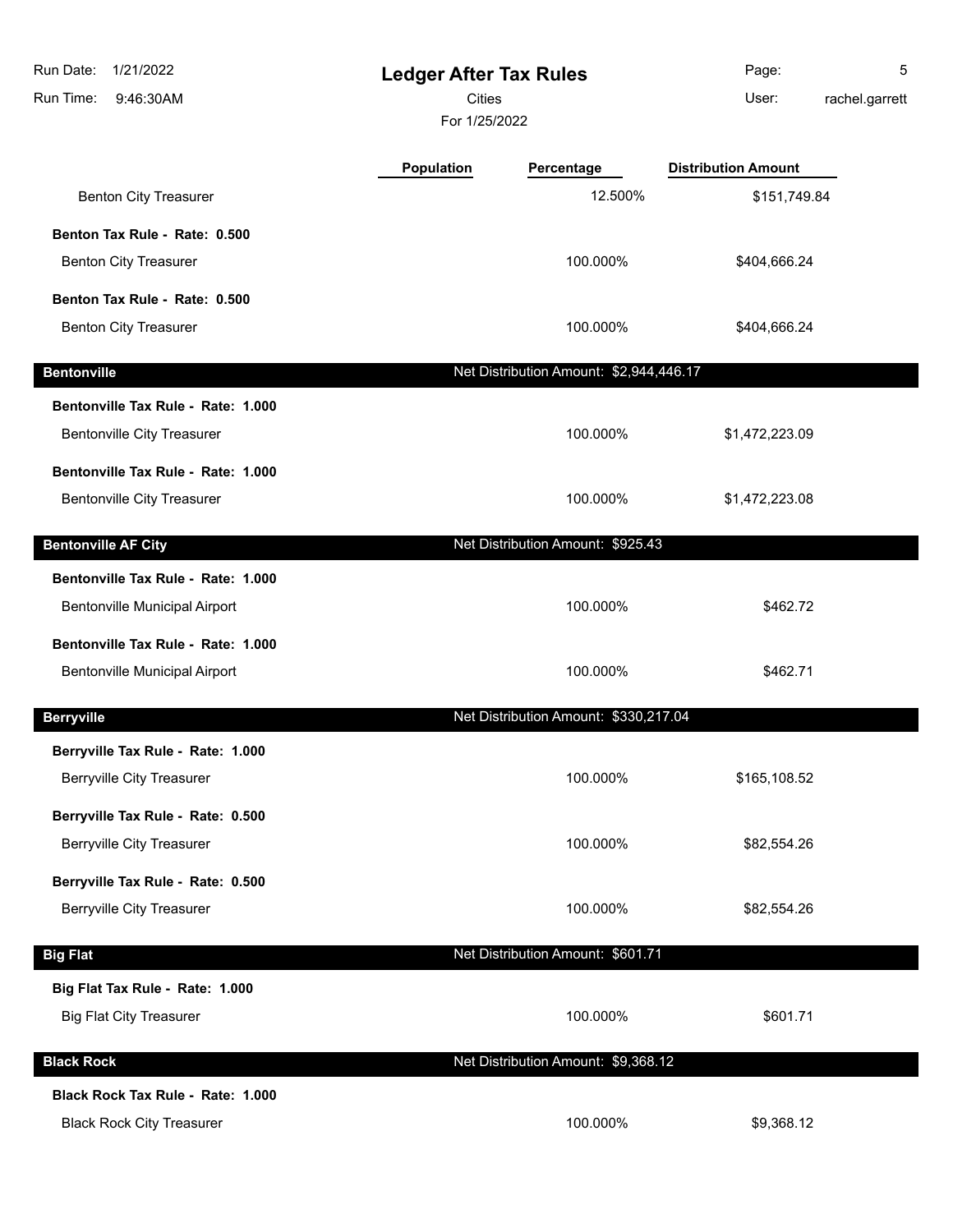| Run Date:<br>1/21/2022<br>Run Time:<br>9:46:30AM | <b>Ledger After Tax Rules</b><br><b>Cities</b><br>For 1/25/2022 |                                       | Page:<br>User:             | 6<br>rachel.garrett |
|--------------------------------------------------|-----------------------------------------------------------------|---------------------------------------|----------------------------|---------------------|
|                                                  | Population                                                      | Percentage                            | <b>Distribution Amount</b> |                     |
| <b>Blevins</b>                                   |                                                                 | Net Distribution Amount: \$4,142.50   |                            |                     |
| Blevins Tax Rule - Rate: 1.500                   |                                                                 |                                       |                            |                     |
| <b>Blevins City Treasurer</b>                    |                                                                 | 100.000%                              | \$4,142.50                 |                     |
| <b>Blue Mountain</b>                             |                                                                 | Net Distribution Amount: \$282.27     |                            |                     |
| Blue Mountain Tax Rule - Rate: 1.000             |                                                                 |                                       |                            |                     |
| <b>Blue Mountain City Treasurer</b>              |                                                                 | 100.000%                              | \$282.27                   |                     |
| <b>Blytheville</b>                               |                                                                 | Net Distribution Amount: \$460,170.70 |                            |                     |
| Blytheville Tax Rule - Rate: 0.250               |                                                                 |                                       |                            |                     |
| <b>Blytheville City Treasurer</b>                |                                                                 | 100.000%                              | \$76,695.12                |                     |
| Blytheville Tax Rule - Rate: 0.250               |                                                                 |                                       |                            |                     |
| <b>Blytheville City Treasurer</b>                |                                                                 | 100.000%                              | \$76,695.12                |                     |
| Blytheville Tax Rule - Rate: 0.250               |                                                                 |                                       |                            |                     |
| <b>Blytheville City Treasurer</b>                |                                                                 | 100.000%                              | \$76,695.12                |                     |
| Blytheville Tax Rule - Rate: 0.250               |                                                                 |                                       |                            |                     |
| <b>Blytheville City Treasurer</b>                |                                                                 | 100.000%                              | \$76,695.12                |                     |
| Blytheville Tax Rule - Rate: 0.500               |                                                                 |                                       |                            |                     |
| <b>Blytheville City Treasurer</b>                |                                                                 | 100.000%                              | \$153,390.22               |                     |
| <b>Blytheville AF City</b>                       |                                                                 | Net Distribution Amount: \$97.01      |                            |                     |
| Blytheville Tax Rule - Rate: 0.250               |                                                                 |                                       |                            |                     |
| <b>Blytheville Municipal Airport</b>             |                                                                 | 100.000%                              | \$16.17                    |                     |
| Blytheville Tax Rule - Rate: 0.250               |                                                                 |                                       |                            |                     |
| <b>Blytheville Municipal Airport</b>             |                                                                 | 100.000%                              | \$16.17                    |                     |
| Blytheville Tax Rule - Rate: 0.250               |                                                                 |                                       |                            |                     |
| <b>Blytheville Municipal Airport</b>             |                                                                 | 100.000%                              | \$16.17                    |                     |
| Blytheville Tax Rule - Rate: 0.250               |                                                                 |                                       |                            |                     |
| <b>Blytheville Municipal Airport</b>             |                                                                 | 100.000%                              | \$16.17                    |                     |
| Bytheville Tax Rule - Rate: 0.500                |                                                                 |                                       |                            |                     |
| <b>Blytheville Municipal Airport</b>             |                                                                 | 100.000%                              | \$32.33                    |                     |
| <b>Bonanza</b>                                   |                                                                 | Net Distribution Amount: \$1,905.07   |                            |                     |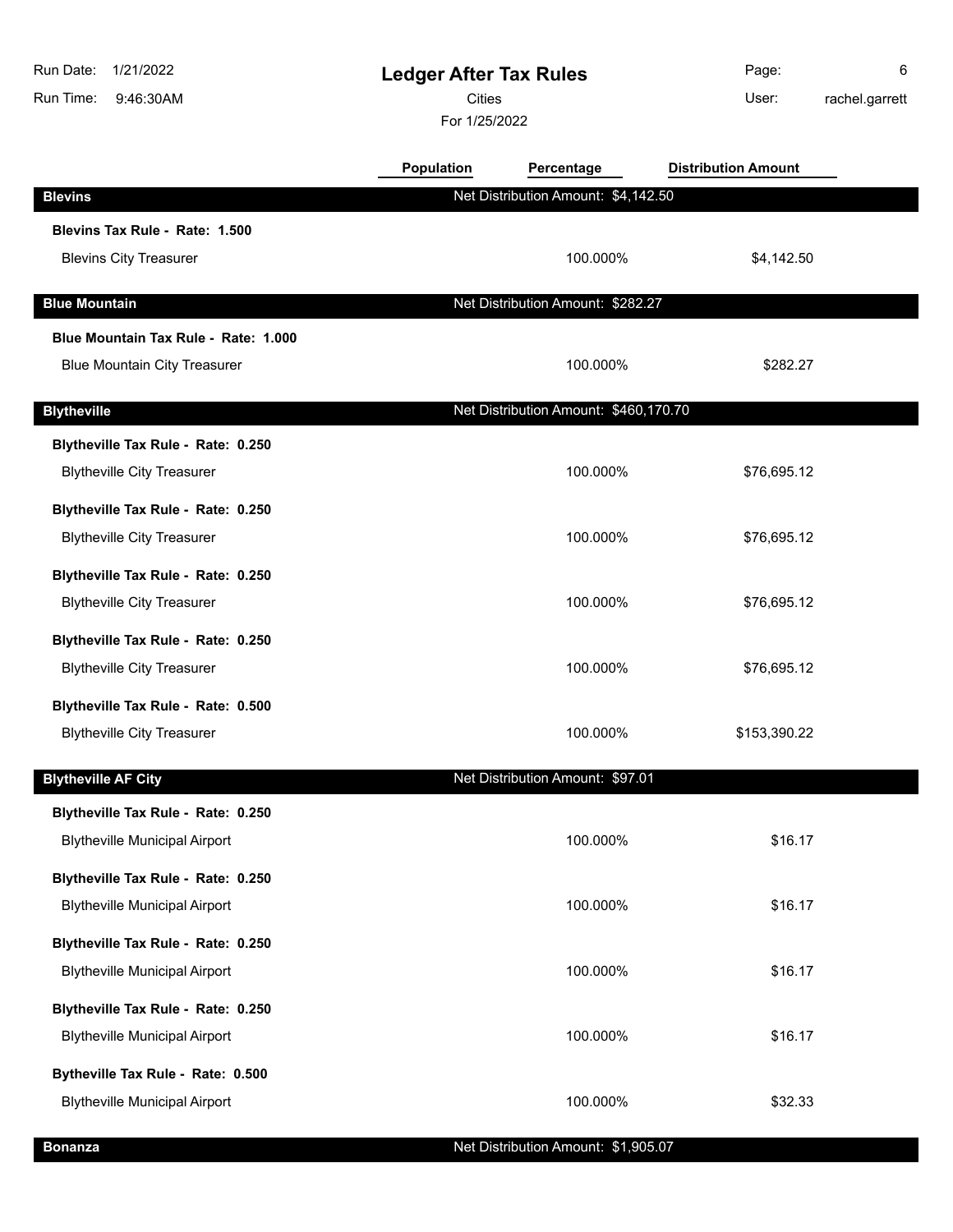| 1/21/2022<br>Run Date:<br>Run Time:<br>9:46:30AM | <b>Ledger After Tax Rules</b><br><b>Cities</b><br>For 1/25/2022 |                                       | Page:<br>User:             | $\overline{7}$<br>rachel.garrett |
|--------------------------------------------------|-----------------------------------------------------------------|---------------------------------------|----------------------------|----------------------------------|
|                                                  | Population                                                      | Percentage                            | <b>Distribution Amount</b> |                                  |
| Bonanza Tax Rule - Rate: 1.000                   |                                                                 |                                       |                            |                                  |
| <b>Bonanza City Treasurer</b>                    |                                                                 | 100.000%                              | \$1,905.07                 |                                  |
| <b>Bono</b>                                      |                                                                 | Net Distribution Amount: \$23,206.27  |                            |                                  |
| Bono City Tax Rule - Rate: 1.000                 |                                                                 |                                       |                            |                                  |
| <b>Bono City Treasurer</b>                       |                                                                 | 100.000%                              | \$23,206.27                |                                  |
| <b>Boone County AF Harrison</b>                  |                                                                 | Net Distribution Amount: \$70.81      |                            |                                  |
| Harrison Tax Rule - Rate: 0.250                  |                                                                 |                                       |                            |                                  |
| <b>Boone County Airport</b>                      |                                                                 | 100.000%                              | \$10.12                    |                                  |
| Harrison Tax Rule - Rate: 0.500                  |                                                                 |                                       |                            |                                  |
| <b>Boone County Airport</b>                      |                                                                 | 100.000%                              | \$20.23                    |                                  |
| Harrison Tax Rule - Rate: 0.250                  |                                                                 |                                       |                            |                                  |
| <b>Boone County Airport</b>                      |                                                                 | 100.000%                              | \$10.12                    |                                  |
| Harrison Tax Rule - Rate: 0.250                  |                                                                 |                                       |                            |                                  |
| <b>Boone County Airport</b>                      |                                                                 | 100.000%                              | \$10.12                    |                                  |
| Harrison Tax Rule - Rate: 0.250                  |                                                                 |                                       |                            |                                  |
| <b>Boone County Airport</b>                      |                                                                 | 100.000%                              | \$10.12                    |                                  |
| Harrison Tax Rule - Rate: 0.250                  |                                                                 |                                       |                            |                                  |
| <b>Boone County Airport</b>                      |                                                                 | 100.000%                              | \$10.10                    |                                  |
| <b>Booneville</b>                                |                                                                 | Net Distribution Amount: \$154,471.53 |                            |                                  |
| Booneville Tax Rule - Rate: 1.000                |                                                                 |                                       |                            |                                  |
| <b>Booneville City Treasurer</b>                 |                                                                 | 100.000%                              | \$77,235.77                |                                  |
| Booneville Tax Rule - Rate: 1.000                |                                                                 |                                       |                            |                                  |
| <b>Booneville City Treasurer</b>                 |                                                                 | 100.000%                              | \$77,235.76                |                                  |
| <b>Bradford</b>                                  |                                                                 | Net Distribution Amount: \$17,752.21  |                            |                                  |
| Bradford Tax Rule - Rate: 2.000                  |                                                                 |                                       |                            |                                  |
| <b>Bradford City Treasurer</b>                   |                                                                 | 100.000%                              | \$17,752.21                |                                  |
| <b>Bradley</b>                                   |                                                                 | Net Distribution Amount: \$4,746.87   |                            |                                  |
|                                                  |                                                                 |                                       |                            |                                  |

**Bradley Tax Rule - Rate: 1.000**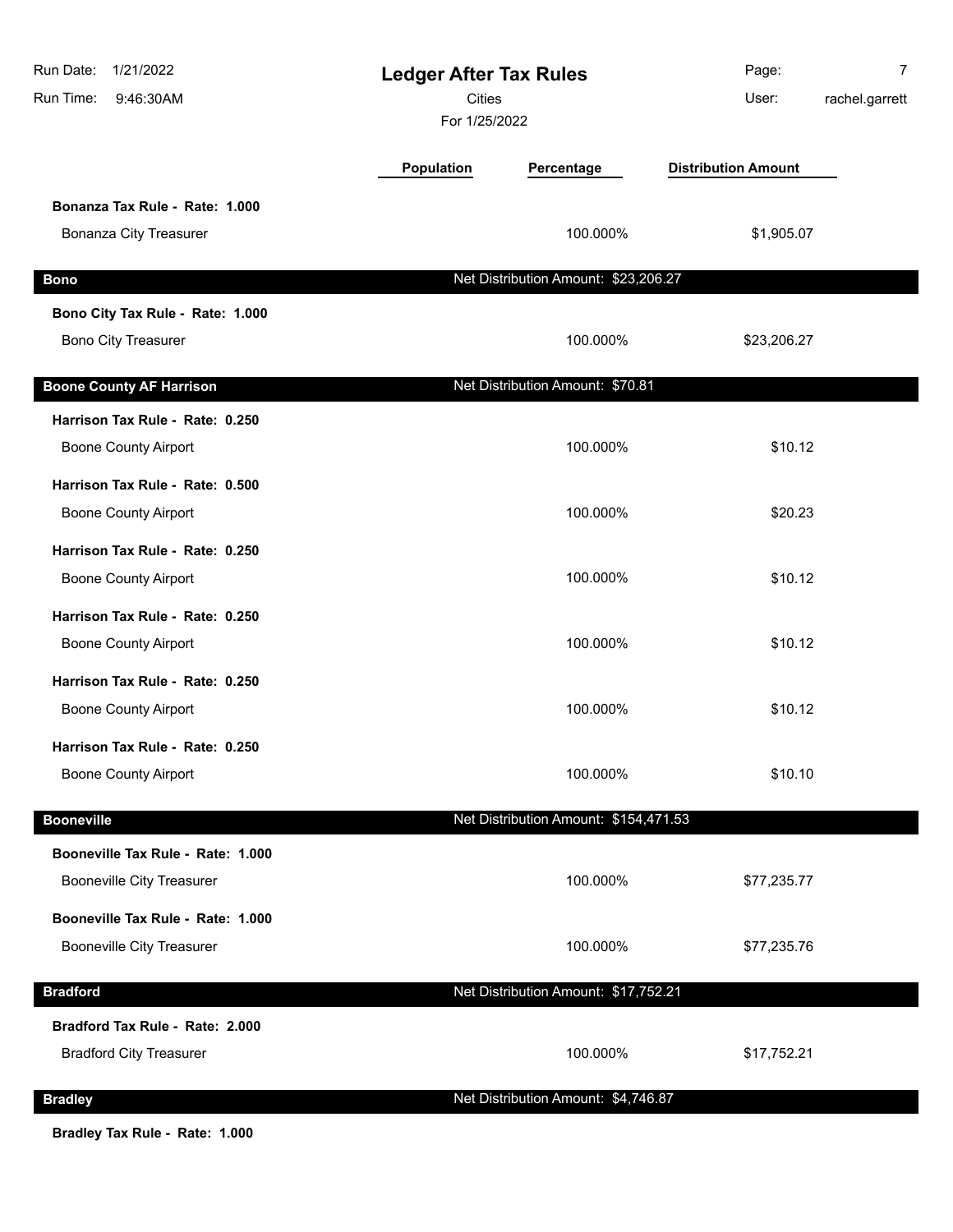| Run Date:<br>1/21/2022<br>Run Time:<br>9:46:30AM | <b>Ledger After Tax Rules</b><br><b>Cities</b><br>For 1/25/2022 |                                         | Page:<br>User:             | 8<br>rachel.garrett |
|--------------------------------------------------|-----------------------------------------------------------------|-----------------------------------------|----------------------------|---------------------|
|                                                  | Population                                                      | Percentage                              | <b>Distribution Amount</b> |                     |
| <b>Bradley City Treasurer</b>                    |                                                                 | 100.000%                                | \$4,746.87                 |                     |
| <b>Branch</b>                                    |                                                                 | Net Distribution Amount: \$2,081.20     |                            |                     |
| Branch Tax Rule - Rate: 1.000                    |                                                                 |                                         |                            |                     |
| <b>Branch City Treasurer</b>                     |                                                                 | 100.000%                                | \$2,081.20                 |                     |
| <b>Briarcliff</b>                                |                                                                 | Net Distribution Amount: \$3,301.47     |                            |                     |
| Briarcliff Tax Rule - Rate: 1.000                |                                                                 |                                         |                            |                     |
| <b>Briarcliff City Treasurer</b>                 |                                                                 | 100.000%                                | \$3,301.47                 |                     |
| <b>Brinkley</b>                                  |                                                                 | Net Distribution Amount: \$149,673.10   |                            |                     |
| Brinkley Tax Rule - Rate: 1.000                  |                                                                 |                                         |                            |                     |
| <b>Brinkley City Treasurer</b>                   |                                                                 | 100.000%                                | \$49,891.03                |                     |
| Brinkley Tax Rule - Rate: 1.000                  |                                                                 |                                         |                            |                     |
| <b>Brinkley City Treasurer</b>                   |                                                                 | 100.000%                                | \$49,891.03                |                     |
| Brinkley Tax Rule - Rate: 1.000                  |                                                                 |                                         |                            |                     |
| <b>Brinkley City Treasurer</b>                   |                                                                 | 100.000%                                | \$49,891.04                |                     |
| <b>Brookland</b>                                 |                                                                 | Net Distribution Amount: \$113,940.85   |                            |                     |
| Brookland City Tax Rule - Rate: 1.000            |                                                                 |                                         |                            |                     |
| <b>Brookland City Treasurer</b>                  |                                                                 | 100.000%                                | \$37,980.28                |                     |
| Brookland City Tax Rule - Rate: 2.000            |                                                                 |                                         |                            |                     |
| <b>Brookland City Treasurer</b>                  |                                                                 | 100.000%                                | \$75,960.57                |                     |
| <b>Bryant</b>                                    |                                                                 | Net Distribution Amount: \$1,526,291.77 |                            |                     |
| Bryant Tax Rule - Rate: 1.000                    |                                                                 |                                         |                            |                     |
| <b>Bryant City Treasurer</b>                     |                                                                 | 100.000%                                | \$508,763.92               |                     |
| Bryant Tax Rule - Rate: 0.500                    |                                                                 |                                         |                            |                     |
| <b>Bryant City Treasurer</b>                     |                                                                 | 100.000%                                | \$254,381.96               |                     |
| Bryant Tax Rule - Rate: 0.130                    |                                                                 |                                         |                            |                     |
| <b>Bryant City Treasurer</b>                     |                                                                 | 100.000%                                | \$63,595.49                |                     |
| Bryant Tax Rule - Rate: 1.000                    |                                                                 |                                         |                            |                     |
| <b>Bryant City Treasurer</b>                     |                                                                 | 100.000%                                | \$508,763.92               |                     |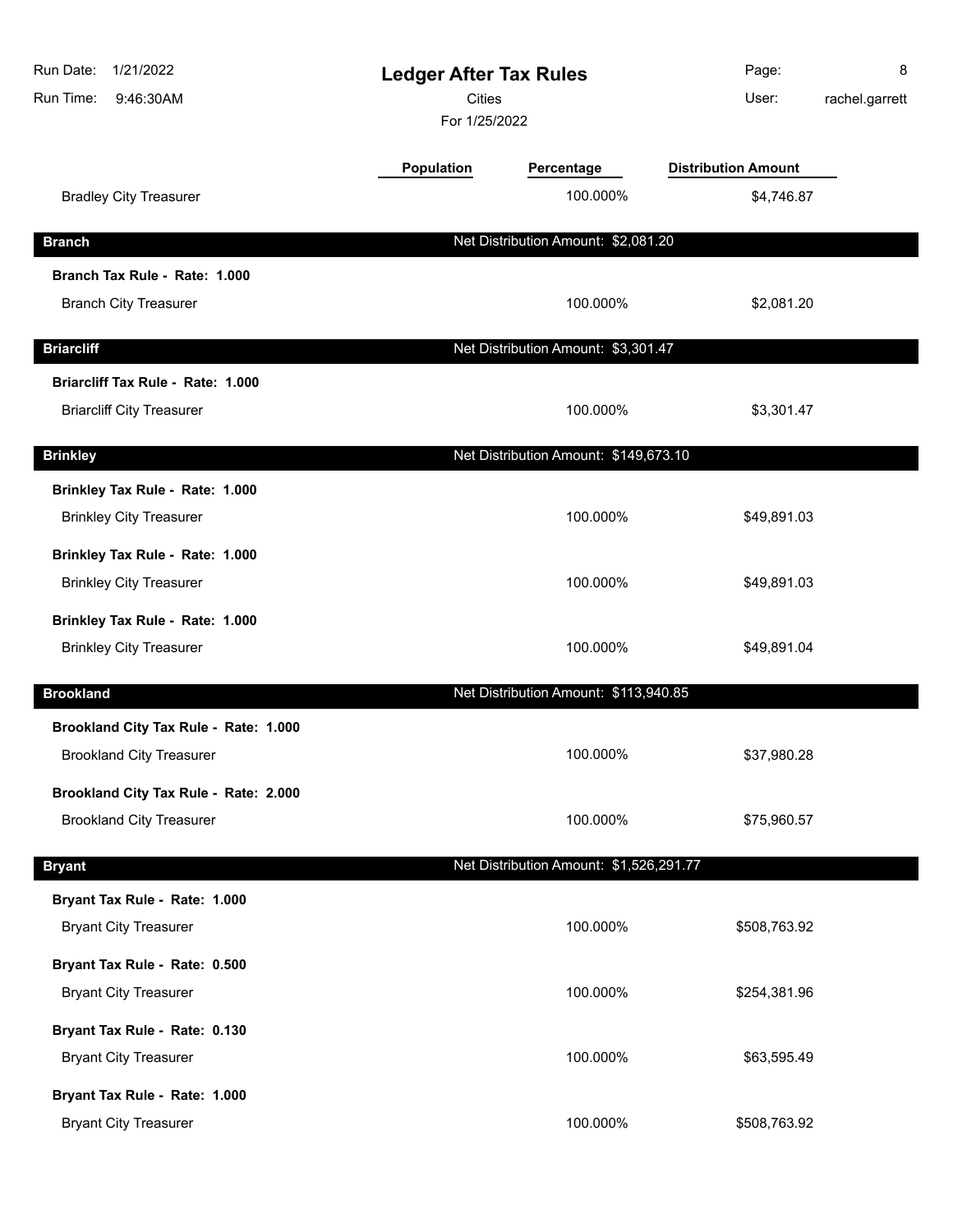| Run Date:<br>1/21/2022<br>Run Time:<br>9:46:30AM                                        | <b>Ledger After Tax Rules</b><br>Cities<br>For 1/25/2022 |                                         | Page:<br>User:             | 9<br>rachel.garrett |
|-----------------------------------------------------------------------------------------|----------------------------------------------------------|-----------------------------------------|----------------------------|---------------------|
|                                                                                         | <b>Population</b>                                        | Percentage                              | <b>Distribution Amount</b> |                     |
| Bryant Tax Rule - Rate: 0.380<br><b>Bryant City Treasurer</b>                           |                                                          | 100.000%                                | \$190,786.48               |                     |
| <b>Bull Shoals</b>                                                                      |                                                          | Net Distribution Amount: \$33,750.28    |                            |                     |
| Bull Shoals Tax Rule - Rate: 1.000<br><b>Bull Shoals City Treasurer</b>                 |                                                          | 100.000%                                | \$16,875.14                |                     |
| Bull Shoals Tax Rule - Rate: 1.000<br><b>Bull Shoals City Treasurer</b>                 |                                                          | 100.000%                                | \$16,875.14                |                     |
| Cabot                                                                                   |                                                          | Net Distribution Amount: \$1,154,524.13 |                            |                     |
| Cabot Tax Rule - Rate: 1.000<br>Cabot City Treasurer                                    |                                                          | 100.000%                                | \$577,262.07               |                     |
| Cabot Tax Rule - Rate: 1.000<br><b>Cabot City Treasurer</b>                             |                                                          | 100.000%                                | \$577,262.06               |                     |
| <b>Caddo Valley</b>                                                                     |                                                          | Net Distribution Amount: \$58,982.53    |                            |                     |
| Caddo Valley Tax Rule - Rate: 1.000<br>Caddo Valley City Treasurer                      |                                                          | 100.000%                                | \$29,491.27                |                     |
| Caddo Valley Tax Rule - Rate: 1.000<br>Caddo Valley City Treasurer                      |                                                          | 100.000%                                | \$29,491.26                |                     |
| <b>Calico Rock</b>                                                                      |                                                          | Net Distribution Amount: \$52,652.17    |                            |                     |
| Calico Rock Tax Rule - Rate: 1.000<br>Calico Rock City Treasurer                        |                                                          | 100.000%                                | \$17,550.72                |                     |
| Calico Rock Tax Rule - Rate: 1.000<br>Calico Rock City Treasurer                        |                                                          | 100.000%                                | \$17,550.72                |                     |
| Calico Rock Tax Rule - Rate: 1.000<br>Calico Rock City Treasurer                        |                                                          | 100.000%                                | \$17,550.73                |                     |
| Camden                                                                                  |                                                          | Net Distribution Amount: \$369,287.77   |                            |                     |
| Camden Tax Rule - Rate: 1.000<br>Camden City Treasurer<br>Camden Tax Rule - Rate: 0.750 |                                                          | 100.000%                                | \$211,021.58               |                     |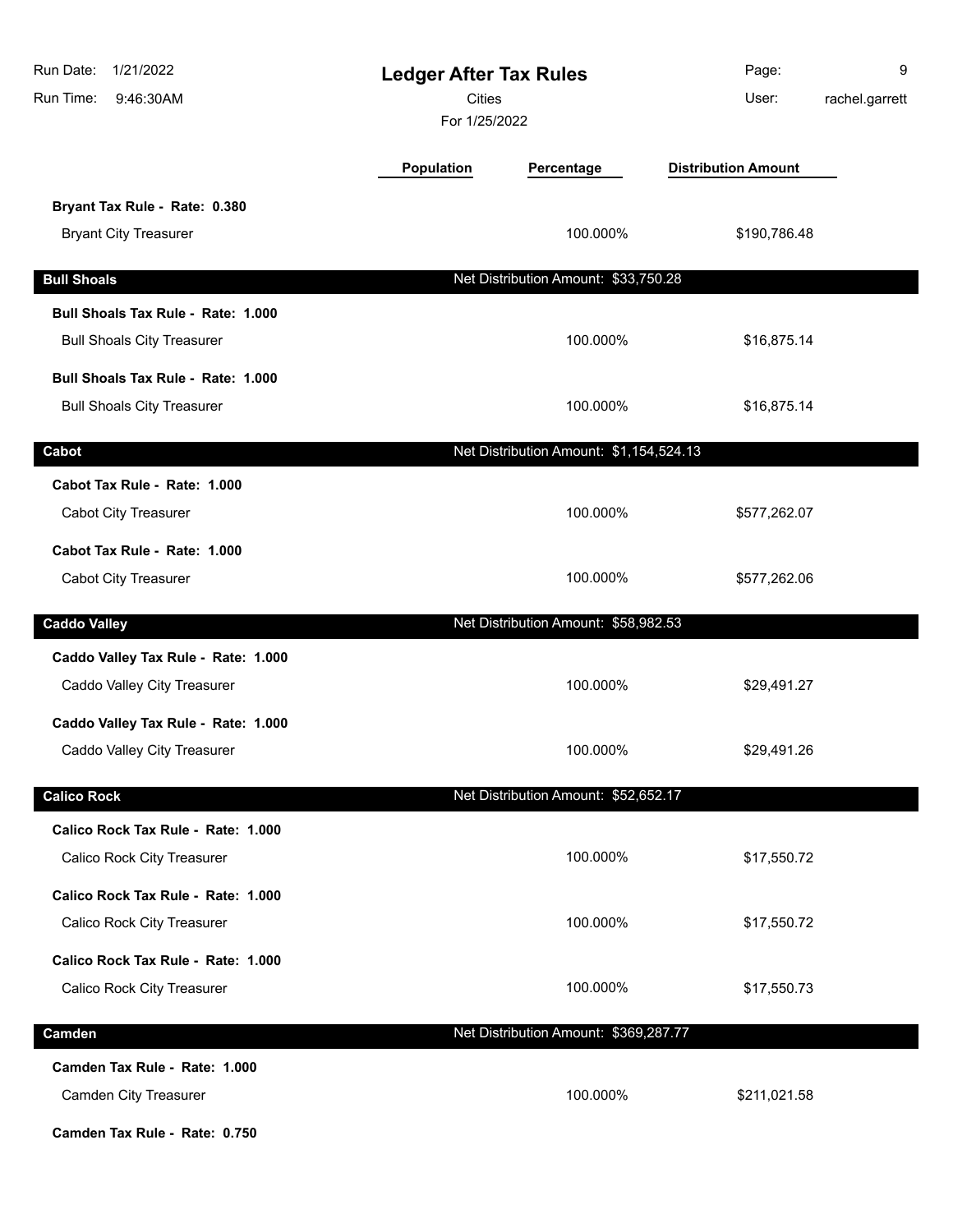| Run Date:<br>1/21/2022<br>Run Time:<br>9:46:30AM | <b>Ledger After Tax Rules</b><br><b>Cities</b><br>For 1/25/2022 |                                       | Page:<br>User:             | 10<br>rachel.garrett |
|--------------------------------------------------|-----------------------------------------------------------------|---------------------------------------|----------------------------|----------------------|
|                                                  | <b>Population</b>                                               | Percentage                            | <b>Distribution Amount</b> |                      |
| <b>Camden City Treasurer</b>                     |                                                                 | 100.000%                              | \$158,266.19               |                      |
| Caraway                                          |                                                                 | Net Distribution Amount: \$7,963.51   |                            |                      |
| Caraway Tax Rule - Rate: 1.000                   |                                                                 |                                       |                            |                      |
| Caraway City Treasurer                           |                                                                 | 100.000%                              | \$7,963.51                 |                      |
| <b>Carlisle</b>                                  |                                                                 | Net Distribution Amount: \$59,811.75  |                            |                      |
| Carlisle Tax Rule - Rate: 0.880                  |                                                                 |                                       |                            |                      |
| Carlisle City Treasurer                          |                                                                 | 100.000%                              | \$24,628.37                |                      |
| Carlisle Tax Rule - Rate: 1.000                  |                                                                 |                                       |                            |                      |
| Carlisle City Treasurer                          |                                                                 | 100.000%                              | \$28,146.71                |                      |
| Carlisle Tax Rule - Rate: 0.250                  |                                                                 |                                       |                            |                      |
| Carlisle City Treasurer                          |                                                                 | 100.000%                              | \$7,036.67                 |                      |
| Cash                                             |                                                                 | Net Distribution Amount: \$3,212.87   |                            |                      |
| Cash Tax Rule - Rate: 1.000                      |                                                                 |                                       |                            |                      |
| Cash City Treasurer                              |                                                                 | 100.000%                              | \$3,212.87                 |                      |
| <b>Cave City</b>                                 |                                                                 | Net Distribution Amount: \$32,792.07  |                            |                      |
| Cave City Tax Rule - Rate: 1.000                 |                                                                 |                                       |                            |                      |
| Cave City Treasurer                              |                                                                 | 100.000%                              | \$32,792.07                |                      |
| <b>Cave Springs</b>                              |                                                                 | Net Distribution Amount: \$156,832.36 |                            |                      |
| Cave Springs Tax Rule - Rate: 1.000              |                                                                 |                                       |                            |                      |
| <b>Cave Springs City Treasurer</b>               |                                                                 | 100.000%                              | \$69,703.27                |                      |
| Cave Springs Tax Rule - Rate: 1.250              |                                                                 |                                       |                            |                      |
| <b>Cave Springs City Treasurer</b>               |                                                                 | 100.000%                              | \$87,129.09                |                      |
| Cedarville                                       |                                                                 | Net Distribution Amount: \$10,078.38  |                            |                      |
| Cedarville Tax Rule - Rate: 1.000                |                                                                 |                                       |                            |                      |
| Cedarville City Treasurer                        |                                                                 | 12.500%                               | \$1,259.80                 |                      |
| Cedarville City Treasurer                        |                                                                 | 12.500%                               | \$1,259.80                 |                      |
| Cedarville City Treasurer                        |                                                                 | 75.000%                               | \$7,558.78                 |                      |
| <b>Centerton</b>                                 |                                                                 | Net Distribution Amount: \$425,572.90 |                            |                      |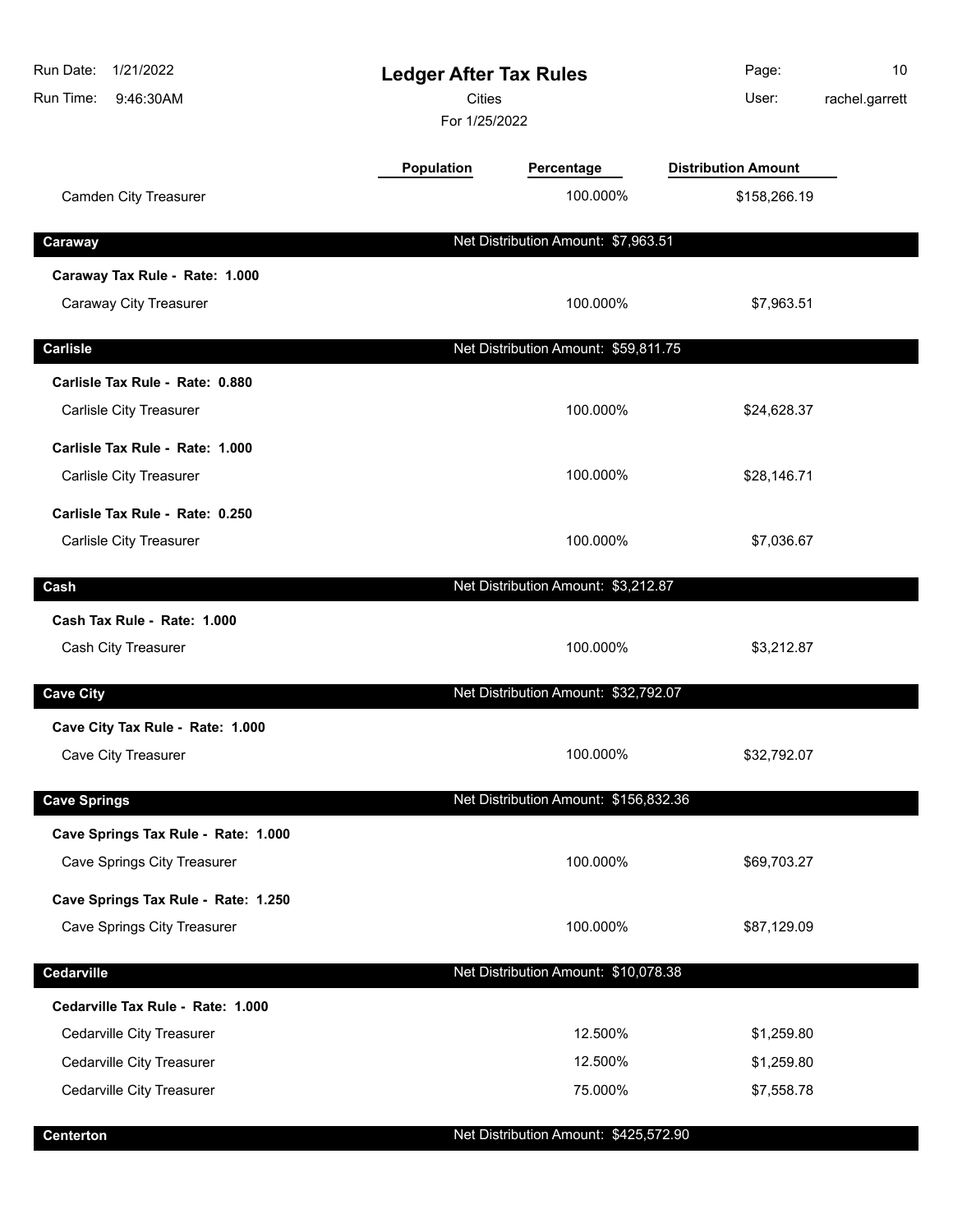| 1/21/2022<br>Run Date:<br>Run Time:<br>9:46:30AM                           | <b>Ledger After Tax Rules</b><br><b>Cities</b><br>For 1/25/2022 |                                      | Page:<br>User:             | 11<br>rachel.garrett |
|----------------------------------------------------------------------------|-----------------------------------------------------------------|--------------------------------------|----------------------------|----------------------|
|                                                                            | Population                                                      | Percentage                           | <b>Distribution Amount</b> |                      |
| Centerton Tax Rule - Rate: 1.000<br>Centerton City Treasurer               |                                                                 | 100.000%                             | \$212,786.45               |                      |
| Centerton Tax Rule - Rate: 1.000<br>Centerton City Treasurer               |                                                                 | 100.000%                             | \$212,786.45               |                      |
| <b>Charleston</b>                                                          |                                                                 | Net Distribution Amount: \$41,052.87 |                            |                      |
| Charleston Tax Rule - Rate: 1.000<br><b>Charleston City Treasurer</b>      |                                                                 | 100.000%                             | \$27,368.58                |                      |
| Charleston Tax Rule - Rate: 0.500<br><b>Charleston City Treasurer</b>      |                                                                 | 100.000%                             | \$13,684.29                |                      |
| <b>Cherokee Village</b>                                                    |                                                                 | Net Distribution Amount: \$28,566.44 |                            |                      |
| Cherokee Village Tax Rule - Rate: 1.000<br>Cherokee Village City Treasurer |                                                                 | 100.000%                             | \$28,566.44                |                      |
| <b>Cherry Valley</b>                                                       |                                                                 | Net Distribution Amount: \$3,972.96  |                            |                      |
| Cherry Valley Tax Rule - Rate: 0.750<br>Cherry Valley City Treasurer       |                                                                 | 100.000%                             | \$2,979.72                 |                      |
| Cherry Valley Tax Rule - Rate: 0.250<br>Cherry Valley City Treasurer       |                                                                 | 100.000%                             | \$993.24                   |                      |
| <b>Chidester</b>                                                           |                                                                 | Net Distribution Amount: \$5,698.24  |                            |                      |
| Chidester Tax Rule - Rate: 1.000<br><b>Chidester City Treasurer</b>        |                                                                 | 100.000%                             | \$2,849.12                 |                      |
| Chidester Tax Rule - Rate: 1.000<br><b>Chidester City Treasurer</b>        |                                                                 | 100.000%                             | \$2,849.12                 |                      |
| Clarendon                                                                  |                                                                 | Net Distribution Amount: \$50,135.77 |                            |                      |
| Clarendon Tax Rule - Rate: 1.000<br><b>Clarendon City Treasurer</b>        |                                                                 | 100.000%                             | \$16,711.92                |                      |
| Clarendon Tax Rule - Rate: 1.000<br><b>Clarendon City Treasurer</b>        |                                                                 | 100.000%                             | \$16,711.92                |                      |
| Clarendon Tax Rule - Rate: 1.000                                           |                                                                 |                                      |                            |                      |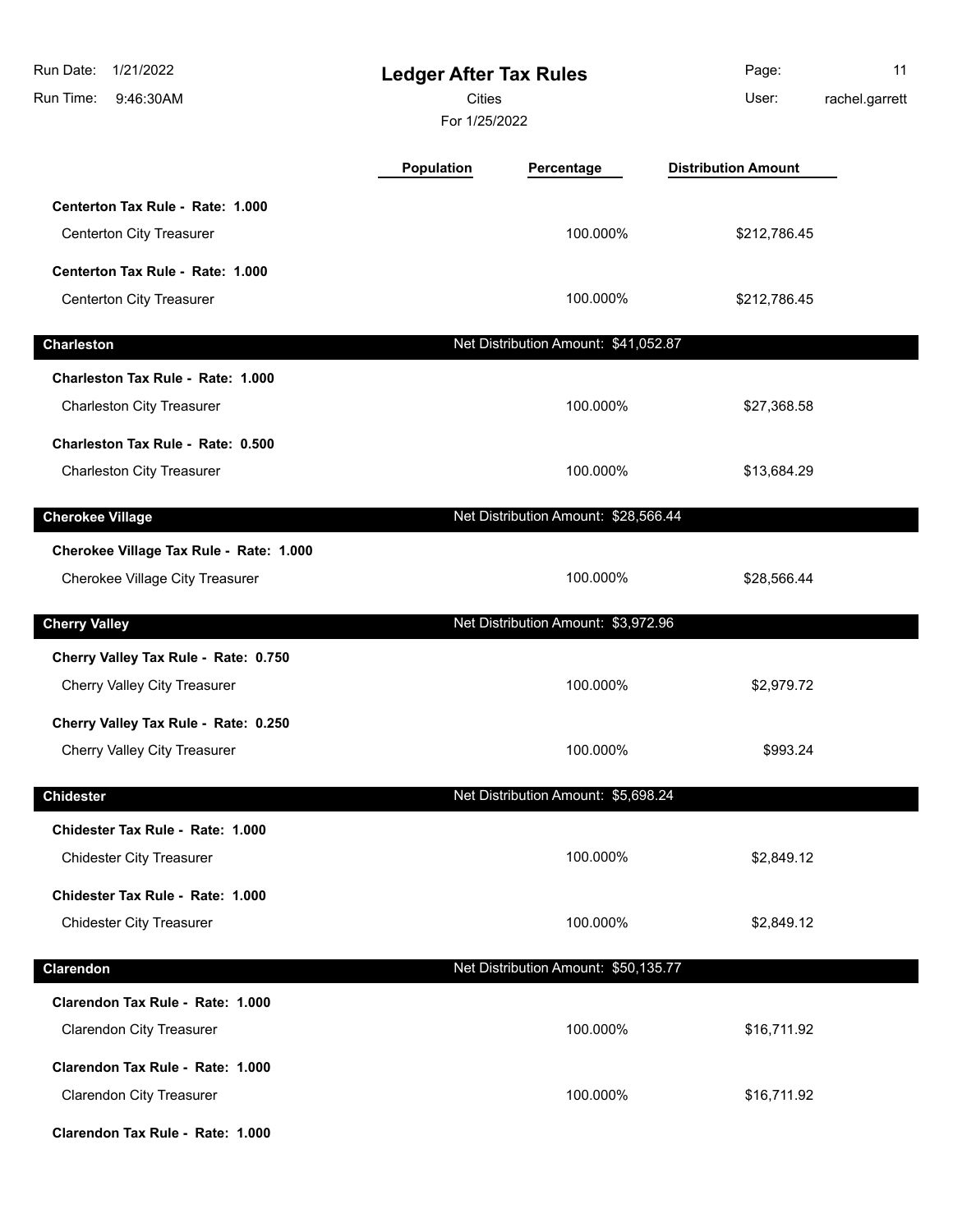| Run Date:<br>1/21/2022<br>Run Time:<br>9:46:30AM | <b>Ledger After Tax Rules</b><br><b>Cities</b><br>For 1/25/2022 |                                         | Page:<br>User:             | 12<br>rachel.garrett |
|--------------------------------------------------|-----------------------------------------------------------------|-----------------------------------------|----------------------------|----------------------|
|                                                  | <b>Population</b>                                               | Percentage                              | <b>Distribution Amount</b> |                      |
| <b>Clarendon City Treasurer</b>                  |                                                                 | 100.000%                                | \$16,711.93                |                      |
| <b>Clarksville</b>                               |                                                                 | Net Distribution Amount: \$483,235.32   |                            |                      |
| Clarksville Tax Rule - Rate: 1.000               |                                                                 |                                         |                            |                      |
| <b>Clarksville City Treasurer</b>                |                                                                 | 100.000%                                | \$241,617.66               |                      |
| Clarksville Tax Rule - Rate: 0.250               |                                                                 |                                         |                            |                      |
| <b>Clarksville City Treasurer</b>                |                                                                 | 100.000%                                | \$60,404.42                |                      |
| Clarksville Tax Rule - Rate: 0.750               |                                                                 |                                         |                            |                      |
| <b>Clarksville City Treasurer</b>                |                                                                 | 100.000%                                | \$181,213.24               |                      |
| <b>Clarksville AF City</b>                       |                                                                 | Net Distribution Amount: \$441.37       |                            |                      |
| Clarksville Tax Rule - Rate: 1.000               |                                                                 |                                         |                            |                      |
| <b>Clarksville Airport Commission</b>            |                                                                 | 100.000%                                | \$220.69                   |                      |
| Clarksville Tax Rule - Rate: 0.250               |                                                                 |                                         |                            |                      |
| <b>Clarksville Airport Commission</b>            |                                                                 | 100.000%                                | \$55.17                    |                      |
| Clarksville Tax Rule - Rate: 0.750               |                                                                 |                                         |                            |                      |
| <b>Clarksville Airport Commission</b>            |                                                                 | 100.000%                                | \$165.51                   |                      |
| <b>Clinton</b>                                   |                                                                 | Net Distribution Amount: \$120,252.65   |                            |                      |
| Clinton Tax Rule - Rate: 1.000                   |                                                                 |                                         |                            |                      |
| <b>Clinton City Treasurer</b>                    |                                                                 | 100.000%                                | \$120,252.65               |                      |
| <b>Clinton AF City</b>                           |                                                                 | Net Distribution Amount: \$38.80        |                            |                      |
| Clinton Tax Rule - Rate: 1.000                   |                                                                 |                                         |                            |                      |
| <b>Clinton Municipal Airport</b>                 |                                                                 | 100.000%                                | \$38.80                    |                      |
| <b>Coal Hill</b>                                 |                                                                 | Net Distribution Amount: \$5,008.70     |                            |                      |
| Coal Hill Tax Rule - Rate: 1.000                 |                                                                 |                                         |                            |                      |
| Coal Hill City Treasurer                         |                                                                 | 100.000%                                | \$5,008.70                 |                      |
| Conway                                           |                                                                 | Net Distribution Amount: \$3,539,955.43 |                            |                      |
| Conway Tax Rule - Rate: 1.000                    |                                                                 |                                         |                            |                      |
| Conway City Treasurer                            |                                                                 | 100.000%                                | \$1,665,861.38             |                      |
| Conway Tax Rule - Rate: 0.130                    |                                                                 |                                         |                            |                      |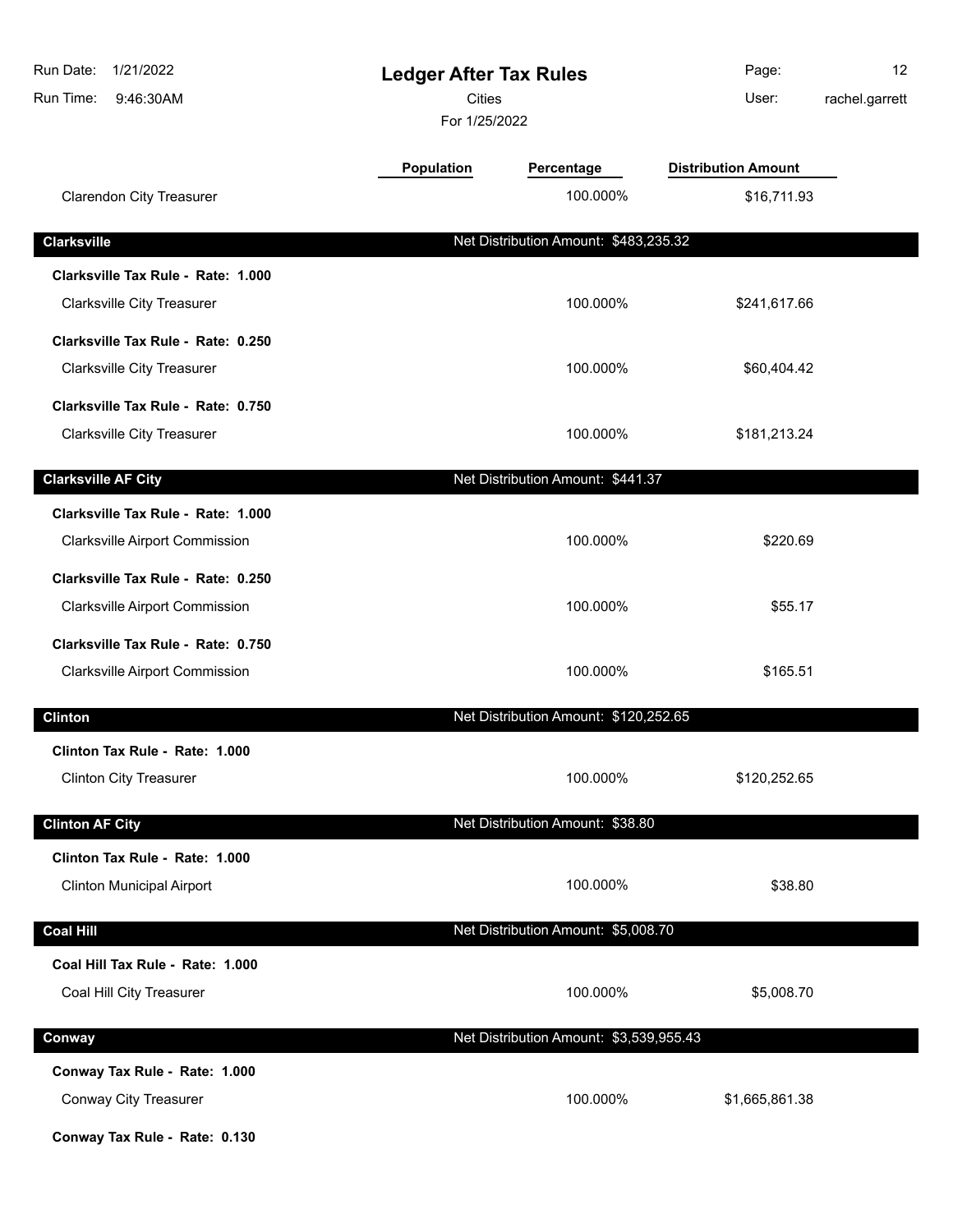# **Ledger After Tax Rules**

Cities User:

For 1/25/2022

Page: 13 rachel.garrett

|                                                    | Population | Percentage                           | <b>Distribution Amount</b> |  |
|----------------------------------------------------|------------|--------------------------------------|----------------------------|--|
| Conway City Treasurer                              |            | 100.000%                             | \$208,232.67               |  |
| Conway Tax Rule - Rate: 0.130                      |            |                                      |                            |  |
| Conway City Treasurer                              |            | 100.000%                             | \$208,232.67               |  |
| Conway Tax Rule - Rate: 0.250                      |            |                                      |                            |  |
| Conway City Treasurer                              |            | 100.000%                             | \$416,465.34               |  |
| Conway Tax Rule - Rate: 0.250                      |            |                                      |                            |  |
| Conway City Treasurer                              |            | 100.000%                             | \$416,465.34               |  |
| Conway Tax Rule - Rate: 0.380                      |            |                                      |                            |  |
| Conway City Treasurer                              |            | 100.000%                             | \$624,698.03               |  |
| Corning                                            |            | Net Distribution Amount: \$68,009.32 |                            |  |
| Corning Tax Rule - Rate: 1.000                     |            |                                      |                            |  |
| <b>Corning City Treasurer</b>                      |            | 100.000%                             | \$38,862.47                |  |
| Corning Tax Rule - Rate: 0.750                     |            |                                      |                            |  |
| <b>Corning City Treasurer</b>                      |            | 100.000%                             | \$29,146.85                |  |
| <b>Cotter</b>                                      |            | Net Distribution Amount: \$9,349.67  |                            |  |
| Cotter Tax Rule - Rate: 1.000                      |            |                                      |                            |  |
| <b>Cotter City Treasurer</b>                       |            | 100.000%                             | \$9,349.67                 |  |
| <b>Cotton Plant</b>                                |            | Net Distribution Amount: \$452.91    |                            |  |
| Cotton Plant Tax Rule - Rate: 1.000                |            |                                      |                            |  |
| <b>Cotton Plant City Treasurer</b>                 |            | 100.000%                             | \$452.91                   |  |
|                                                    |            | Net Distribution Amount: \$17,502.92 |                            |  |
| Cove                                               |            |                                      |                            |  |
| Cove Tax Rule - Rate: 1.000<br>Cove City Treasurer |            | 100.000%                             | \$8,751.46                 |  |
|                                                    |            |                                      |                            |  |
| Cove Tax Rule - Rate: 1.000                        |            |                                      |                            |  |
| Cove City Treasurer                                |            | 100.000%                             | \$8,751.46                 |  |
| Crawfordsville                                     |            | Net Distribution Amount: \$15,150.79 |                            |  |
| Crawfordsville Tax Rule - Rate: 2.000              |            |                                      |                            |  |
| Crawfordsville City Treasurer                      |            | 100.000%                             | \$15,150.79                |  |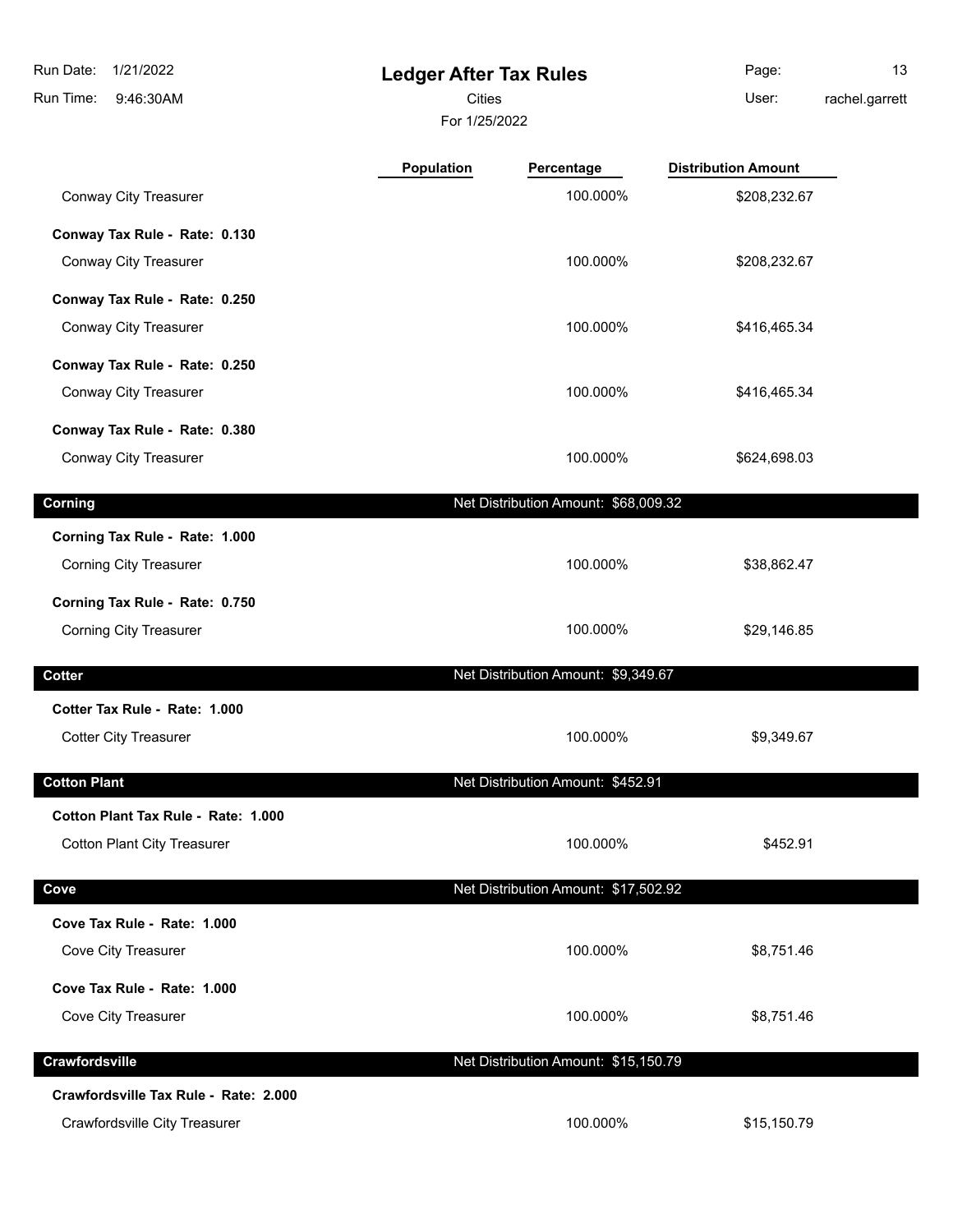# **Ledger After Tax Rules**

Cities User:

For 1/25/2022

Page: 14

rachel.garrett

|                                                            | <b>Population</b> | Percentage                            | <b>Distribution Amount</b> |  |
|------------------------------------------------------------|-------------------|---------------------------------------|----------------------------|--|
| <b>Crossett</b>                                            |                   | Net Distribution Amount: \$251,627.08 |                            |  |
| Crossett Tax Rule - Rate: 1.000                            |                   |                                       |                            |  |
| <b>Crossett City Treasurer</b>                             |                   | 100.000%                              | \$143,786.90               |  |
| Crossett Tax Rule - Rate: 0.250                            |                   |                                       |                            |  |
| <b>Crossett City Treasurer</b>                             |                   | 100.000%                              | \$35,946.73                |  |
| Crossett Tax Rule - Rate: 0.500                            |                   |                                       |                            |  |
| <b>Crossett City Treasurer</b>                             |                   | 100.000%                              | \$71,893.45                |  |
| <b>Damascus</b>                                            |                   | Net Distribution Amount: \$11,197.78  |                            |  |
| Damascus City Tax - Rate: 1.000                            |                   |                                       |                            |  |
| Damascus City Treasurer                                    |                   | 100.000%                              | \$11,197.78                |  |
| <b>Danville</b>                                            |                   | Net Distribution Amount: \$51,566.32  |                            |  |
| Danville Tax Rule - Rate: 1.000                            |                   |                                       |                            |  |
| Danville City Treasurer                                    |                   | 100.000%                              | \$34,377.55                |  |
|                                                            |                   |                                       |                            |  |
| Danville Tax Rule - Rate: 0.130<br>Danville City Treasurer |                   | 100.000%                              | \$4,297.19                 |  |
|                                                            |                   |                                       |                            |  |
| Danville Tax Rule - Rate: 0.380<br>Danville City Treasurer |                   | 100.000%                              |                            |  |
|                                                            |                   |                                       | \$12,891.58                |  |
| <b>Dardanelle</b>                                          |                   | Net Distribution Amount: \$201,939.23 |                            |  |
| Dardanelle Tax Rule - Rate: 1.000                          |                   |                                       |                            |  |
| Dardanelle City Treasurer                                  |                   | 100.000%                              | \$100,969.62               |  |
| Dardanelle Tax Rule - Rate: 1.000                          |                   |                                       |                            |  |
| Dardanelle City Treasurer                                  |                   | 100.000%                              | \$100,969.61               |  |
| <b>Decatur</b>                                             |                   | Net Distribution Amount: \$38,468.53  |                            |  |
| Decatur Tax Rule - Rate: 1.000                             |                   |                                       |                            |  |
| Decatur City Treasurer                                     |                   | 100.000%                              | \$38,468.53                |  |
| <b>Delight</b>                                             |                   | Net Distribution Amount: \$6,623.87   |                            |  |
|                                                            |                   |                                       |                            |  |
| Delight Tax Rule - Rate: 1.000<br>Delight City Treasurer   |                   | 100.000%                              | \$6,623.87                 |  |
|                                                            |                   |                                       |                            |  |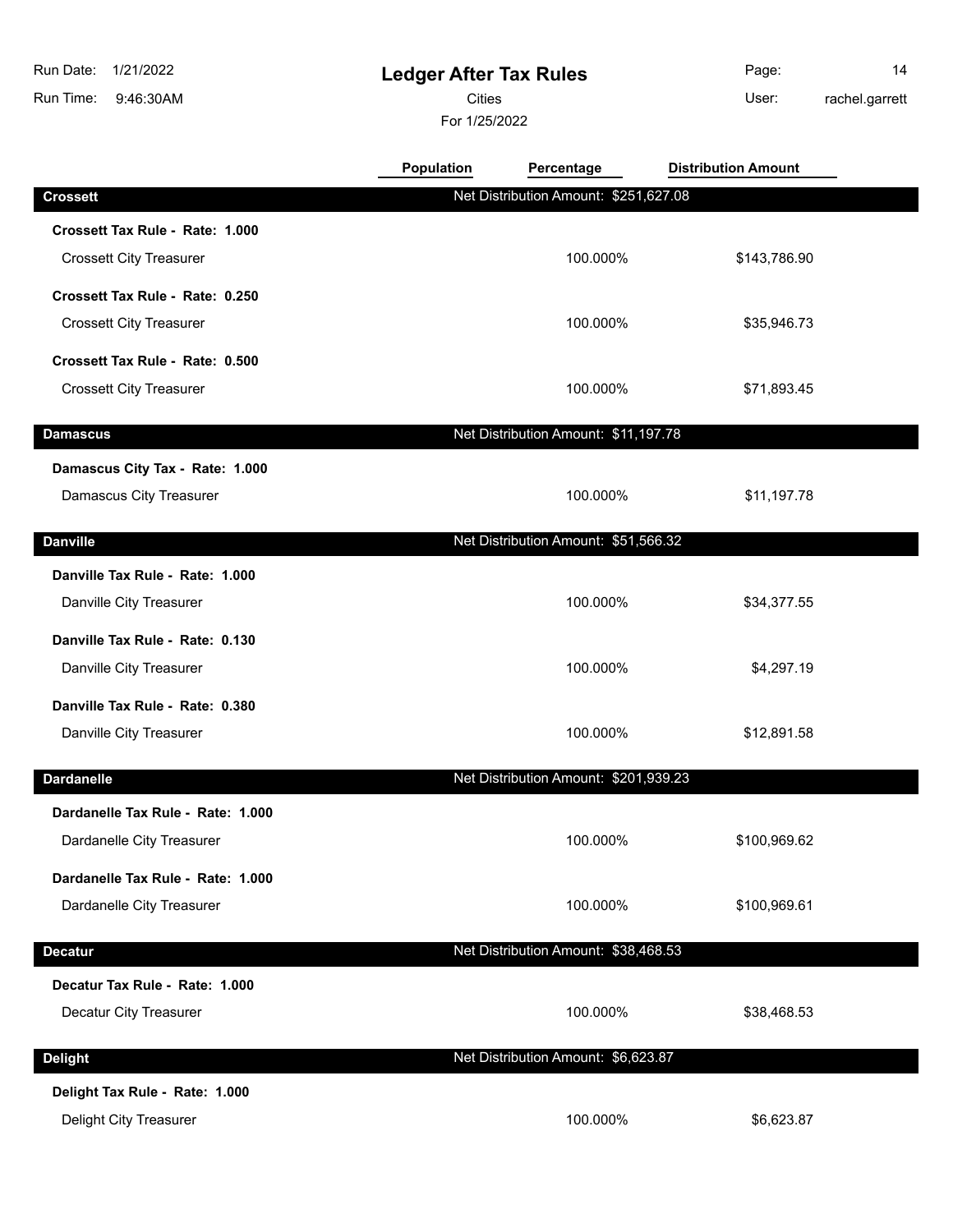**Conway Tax Rule - Rate: 0.250**

**Conway Tax Rule - Rate: 1.000**

**Conway Tax Rule - Rate: 0.130**

## **Ledger After Tax Rules**

**Cities Community Community Community** User:

For 1/25/2022

Dennis Cantrell Field 100.000% \$205.31

Dennis Cantrell Field 100.000% \$821.24

Dennis Cantrell Field 100.000% \$102.65

**Population Percentage Distribution Amount**

Page: 15 rachel.garrett

| Conway Tax Rule - Rate: 0.130  |                                       |              |
|--------------------------------|---------------------------------------|--------------|
| <b>Dennis Cantrell Field</b>   | 100.000%                              | \$102.65     |
| Conway Tax Rule - Rate: 0.250  |                                       |              |
| <b>Dennis Cantrell Field</b>   | 100.000%                              | \$205.31     |
| Conway Tax Rule - Rate: 0.380  |                                       |              |
| Dennis Cantrell Field          | 100.000%                              | \$307.97     |
|                                |                                       |              |
| DeQueen                        | Net Distribution Amount: \$163,922.46 |              |
| DeQueen Tax Rule - Rate: 1.000 |                                       |              |
| DeQueen City Treasurer         | 100.000%                              | \$163,922.46 |
|                                |                                       |              |
| Dermott                        | Net Distribution Amount: \$43,017.03  |              |
| Dermott Tax Rule - Rate: 1.000 |                                       |              |
| Dermott City Treasurer         | 100.000%                              | \$21,508.52  |
|                                |                                       |              |

**Dennis Cantrell AF Conway Net Distribution Amount: \$1,745.13** 

**Dermott Tax Rule - Rate: 1.000** Dermott City Treasurer **100.000%** \$21,508.51

### **Des Arc** Net Distribution Amount: \$134,077.38

| Des Arc Tax Rule - Rate: 1.000<br>Des Arc City Treasurer | 100.000% | \$44,692.46 |
|----------------------------------------------------------|----------|-------------|
| Des Arc Tax Rule - Rate: 1.000<br>Des Arc City Treasurer | 100.000% | \$44,692.46 |
| Des Arc Tax Rule - Rate: 1.000<br>Des Arc City Treasurer | 100.000% | \$44,692.46 |

#### **DeValls Bluff** Net Distribution Amount: \$13,687.86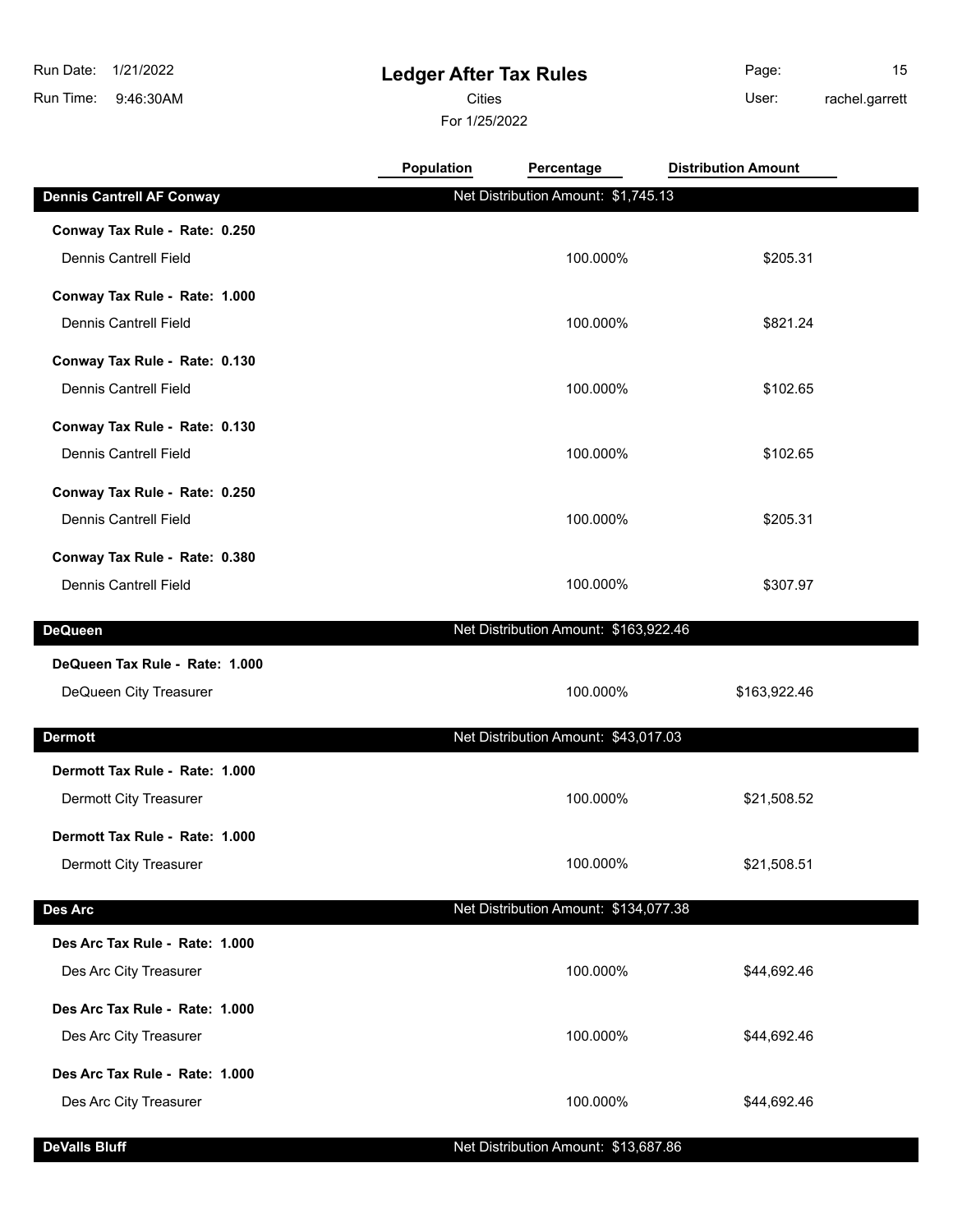| Run Date:<br>1/21/2022<br>Run Time:<br>9:46:30AM | <b>Cities</b>     | <b>Ledger After Tax Rules</b><br>For 1/25/2022 |                            | 16<br>rachel.garrett |
|--------------------------------------------------|-------------------|------------------------------------------------|----------------------------|----------------------|
|                                                  | <b>Population</b> | Percentage                                     | <b>Distribution Amount</b> |                      |
| DeValls Bluff Tax Rule - Rate: 1.000             |                   |                                                |                            |                      |
| DeValls Bluff City Treasurer                     |                   | 100.000%                                       | \$4,562.62                 |                      |
| DeValls Bluff Tax Rule - Rate: 1.000             |                   |                                                |                            |                      |
| DeValls Bluff City Treasurer                     |                   | 100.000%                                       | \$4,562.62                 |                      |
| DeValls Bluff Tax Rule - Rate: 1.000             |                   |                                                |                            |                      |
| DeValls Bluff City Treasurer                     |                   | 100.000%                                       | \$4,562.62                 |                      |
| <b>DeWitt</b>                                    |                   | Net Distribution Amount: \$196,428.44          |                            |                      |
| DeWitt Tax Rule - Rate: 1.000                    |                   |                                                |                            |                      |
| DeWitt City Treasurer                            |                   | 100.000%                                       | \$56,122.41                |                      |
| DeWitt Tax Rule - Rate: 1.000                    |                   |                                                |                            |                      |
| DeWitt City Treasurer                            |                   | 100.000%                                       | \$56,122.41                |                      |
| DeWitt Tax Rule - Rate: 1.500                    |                   |                                                |                            |                      |
| DeWitt City Treasurer                            |                   | 100.000%                                       | \$84,183.62                |                      |
| <b>Diamond City</b>                              |                   | Net Distribution Amount: \$3,210.86            |                            |                      |
| Diamond City Tax Rule - Rate: 1.000              |                   |                                                |                            |                      |
| Diamond City Treasurer                           |                   | 100.000%                                       | \$3,210.86                 |                      |
| <b>Diaz</b>                                      |                   | Net Distribution Amount: \$2,764.08            |                            |                      |
| Diaz Tax Rule - Rate: 1.000                      |                   |                                                |                            |                      |
| Diaz City Treasurer                              |                   | 100.000%                                       | \$2,764.08                 |                      |
| <b>Dierks</b>                                    |                   | Net Distribution Amount: \$24,840.26           |                            |                      |
| Dierks Tax Rule - Rate: 1.000                    |                   |                                                |                            |                      |
| <b>Dierks City Treasurer</b>                     |                   | 100.000%                                       | \$24,840.26                |                      |
|                                                  |                   |                                                |                            |                      |
| <b>Dover</b>                                     |                   | Net Distribution Amount: \$47,875.93           |                            |                      |
| Dover Tax Rule - Rate: 1.000                     |                   |                                                |                            |                      |
| Dover City Treasurer                             |                   | 100.000%                                       | \$23,937.97                |                      |
| Dover Tax Rule - Rate: 1.000                     |                   |                                                |                            |                      |
| Dover City Treasurer                             |                   | 100.000%                                       | \$23,937.96                |                      |
| <b>Drake Field AF Fayetteville</b>               |                   | Net Distribution Amount: \$8,990.46            |                            |                      |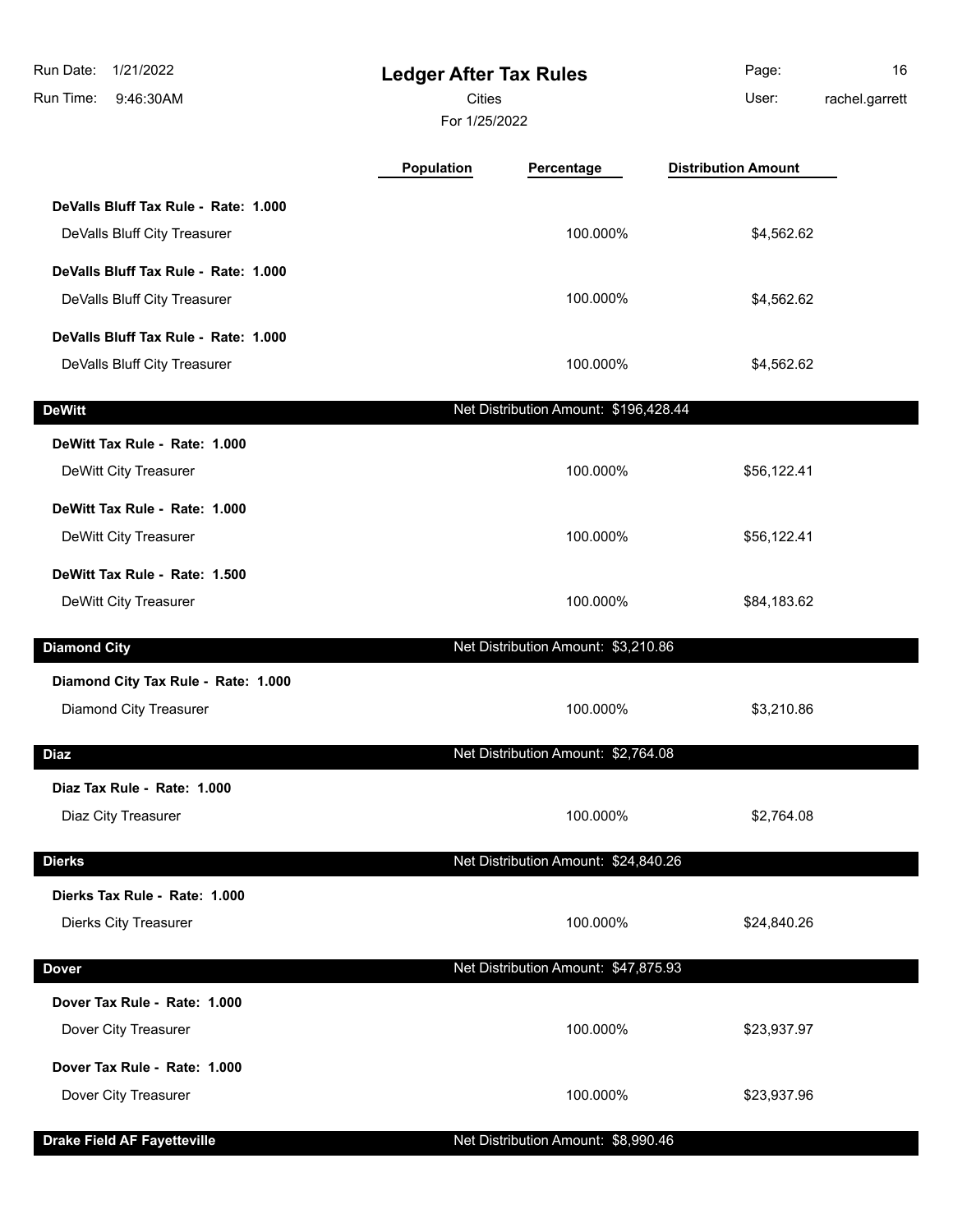| Run Date:<br>1/21/2022<br>Run Time:<br>9:46:30AM | <b>Ledger After Tax Rules</b><br>Cities<br>For 1/25/2022 |                                       | Page:<br>User:             | 17<br>rachel.garrett |
|--------------------------------------------------|----------------------------------------------------------|---------------------------------------|----------------------------|----------------------|
|                                                  | Population                                               | Percentage                            | <b>Distribution Amount</b> |                      |
| Fayetteville Tax Rule - Rate: 1.000              |                                                          |                                       |                            |                      |
| Fayetteville Drake Field                         |                                                          | 100.000%                              | \$4,495.23                 |                      |
| Fayetteville Tax Rule - Rate: 1.000              |                                                          |                                       |                            |                      |
| Fayetteville Drake Field                         |                                                          | 100.000%                              | \$4,495.23                 |                      |
| <b>Dumas</b>                                     |                                                          | Net Distribution Amount: \$196,867.52 |                            |                      |
| Dumas Tax Rule - Rate: 0.500                     |                                                          |                                       |                            |                      |
| Dumas City Treasurer                             |                                                          | 100.000%                              | \$32,811.25                |                      |
| Dumas Tax Rule - Rate: 0.500                     |                                                          |                                       |                            |                      |
| Dumas City Treasurer                             |                                                          | 100.000%                              | \$32,811.25                |                      |
| Dumas Tax Rule - Rate: 0.750                     |                                                          |                                       |                            |                      |
| Dumas City Treasurer                             |                                                          | 100.000%                              | \$49,216.88                |                      |
| Dumas Tax Rule - Rate: 0.750                     |                                                          |                                       |                            |                      |
| Dumas City Treasurer                             |                                                          | 100.000%                              | \$49,216.88                |                      |
| Dumas Tax Rule - Rate: 0.500                     |                                                          |                                       |                            |                      |
| Dumas City Treasurer                             |                                                          | 100.000%                              | \$32,811.26                |                      |
| <b>Dyer</b>                                      |                                                          | Net Distribution Amount: \$4,492.08   |                            |                      |
| Dyer Tax Rule - Rate: 1.000                      |                                                          |                                       |                            |                      |
| Dyer City Treasurer                              |                                                          | 100.000%                              | \$4,492.08                 |                      |
| <b>Earle</b>                                     |                                                          | Net Distribution Amount: \$22,207.28  |                            |                      |
| Earle Tax Rule - Rate: 1.000                     |                                                          |                                       |                            |                      |
| Earle City Treasurer                             |                                                          | 100.000%                              | \$11,103.64                |                      |
| Earle Tax Rule - Rate: 1.000                     |                                                          |                                       |                            |                      |
| Earle City Treasurer                             |                                                          | 100.000%                              | \$11,103.64                |                      |
| <b>East Camden</b>                               |                                                          | Net Distribution Amount: \$12,426.58  |                            |                      |
| East Camden Tax Rule - Rate: 1.000               |                                                          |                                       |                            |                      |
| East Camden City Treasurer                       |                                                          | 100.000%                              | \$12,426.58                |                      |
| <b>El Dorado</b>                                 |                                                          | Net Distribution Amount: \$680,422.00 |                            |                      |

**El Dorado Tax Rule - Rate: 0.250**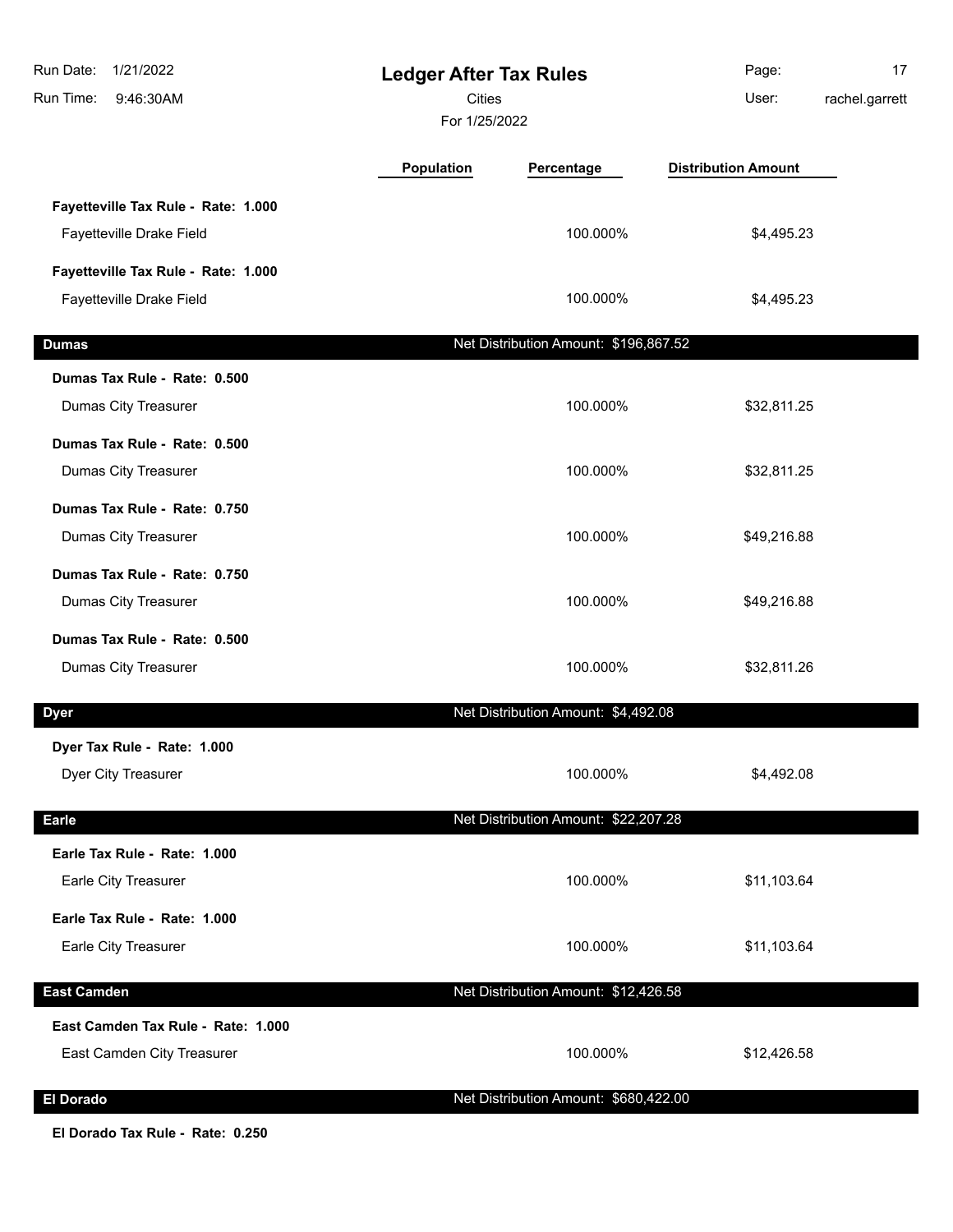| 1/21/2022<br>Run Date:<br>Run Time:<br>9:46:30AM | <b>Ledger After Tax Rules</b><br><b>Cities</b><br>For 1/25/2022 |                                       | 18<br>Page:<br>rachel.garrett<br>User: |
|--------------------------------------------------|-----------------------------------------------------------------|---------------------------------------|----------------------------------------|
|                                                  | Population                                                      | Percentage                            | <b>Distribution Amount</b>             |
| El Dorado City Treasurer                         |                                                                 | 100.000%                              | \$136,084.40                           |
| El Dorado Tax Rule - Rate: 1.000                 |                                                                 |                                       |                                        |
| El Dorado City Treasurer                         |                                                                 | 100.000%                              | \$544,337.60                           |
| <b>Elkins</b>                                    |                                                                 | Net Distribution Amount: \$153,419.50 |                                        |
| Elkins Tax Rule - Rate: 1.000                    |                                                                 |                                       |                                        |
|                                                  |                                                                 | 100.000%                              | \$55,788.91                            |
| <b>Elkins City Treasurer</b>                     |                                                                 | 33.000%                               | \$18,410.34                            |
| <b>Elkins City Treasurer</b>                     |                                                                 | 67.000%                               | \$37,378.57                            |
| Elkins Tax Rule - Rate: 1.000                    |                                                                 |                                       |                                        |
| <b>Elkins City Treasurer</b>                     |                                                                 | 100.000%                              | \$55,788.91                            |
| Elkins Tax Rule - Rate: 0.750                    |                                                                 |                                       |                                        |
| <b>Elkins City Treasurer</b>                     |                                                                 | 100.000%                              | \$41,841.68                            |
| <b>Elm Springs</b>                               |                                                                 | Net Distribution Amount: \$21,362.05  |                                        |
| Elm Springs Tax Rule - Rate: 1.000               |                                                                 |                                       |                                        |
| Elm Springs City Treasurer                       |                                                                 | 100.000%                              | \$21,362.05                            |
|                                                  |                                                                 |                                       |                                        |
| <b>England</b>                                   |                                                                 | Net Distribution Amount: \$74,684.31  |                                        |
| England Tax Rule - Rate: 1.000                   |                                                                 |                                       |                                        |
| <b>England City Treasurer</b>                    |                                                                 | 100.000%                              | \$24,894.77                            |
| England Tax Rule - Rate: 1.000                   |                                                                 |                                       |                                        |
| <b>England City Treasurer</b>                    |                                                                 | 100.000%                              | \$24,894.77                            |
| England Tax Rule - Rate: 1.000                   |                                                                 |                                       |                                        |
| <b>England City Treasurer</b>                    |                                                                 | 100.000%                              | \$24,894.77                            |
| <b>Etowah</b>                                    |                                                                 | Net Distribution Amount: \$1,064.67   |                                        |
| Etowah Tax Rule - Rate: 1.000                    |                                                                 |                                       |                                        |
| Etowah City Treasurer                            |                                                                 | 100.000%                              | \$1,064.67                             |
| <b>Eudora</b>                                    |                                                                 | Net Distribution Amount: \$38,179.91  |                                        |
| Eudora Tax Rule - Rate: 0.500                    |                                                                 |                                       |                                        |
| <b>Eudora City Treasurer</b>                     |                                                                 | 100.000%                              | \$9,544.98                             |
| Eudora Tax Rule - Rate: 1.000                    |                                                                 |                                       |                                        |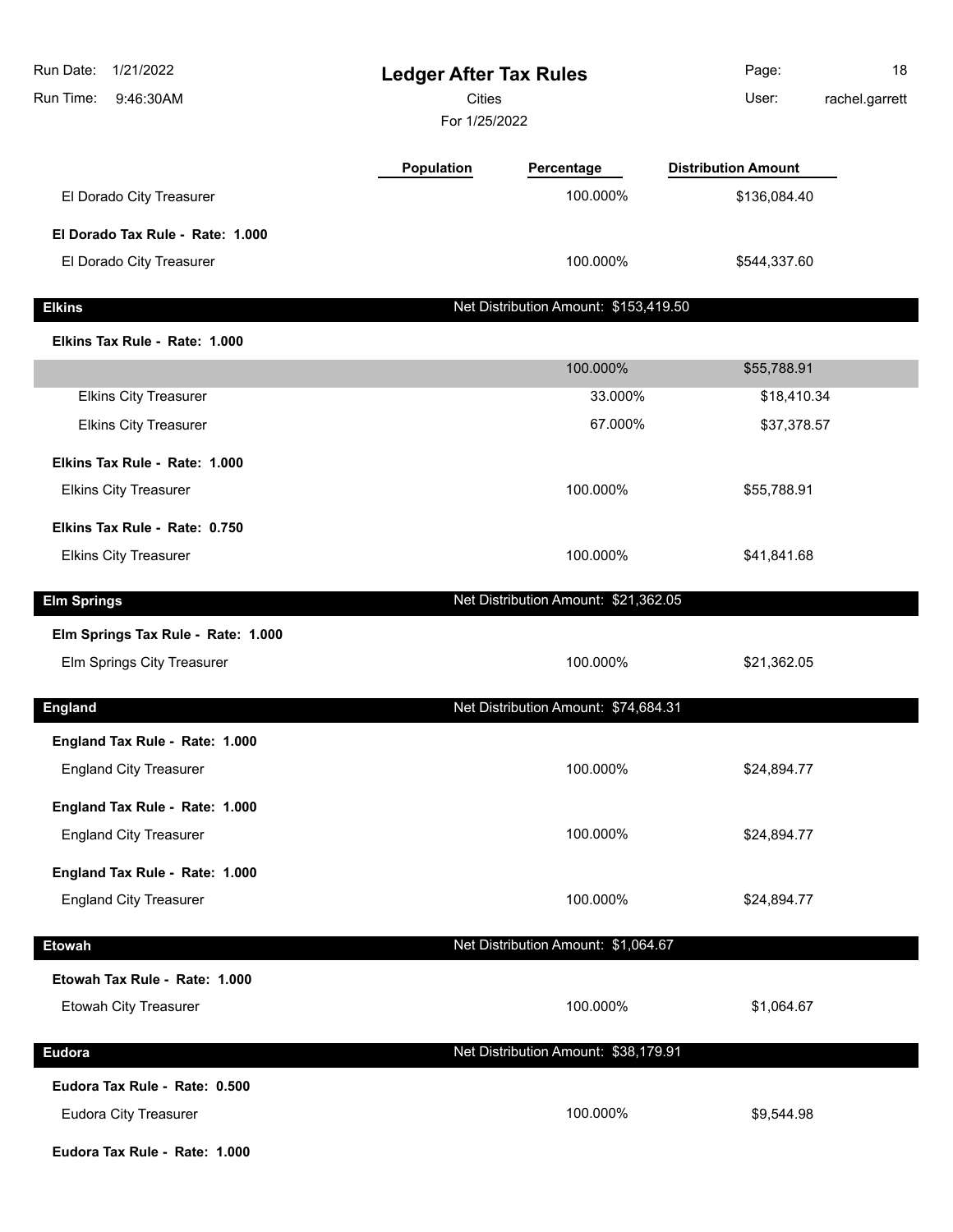| Run Date:<br>1/21/2022<br>Run Time:<br>9:46:30AM | <b>Ledger After Tax Rules</b><br><b>Cities</b><br>For 1/25/2022 |                                         | Page:<br>User:             | 19<br>rachel.garrett |
|--------------------------------------------------|-----------------------------------------------------------------|-----------------------------------------|----------------------------|----------------------|
|                                                  | <b>Population</b>                                               | Percentage                              | <b>Distribution Amount</b> |                      |
| Eudora City Treasurer                            |                                                                 | 100.000%                                | \$19,089.96                |                      |
| Eudora Tax Rule - Rate: 0.500                    |                                                                 |                                         |                            |                      |
| <b>Eudora City Treasurer</b>                     |                                                                 | 100.000%                                | \$9,544.97                 |                      |
| <b>Eureka Springs</b>                            |                                                                 | Net Distribution Amount: \$324,731.95   |                            |                      |
| Eureka Springs Tax Rule - Rate: 1.000            |                                                                 |                                         |                            |                      |
| Eureka Springs City Treasurer                    |                                                                 | 100.000%                                | \$136,729.24               |                      |
| Eureka Springs Tax Rule - Rate: 1.000            |                                                                 |                                         |                            |                      |
| Eureka Springs City Treasurer                    |                                                                 | 100.000%                                | \$136,729.24               |                      |
| Eureka Springs Tax Rule - Rate: 0.250            |                                                                 |                                         |                            |                      |
| Eureka Springs City Treasurer                    |                                                                 | 100.000%                                | \$34,182.31                |                      |
| Eureka Springs Tax Rule - Rate: 0.130            |                                                                 |                                         |                            |                      |
| Eureka Springs City Treasurer                    |                                                                 | 100.000%                                | \$17,091.16                |                      |
| <b>Evening Shade</b>                             |                                                                 | Net Distribution Amount: \$3,991.51     |                            |                      |
| Evening Shade City Tax - Rate: 1.000             |                                                                 |                                         |                            |                      |
| Evening Shade City Treasurer                     |                                                                 | 100.000%                                | \$3,991.51                 |                      |
| <b>Fairfield Bay</b>                             |                                                                 | Net Distribution Amount: \$38,311.03    |                            |                      |
| Fairfield Bay Tax Rule - Rate: 0.500             |                                                                 |                                         |                            |                      |
| Fairfield Bay City Treasurer                     |                                                                 | 100.000%                                | \$12,770.34                |                      |
| Fairfield Bay Tax Rule - Rate: 1.000             |                                                                 |                                         |                            |                      |
| Fairfield Bay City Treasurer                     |                                                                 | 100.000%                                | \$25,540.69                |                      |
| <b>Farmington</b>                                |                                                                 | Net Distribution Amount: \$283,738.70   |                            |                      |
| Farmington Tax Rule - Rate: 1.000                |                                                                 |                                         |                            |                      |
| Farmington City Treasurer                        |                                                                 | 100.000%                                | \$141,869.35               |                      |
| Farmington Tax Rule - Rate: 1.000                |                                                                 |                                         |                            |                      |
| Farmington City Treasurer                        |                                                                 | 100.000%                                | \$141,869.35               |                      |
| <b>Fayetteville</b>                              |                                                                 | Net Distribution Amount: \$4,945,107.16 |                            |                      |
| Fayetteville Tax Rule - Rate: 1.000              |                                                                 |                                         |                            |                      |
| Fayetteville City Treasurer                      |                                                                 | 100.000%                                | \$2,472,553.58             |                      |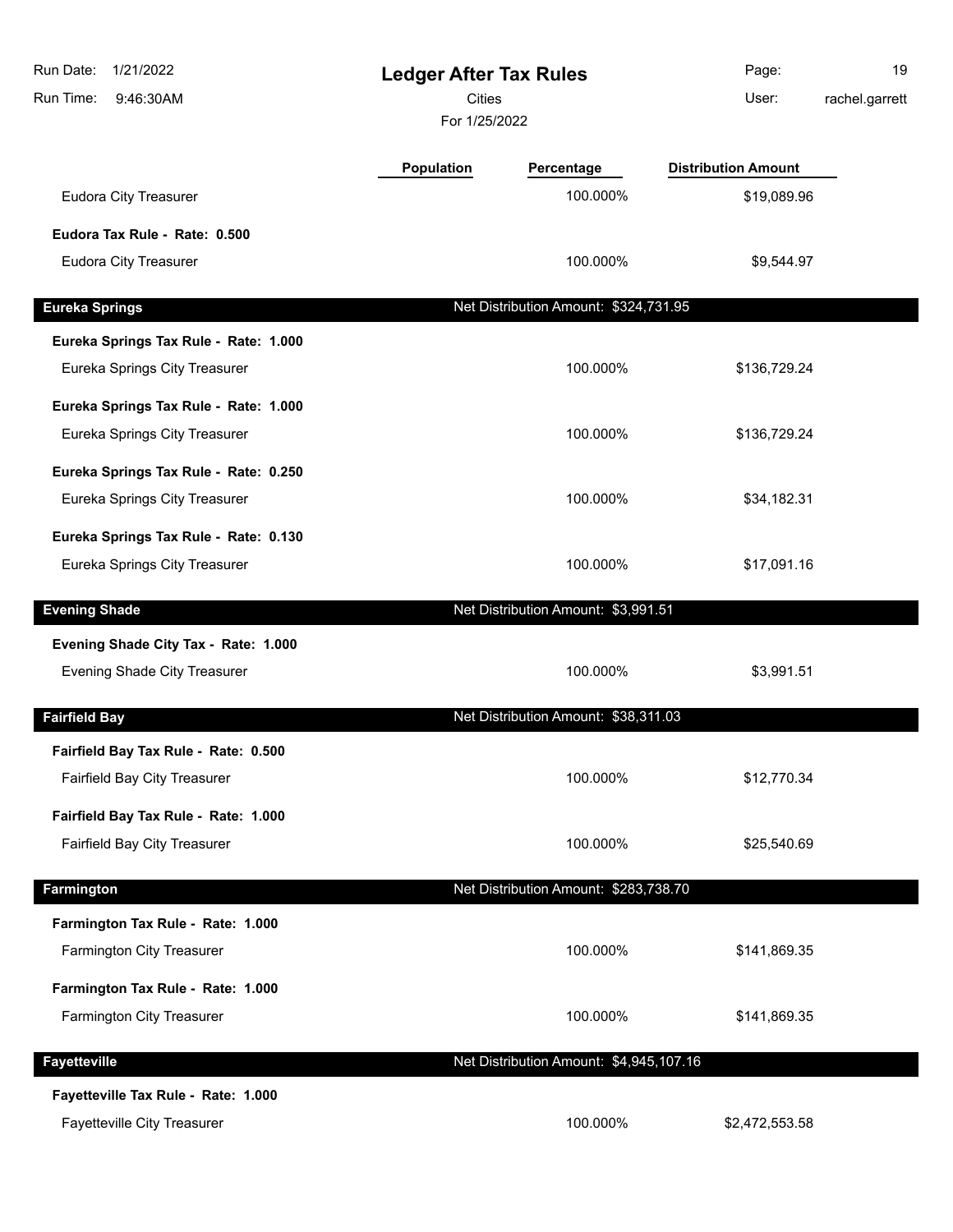| Run Date:<br>1/21/2022<br>Run Time:<br>9:46:30AM                     | <b>Ledger After Tax Rules</b><br>Cities<br>For 1/25/2022 |                                         | Page:<br>User:             | 20<br>rachel.garrett |
|----------------------------------------------------------------------|----------------------------------------------------------|-----------------------------------------|----------------------------|----------------------|
|                                                                      | Population                                               | Percentage                              | <b>Distribution Amount</b> |                      |
| Fayetteville Tax Rule - Rate: 1.000<br>Fayetteville City Treasurer   |                                                          | 100.000%                                | \$2,472,553.58             |                      |
| <b>Flippin</b>                                                       |                                                          | Net Distribution Amount: \$68,542.85    |                            |                      |
| Flippin Tax Rule - Rate: 1.000<br><b>Flippin City Treasurer</b>      |                                                          | 100.000%                                | \$68,542.85                |                      |
| Fordyce                                                              |                                                          | Net Distribution Amount: \$99,902.53    |                            |                      |
| Fordyce Tax Rule - Rate: 1.000<br>Fordyce City Treasurer             |                                                          | 100.000%                                | \$66,601.69                |                      |
| Fordyce Tax Rule - Rate: 0.250<br>Fordyce Maint/Bond City Treasurer  |                                                          | 100.000%                                | \$16,650.42                |                      |
| Fordyce Tax Rule - Rate: 0.250<br>Fordyce Maint City Treasurer       |                                                          | 100.000%                                | \$16,650.42                |                      |
| Foreman                                                              |                                                          | Net Distribution Amount: \$14,022.37    |                            |                      |
| Foreman Tax Rule - Rate: 1.000<br>Foreman City Treasurer             |                                                          | 100.000%                                | \$14,022.37                |                      |
| <b>Forrest City</b>                                                  |                                                          | Net Distribution Amount: \$389,033.42   |                            |                      |
| Forrest City Tax Rule - Rate: 1.000<br><b>Forrest City Treasurer</b> |                                                          | 100.000%                                | \$207,484.49               |                      |
| Forrest City Tax Rule - Rate: 0.250<br><b>Forrest City Treasurer</b> |                                                          | 100.000%                                | \$51,871.12                |                      |
| Forrest City Tax Rule - Rate: 0.630<br><b>Forrest City Treasurer</b> |                                                          | 100.000%                                | \$129,677.81               |                      |
| <b>Fort Smith</b>                                                    |                                                          | Net Distribution Amount: \$4,536,913.63 |                            |                      |
| Fort Smith Tax Rule - Rate: 1.000<br>Fort Smith City Treasurer       |                                                          | 100.000%                                | \$2,268,456.82             |                      |
| Fort Smith Tax Rule - Rate: 0.750<br>Fort Smith City Treasurer       |                                                          | 100.000%                                | \$1,701,342.61             |                      |
| Fort Smith Tax Rule - Rate: 0.250                                    |                                                          |                                         |                            |                      |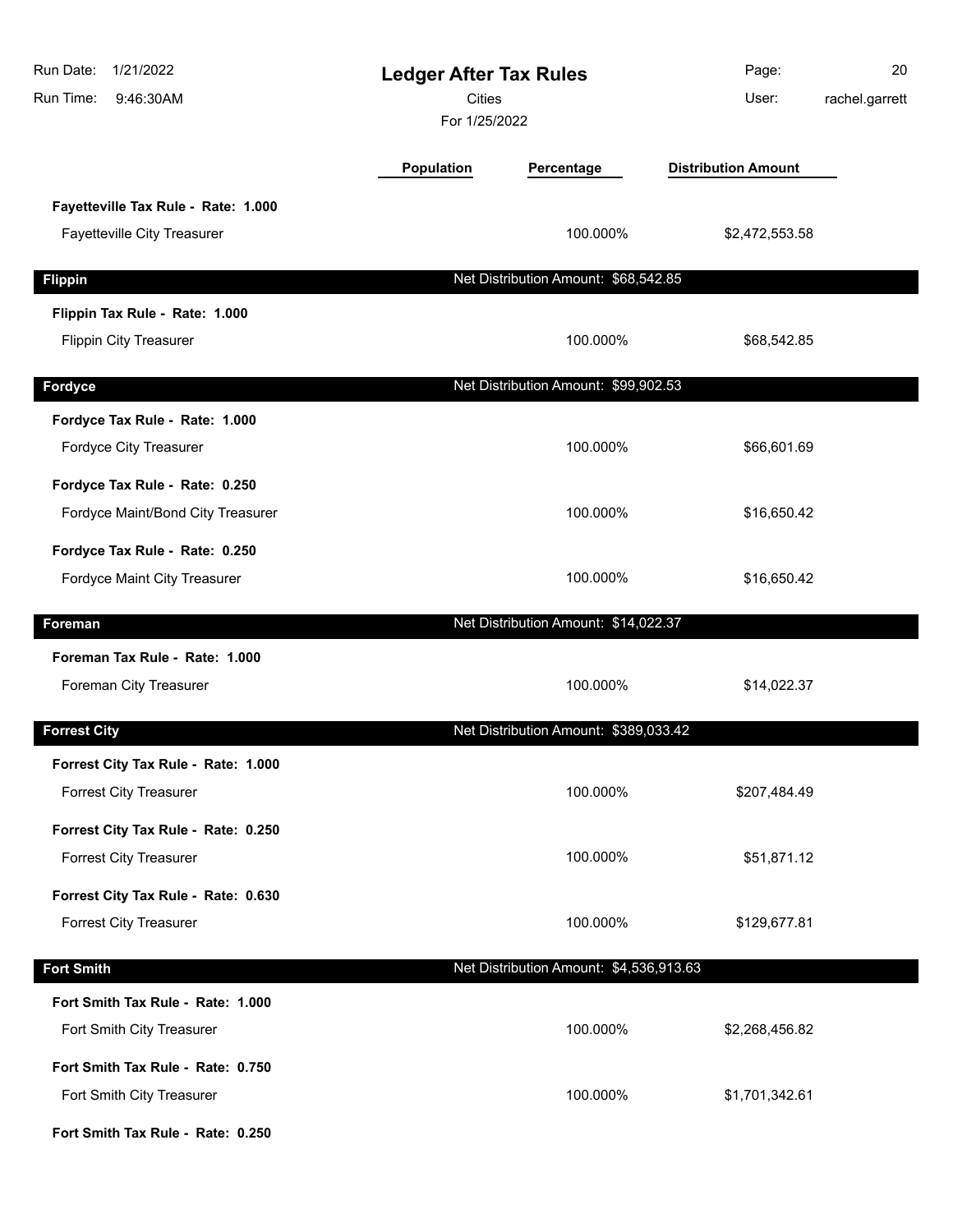| Run Date:<br>1/21/2022<br>Run Time:<br>9:46:30AM                | <b>Ledger After Tax Rules</b><br>Cities<br>For 1/25/2022 |                                      | Page:<br>User:             | 21<br>rachel.garrett |
|-----------------------------------------------------------------|----------------------------------------------------------|--------------------------------------|----------------------------|----------------------|
|                                                                 | Population                                               | Percentage                           | <b>Distribution Amount</b> |                      |
| Fort Smith City Treasurer                                       |                                                          | 100.000%                             | \$567,114.20               |                      |
| <b>Fort Smith AF City</b>                                       |                                                          | Net Distribution Amount: \$4,385.61  |                            |                      |
| Fort Smith Tax Rule - Rate: 1.000                               |                                                          |                                      |                            |                      |
| Fort Smith Regional Airport                                     |                                                          | 100.000%                             | \$2,192.81                 |                      |
| Fort Smith Tax Rule - Rate: 0.750                               |                                                          |                                      |                            |                      |
| Fort Smith Regional Airport                                     |                                                          | 100.000%                             | \$1,644.60                 |                      |
| Fort Smith Tax Rule - Rate: 0.250                               |                                                          |                                      |                            |                      |
| Fort Smith Regional Airport                                     |                                                          | 100.000%                             | \$548.20                   |                      |
| <b>Fouke</b>                                                    |                                                          | Net Distribution Amount: \$10,449.99 |                            |                      |
| Fouke Tax Rule - Rate: 1.000                                    |                                                          |                                      |                            |                      |
| Fouke City Treasurer                                            |                                                          | 100.000%                             | \$10,449.99                |                      |
| <b>Fountain Hill</b>                                            |                                                          | Net Distribution Amount: \$2,888.32  |                            |                      |
| Fountain Hill Tax Rule - Rate: 1.000                            |                                                          |                                      |                            |                      |
| Fountain Hill City Treasurer                                    |                                                          | 100.000%                             | \$2,888.32                 |                      |
| <b>Franklin</b>                                                 |                                                          | Net Distribution Amount: \$3,641.48  |                            |                      |
| Franklin Tax Rule - Rate: 1.000                                 |                                                          |                                      |                            |                      |
| Franklin City Treasurer                                         |                                                          | 100.000%                             | \$3,641.48                 |                      |
| Garfield                                                        |                                                          | Net Distribution Amount: \$17,227.20 |                            |                      |
| Garfield Tax Rule - Rate: 1.000                                 |                                                          |                                      |                            |                      |
| <b>Garfield City Treasurer</b>                                  |                                                          | 100.000%                             | \$11,484.80                |                      |
| Garfield Tax Rule - Rate: 0.500                                 |                                                          |                                      |                            |                      |
| <b>Garfield City Treasurer</b>                                  |                                                          | 100.000%                             | \$5,742.40                 |                      |
|                                                                 |                                                          | Net Distribution Amount: \$2,776.97  |                            |                      |
| Garland                                                         |                                                          |                                      |                            |                      |
| Garland Tax Rule - Rate: 1.000<br><b>Garland City Treasurer</b> |                                                          | 100.000%                             | \$2,776.97                 |                      |
|                                                                 |                                                          |                                      |                            |                      |
| Gassville                                                       |                                                          | Net Distribution Amount: \$26,640.41 |                            |                      |
| Gassville Tax Rule - Rate: 1.000                                |                                                          |                                      |                            |                      |
| <b>Gassville City Treasurer</b>                                 |                                                          | 100.000%                             | \$26,640.41                |                      |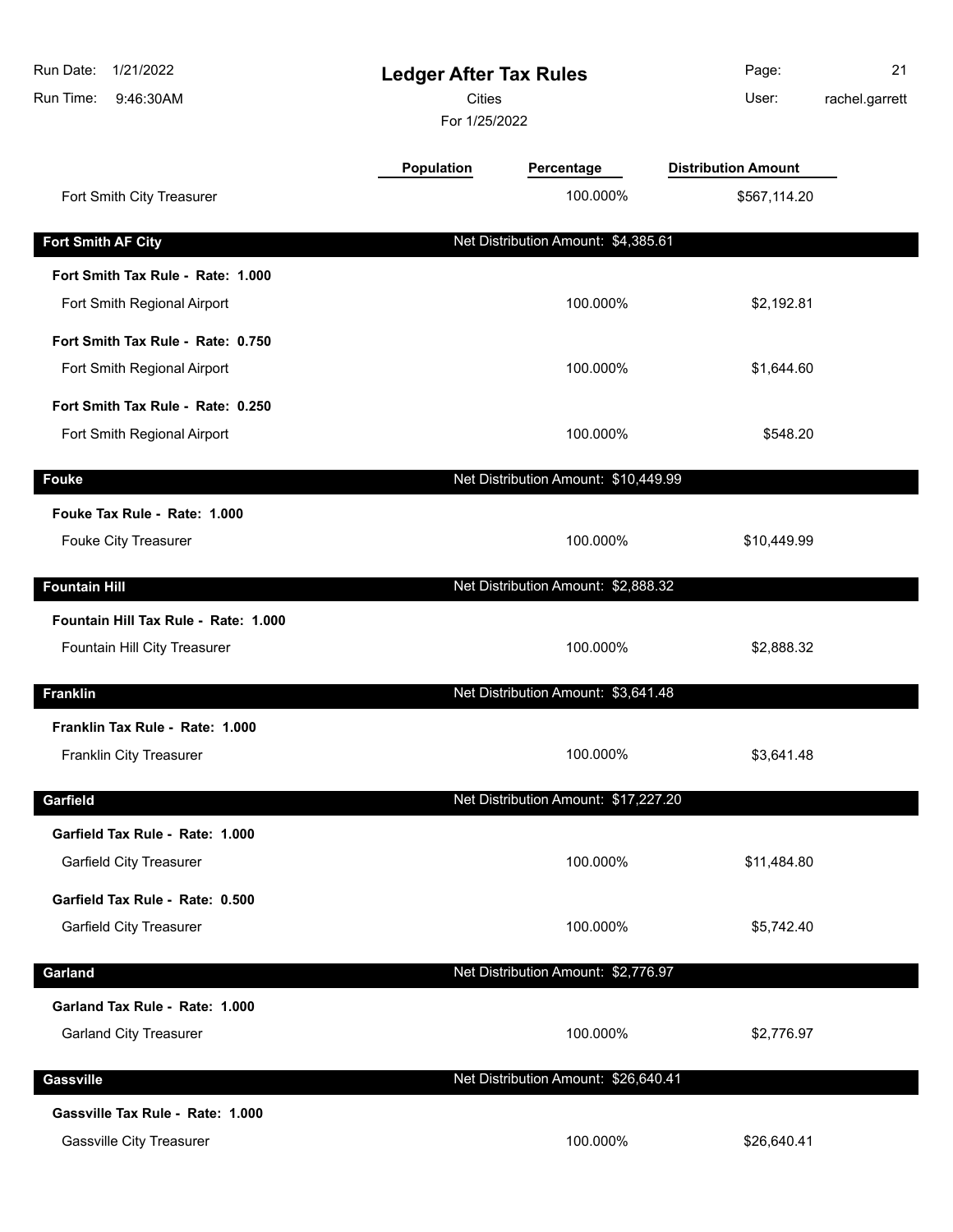| Run Date:<br>1/21/2022<br>Run Time:<br>9:46:30AM                | <b>Ledger After Tax Rules</b><br>Cities<br>For 1/25/2022 |                                       | Page:<br>User:             | 22<br>rachel.garrett |
|-----------------------------------------------------------------|----------------------------------------------------------|---------------------------------------|----------------------------|----------------------|
|                                                                 | Population                                               | Percentage                            | <b>Distribution Amount</b> |                      |
| Gentry                                                          |                                                          | Net Distribution Amount: \$159,081.86 |                            |                      |
| Gentry Tax Rule - Rate: 1.000<br><b>Gentry City Treasurer</b>   |                                                          | 100.000%                              | \$79,540.93                |                      |
| Gentry Tax Rule - Rate: 0.130<br><b>Gentry City Treasurer</b>   |                                                          | 100.000%                              | \$9,942.62                 |                      |
| Gentry Tax Rule - Rate: 0.250<br><b>Gentry City Treasurer</b>   |                                                          | 100.000%                              | \$19,885.23                |                      |
| Gentry Tax Rule - Rate: 0.130<br><b>Gentry City Treasurer</b>   |                                                          | 100.000%                              | \$9,942.62                 |                      |
| Gentry Tax Rule - Rate: 0.500<br><b>Gentry City Treasurer</b>   |                                                          | 100.000%                              | \$39,770.46                |                      |
| <b>Gilbert</b>                                                  |                                                          | Net Distribution Amount: \$531.30     |                            |                      |
| Gilbert Tax Rule - Rate: 1.000<br><b>Gilbert City Treasurer</b> |                                                          | 100.000%                              | \$531.30                   |                      |
| <b>Gillett</b>                                                  |                                                          | Net Distribution Amount: \$17,241.23  |                            |                      |
| Gillett Tax Rule - Rate: 1.000<br><b>Gillett City Treasurer</b> |                                                          | 100.000%                              | \$5,747.08                 |                      |
| Gillett Tax Rule - Rate: 1.000<br><b>Gillett City Treasurer</b> |                                                          | 100.000%                              | \$5,747.08                 |                      |
| Gilett Tax Rule - Rate: 1.000<br><b>Gillett City Treasurer</b>  |                                                          | 100.000%                              | \$5,747.07                 |                      |
| Gillham                                                         |                                                          | Net Distribution Amount: \$9,526.04   |                            |                      |
| Gillham Tax Rule - Rate: 1.000<br>Gillham City Treasurer        |                                                          | 100.000%                              | \$3,175.35                 |                      |
| Gillham Tax Rule - Rate: 1.000<br><b>Gillham City Treasurer</b> |                                                          | 100.000%                              | \$3,175.35                 |                      |
| Gillham Tax Rule - Rate: 1.000<br>Gillham City Treasurer        |                                                          | 100.000%                              | \$3,175.34                 |                      |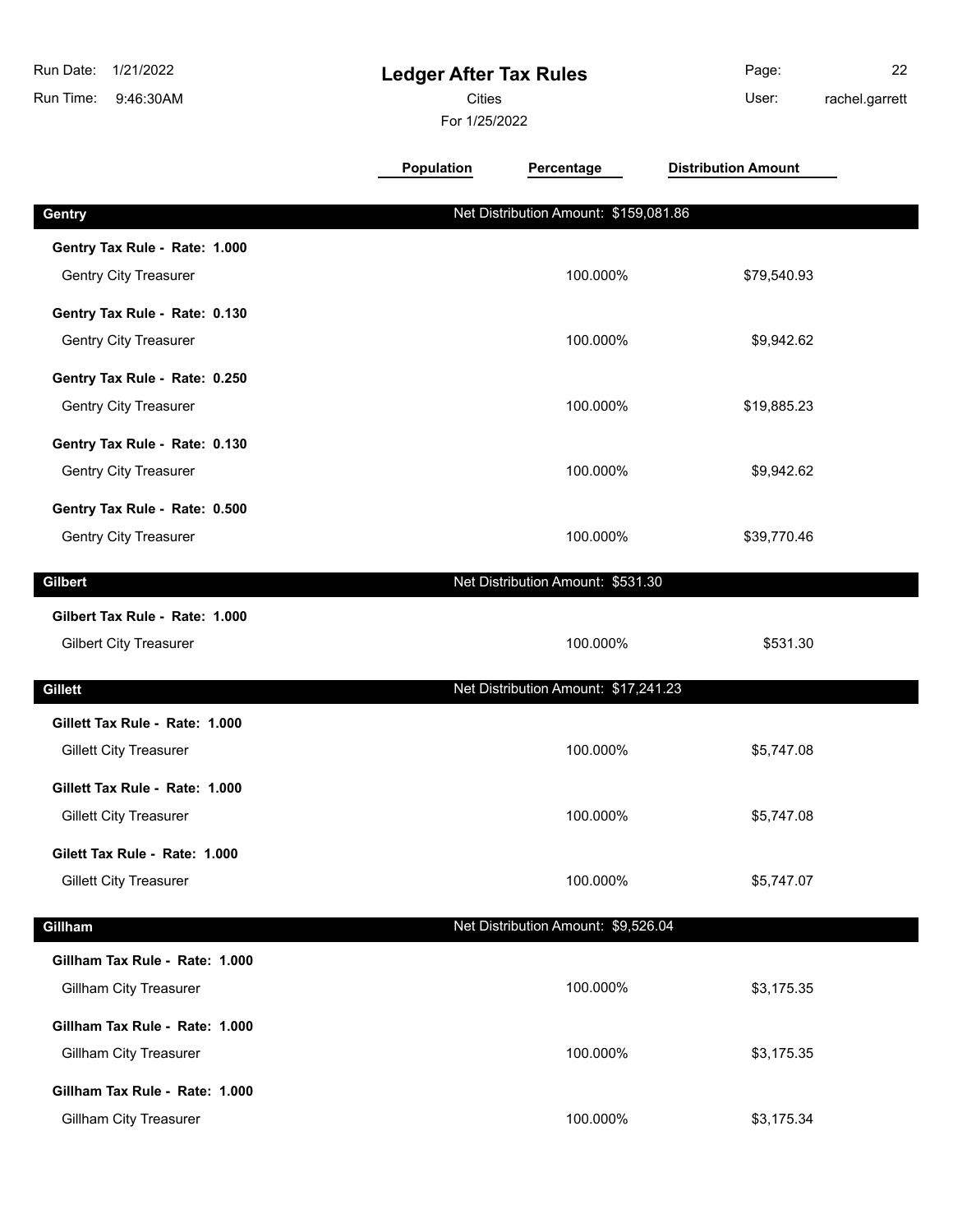| Run Date:<br>1/21/2022<br>Run Time:<br>9:46:30AM                                                     | <b>Ledger After Tax Rules</b><br><b>Cities</b><br>For 1/25/2022 |                                       | Page:<br>User:             | 23<br>rachel.garrett |
|------------------------------------------------------------------------------------------------------|-----------------------------------------------------------------|---------------------------------------|----------------------------|----------------------|
|                                                                                                      | <b>Population</b>                                               | Percentage                            | <b>Distribution Amount</b> |                      |
| Gilmore                                                                                              |                                                                 | Net Distribution Amount: \$451.22     |                            |                      |
| Gilmore Tax Rule - Rate: 1.000<br><b>Gilmore City Treasurer</b>                                      |                                                                 | 100.000%                              | \$451.22                   |                      |
| Glenwood                                                                                             |                                                                 | Net Distribution Amount: \$97,521.87  |                            |                      |
| Glenwood Tax Rule - Rate: 0.500<br><b>Glenwood City Treasurer</b>                                    |                                                                 | 100.000%                              | \$32,507.29                |                      |
| Glenwood Tax Rule - Rate: 1.000<br><b>Glenwood City Treasurer</b>                                    |                                                                 | 100.000%                              | \$65,014.58                |                      |
| Goshen                                                                                               |                                                                 | Net Distribution Amount: \$36,911.93  |                            |                      |
| Goshen Tax Rule - Rate: 1.000<br>Goshen City Treasurer                                               |                                                                 | 100.000%                              | \$18,455.97                |                      |
| Goshen Tax Rule - Rate: 1.000<br>Goshen City Treasurer                                               |                                                                 | 100.000%                              | \$18,455.96                |                      |
| <b>Gosnell</b>                                                                                       |                                                                 | Net Distribution Amount: \$17,328.84  |                            |                      |
| Gosnell Tax Rule - Rate: 1.500<br><b>Gosnell City Treasurer</b>                                      |                                                                 | 100.000%                              | \$17,328.84                |                      |
| Gould                                                                                                |                                                                 | Net Distribution Amount: \$14,086.08  |                            |                      |
| Gould Tax Rule - Rate: 1.000<br><b>Gould City Treasurer</b>                                          |                                                                 | 100.000%                              | \$4,695.36                 |                      |
| Gould Tax Rule - Rate: 2.000<br><b>Gould City Treasurer</b>                                          |                                                                 | 100.000%                              | \$9,390.72                 |                      |
| Grady                                                                                                |                                                                 | Net Distribution Amount: \$15,484.54  |                            |                      |
| Grady Tax Rule - Rate: 1.000<br><b>Grady City Treasurer</b>                                          |                                                                 | 100.000%                              | \$15,484.54                |                      |
| Gravette                                                                                             |                                                                 | Net Distribution Amount: \$105,757.73 |                            |                      |
| Gravette Tax Rule - Rate: 1.000<br><b>Gravette City Treasurer</b><br>Gravette Tax Rule - Rate: 0.250 |                                                                 | 100.000%                              | \$52,878.87                |                      |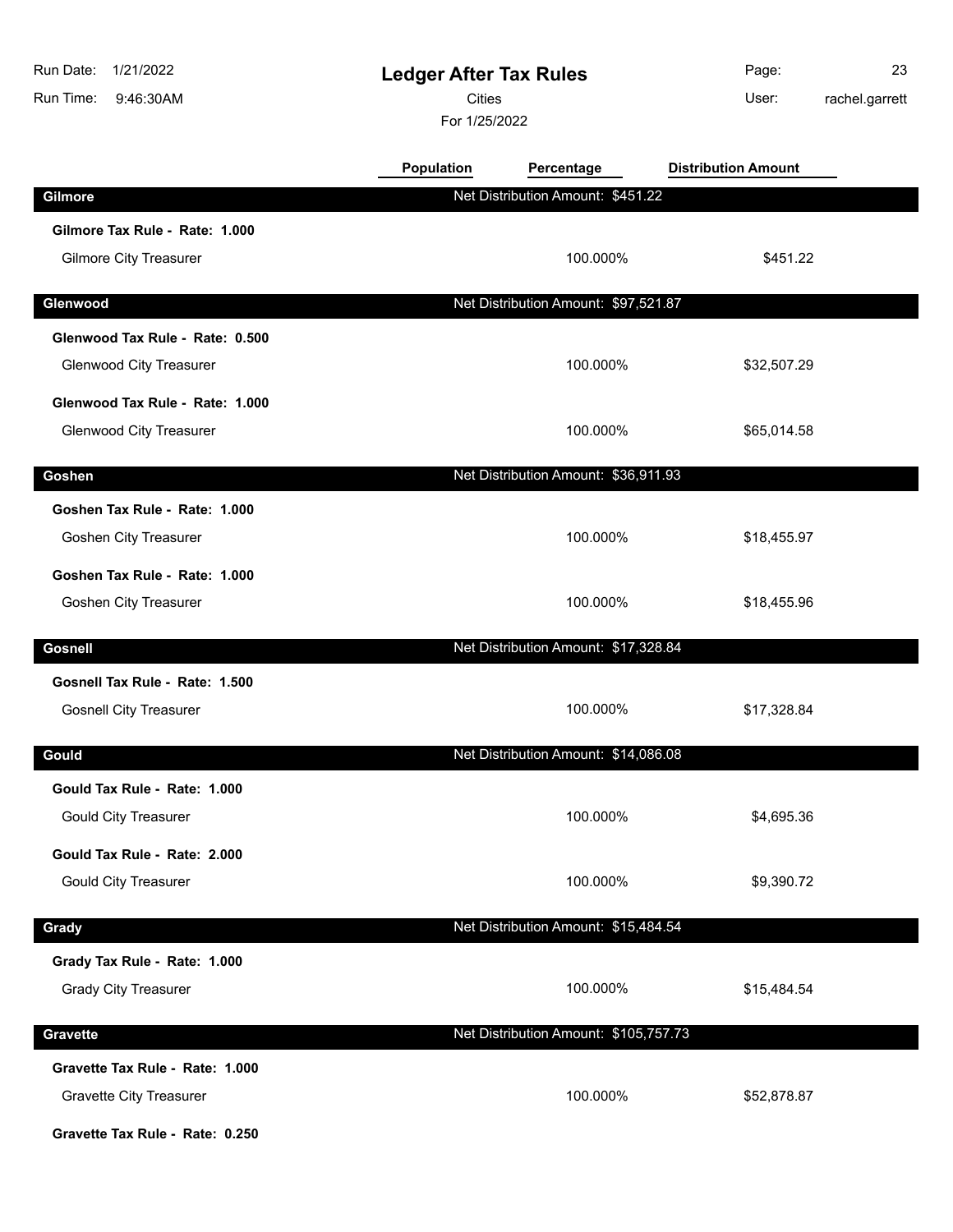| Run Date:<br>1/21/2022<br>Run Time:<br>9:46:30AM                          | <b>Ledger After Tax Rules</b><br>Cities<br>For 1/25/2022 |                                       | Page:<br>User:             | 24<br>rachel.garrett |
|---------------------------------------------------------------------------|----------------------------------------------------------|---------------------------------------|----------------------------|----------------------|
|                                                                           | <b>Population</b>                                        | Percentage                            | <b>Distribution Amount</b> |                      |
| <b>Gravette City Treasurer</b>                                            |                                                          | 100.000%                              | \$13,219.72                |                      |
| Gravette Tax Rule - Rate: 0.750                                           |                                                          |                                       |                            |                      |
| <b>Gravette City Treasurer</b>                                            |                                                          | 100.000%                              | \$39,659.14                |                      |
| <b>Green Forest</b>                                                       |                                                          | Net Distribution Amount: \$138,615.85 |                            |                      |
| Green Forest Tax Rule - Rate: 1.000                                       |                                                          |                                       |                            |                      |
| <b>Green Forest City Treasurer</b>                                        |                                                          | 100.000%                              | \$61,607.04                |                      |
| Green Forest Tax Rule - Rate: 1.250<br><b>Green Forest City Treasurer</b> |                                                          | 100.000%                              | \$77,008.81                |                      |
| Greenbrier                                                                |                                                          | Net Distribution Amount: \$311,761.16 |                            |                      |
| Greenbrier Tax Rule - Rate: 1.000                                         |                                                          |                                       |                            |                      |
| <b>Greenbrier City Treasurer</b>                                          |                                                          | 100.000%                              | \$124,704.46               |                      |
| Greenbrier Tax Rule - Rate: 1.000                                         |                                                          |                                       |                            |                      |
| <b>Greenbrier City Treasurer</b>                                          |                                                          | 100.000%                              | \$124,704.46               |                      |
| Greenbrier Tax Rule - Rate: 0.130                                         |                                                          |                                       |                            |                      |
| <b>Greenbrier City Treasurer</b>                                          |                                                          | 100.000%                              | \$15,588.06                |                      |
| Greenbrier Tax Rule - Rate: 0.380                                         |                                                          |                                       |                            |                      |
| <b>Greenbrier City Treasurer</b>                                          |                                                          | 100.000%                              | \$46,764.18                |                      |
| Greenland                                                                 |                                                          | Net Distribution Amount: \$60,338.51  |                            |                      |
| Greenland Tax Rule - Rate: 1.000                                          |                                                          |                                       |                            |                      |
| <b>Greenland City Treasurer</b>                                           |                                                          | 100.000%                              | \$20,112.84                |                      |
| Greenland Tax Rule - Rate: 1.000                                          |                                                          |                                       |                            |                      |
| <b>Greenland City Treasurer</b>                                           |                                                          | 100.000%                              | \$20,112.84                |                      |
| Greeland Tax Rule - Rate: 1.000                                           |                                                          |                                       |                            |                      |
| <b>Greenland City Treasurer</b>                                           |                                                          | 100.000%                              | \$20,112.83                |                      |
| Greenwood                                                                 |                                                          | Net Distribution Amount: \$308,685.95 |                            |                      |
| Greenwood Tax Rule - Rate: 1.000                                          |                                                          |                                       |                            |                      |
| <b>Greenwood City Treasurer</b>                                           |                                                          | 100.000%                              | \$154,342.98               |                      |
| Greenwood Tax Rule - Rate: 0.750                                          |                                                          |                                       |                            |                      |
| <b>Greenwood City Treasurer</b>                                           |                                                          | 100.000%                              | \$115,757.23               |                      |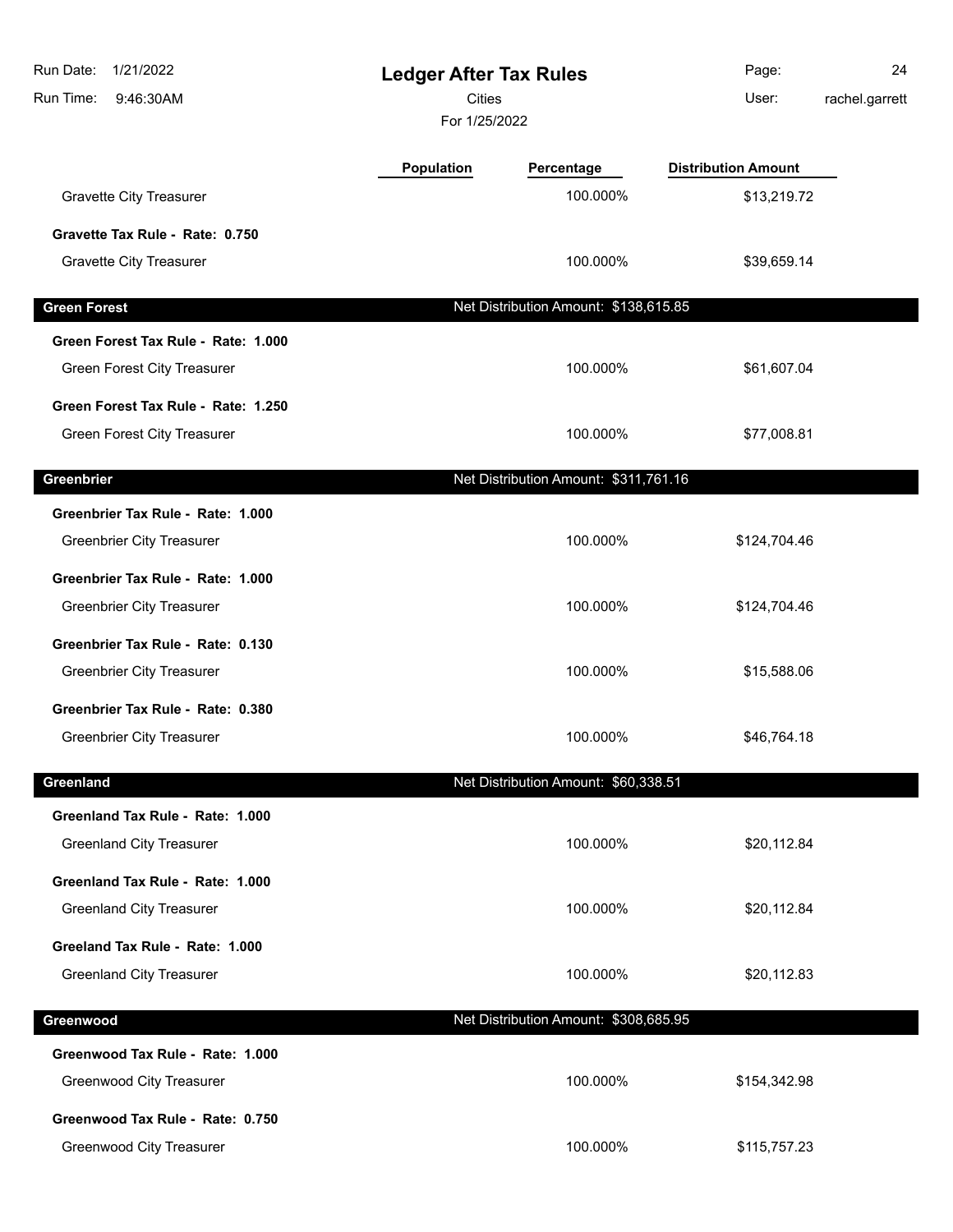| 1/21/2022<br>Run Date:<br>Run Time:<br>9:46:30AM | <b>Ledger After Tax Rules</b><br><b>Cities</b><br>For 1/25/2022 |                                      | Page:<br>User:             | 25<br>rachel.garrett |
|--------------------------------------------------|-----------------------------------------------------------------|--------------------------------------|----------------------------|----------------------|
|                                                  | Population                                                      | Percentage                           | <b>Distribution Amount</b> |                      |
| Greenwood Tax Rule - Rate: 0.250                 |                                                                 |                                      |                            |                      |
| <b>Greenwood City Treasurer</b>                  |                                                                 | 100.000%                             | \$38,585.74                |                      |
| <b>Greers Ferry</b>                              |                                                                 | Net Distribution Amount: \$29,548.60 |                            |                      |
| Greers Ferry Tax Rule - Rate: 1.000              |                                                                 |                                      |                            |                      |
| <b>Greers Ferry City Treasurer</b>               |                                                                 | 100.000%                             | \$29,548.60                |                      |
| <b>Grider Field AF Pine Bluff</b>                |                                                                 | Net Distribution Amount: \$565.54    |                            |                      |
| Pine Bluff Tax Rule - Rate: 1.000                |                                                                 |                                      |                            |                      |
| Pine Bluff Municipal Airport-Grider Field        |                                                                 | 100.000%                             | \$251.35                   |                      |
| Pine Bluff Tax Rule - Rate: 0.630                |                                                                 |                                      |                            |                      |
| Pine Bluff Municipal Airport-Grider Field        |                                                                 | 100.000%                             | \$157.09                   |                      |
| Pine Bluff Tax Rule - Rate: 0.630                |                                                                 |                                      |                            |                      |
| Pine Bluff Municipal Airport-Grider Field        |                                                                 | 100.000%                             | \$157.10                   |                      |
| Guion                                            |                                                                 | Net Distribution Amount: \$2,081.45  |                            |                      |
| Guion Tax Rule - Rate: 1.000                     |                                                                 |                                      |                            |                      |
| <b>Guion City Treasurer</b>                      |                                                                 | 100.000%                             | \$2,081.45                 |                      |
| <b>Gum Springs</b>                               |                                                                 | Net Distribution Amount: \$759.91    |                            |                      |
| Gum Springs Tax Rule - Rate: 1.000               |                                                                 |                                      |                            |                      |
| <b>Gum Springs City Treasurer</b>                |                                                                 | 100.000%                             | \$759.91                   |                      |
| Gurdon                                           |                                                                 | Net Distribution Amount: \$35,407.73 |                            |                      |
| Gurdon Tax Rule - Rate: 1.000                    |                                                                 |                                      |                            |                      |
| <b>Gurdon City Treasurer</b>                     |                                                                 | 100.000%                             | \$23,605.15                |                      |
| Gurdon Tax Rule - Rate: 0.500                    |                                                                 |                                      |                            |                      |
| <b>Gurdon City Treasurer</b>                     |                                                                 | 100.000%                             | \$11,802.58                |                      |
| Guy                                              |                                                                 | Net Distribution Amount: \$9,596.74  |                            |                      |
| Guy Tax Rule - Rate: 1.000                       |                                                                 |                                      |                            |                      |
| <b>Guy City Treasurer</b>                        |                                                                 | 100.000%                             | \$6,397.83                 |                      |
| Guy Tax Rule - Rate: 0.500                       |                                                                 |                                      |                            |                      |
| Guy City Treasurer                               |                                                                 | 100.000%                             | \$3,198.91                 |                      |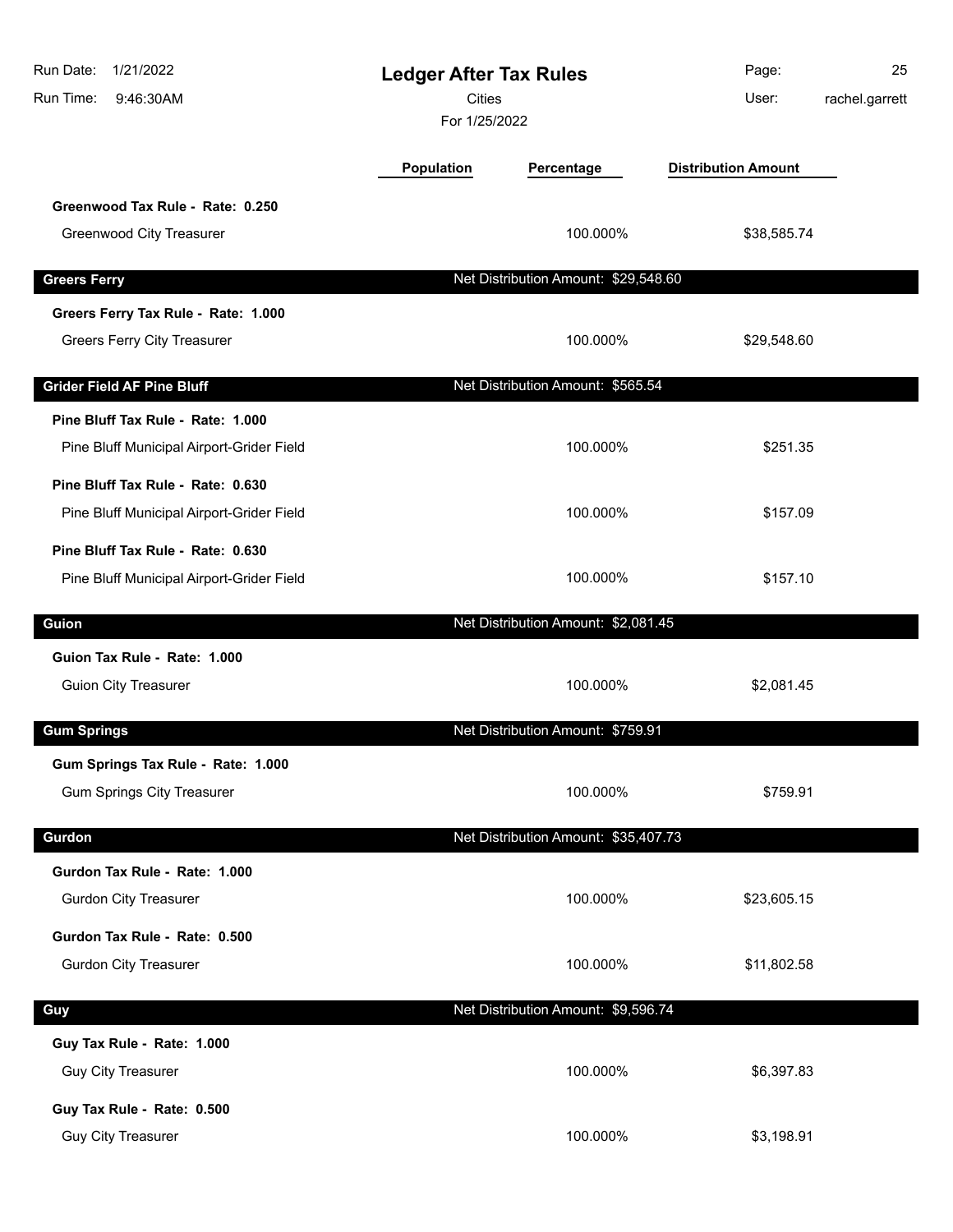| Run Date:<br>1/21/2022<br>Run Time:<br>9:46:30AM               | <b>Ledger After Tax Rules</b><br><b>Cities</b><br>For 1/25/2022 |                                       | Page:<br>User:             | 26<br>rachel.garrett |
|----------------------------------------------------------------|-----------------------------------------------------------------|---------------------------------------|----------------------------|----------------------|
|                                                                | Population                                                      | Percentage                            | <b>Distribution Amount</b> |                      |
| <b>Hackett</b>                                                 |                                                                 | Net Distribution Amount: \$13,492.89  |                            |                      |
| Hackett Tax Rule - Rate: 1.000                                 |                                                                 |                                       |                            |                      |
| Hackett City Treasurer                                         |                                                                 | 100.000%                              | \$13,492.89                |                      |
| <b>Hamburg</b>                                                 |                                                                 | Net Distribution Amount: \$102,974.79 |                            |                      |
| Hamburg Tax Rule - Rate: 1.000                                 |                                                                 |                                       |                            |                      |
| Hamburg City Treasurer                                         |                                                                 | 100.000%                              | \$34,324.93                |                      |
| Hamburg Tax Rule - Rate: 0.500                                 |                                                                 |                                       |                            |                      |
| Hamburg City Treasurer                                         |                                                                 | 100.000%                              | \$17,162.47                |                      |
| Hamburg Tax Rule - Rate: 0.500                                 |                                                                 |                                       |                            |                      |
| Hamburg City Treasurer                                         |                                                                 | 100.000%                              | \$17,162.47                |                      |
| Hamburg Tax Rule - Rate: 1.000                                 |                                                                 |                                       |                            |                      |
| Hamburg City Treasurer                                         |                                                                 | 100.000%                              | \$34,324.92                |                      |
| <b>Hampton</b>                                                 |                                                                 | Net Distribution Amount: \$8,532.17   |                            |                      |
| Hampton Tax Rule - Rate: 0.500                                 |                                                                 |                                       |                            |                      |
| <b>Hampton City Treasurer</b>                                  |                                                                 | 100.000%                              | \$8,532.17                 |                      |
|                                                                |                                                                 | Net Distribution Amount: \$27,870.96  |                            |                      |
| <b>Hardy</b>                                                   |                                                                 |                                       |                            |                      |
| Hardy Tax Rule - Rate: 1.000<br><b>Hardy City Treasurer</b>    |                                                                 | 100.000%                              | \$27,870.96                |                      |
|                                                                |                                                                 |                                       |                            |                      |
| <b>Harrisburg</b>                                              |                                                                 | Net Distribution Amount: \$85,863.50  |                            |                      |
| Harrisburg Tax Rule - Rate: 1.000<br>Harrisburg City Treasurer |                                                                 | 100.000%                              | \$42,931.75                |                      |
|                                                                |                                                                 |                                       |                            |                      |
| Harrisburg Tax Rule - Rate: 1.000<br>Harrisburg City Treasurer |                                                                 | 100.000%                              | \$42,931.75                |                      |
|                                                                |                                                                 |                                       |                            |                      |
| <b>Harrison</b>                                                |                                                                 | Net Distribution Amount: \$875,546.25 |                            |                      |
| Harrison Tax Rule - Rate: 0.250                                |                                                                 |                                       |                            |                      |
| Harrison City Treasurer                                        |                                                                 | 100.000%                              | \$125,078.04               |                      |
| Harrison Tax Rule - Rate: 0.500                                |                                                                 |                                       |                            |                      |
| Harrison City Treasurer                                        |                                                                 | 100.000%                              | \$250,156.07               |                      |
| Harrison Tax Rule - Rate: 0.250                                |                                                                 |                                       |                            |                      |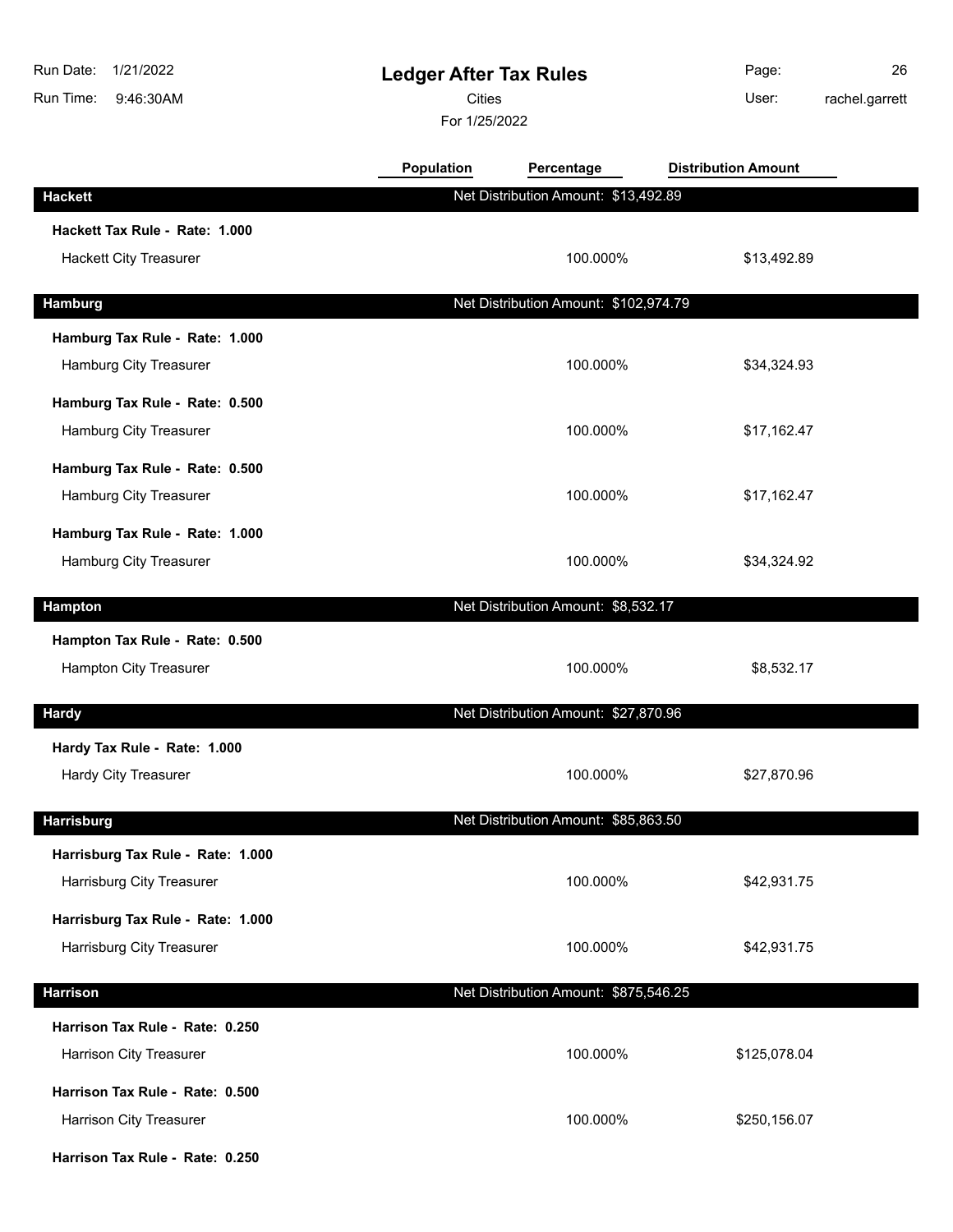**Ledger After Tax Rules** 9:46:30AM Run Date: 1/21/2022 Run Time: For 1/25/2022 **Cities Community Community Community** User: Page: 27 rachel.garrett **Population Percentage Distribution Amount** Harrison City Treasurer 100.000% \$125,078.04 **Harrison Tax Rule - Rate: 0.250** Harrison City Treasurer 100.000% \$125,078.04 **Harrion Tax Rule - Rate: 0.250**

Harrison City Treasurer 100.000% \$125,078.04 **Harrison Tax Rule - Rate: 0.250** Harrison City Treasurer 100.000% \$125,078.02 **Hartford Net Distribution Amount: \$7,247.98 Hartford Tax Rule - Rate: 1.000** Hartford City Treasurer 100.000% \$3,623.99 **Hartford Tax Rule - Rate: 1.000** Hartford City Treasurer **100.000%** \$3,623.99 **Haskell** Net Distribution Amount: \$57,150.52 **Haskell Tax Rule - Rate: 1.000** Haskell City Treasurer **100.000%** \$28,575.26 **Haskell Tax Rule - Rate: 1.000** Haskell City Treasurer **1988** S21,431.45 Haskell City Treasurer **25.000%** \$7,143.81 **Hatfield** Net Distribution Amount: \$7,116.58 **Hatfield Tax Rule - Rate: 1.000** Hatfield City Treasurer **100.000%** \$7,116.58 **Havana Net Distribution Amount: \$3,843.43** 

**Havana Tax Rule - Rate: 1.000** Havana City Treasurer 100.000% \$3,843.43 **Hazen** Net Distribution Amount: \$94,401.92 **Hazen Tax Rule - Rate: 2.000** Hazen City Treasurer **100.000%** \$62,934.61 **Hazen Tax Rule - Rate: 1.000** Hazen City Treasurer 100.000% \$31,467.31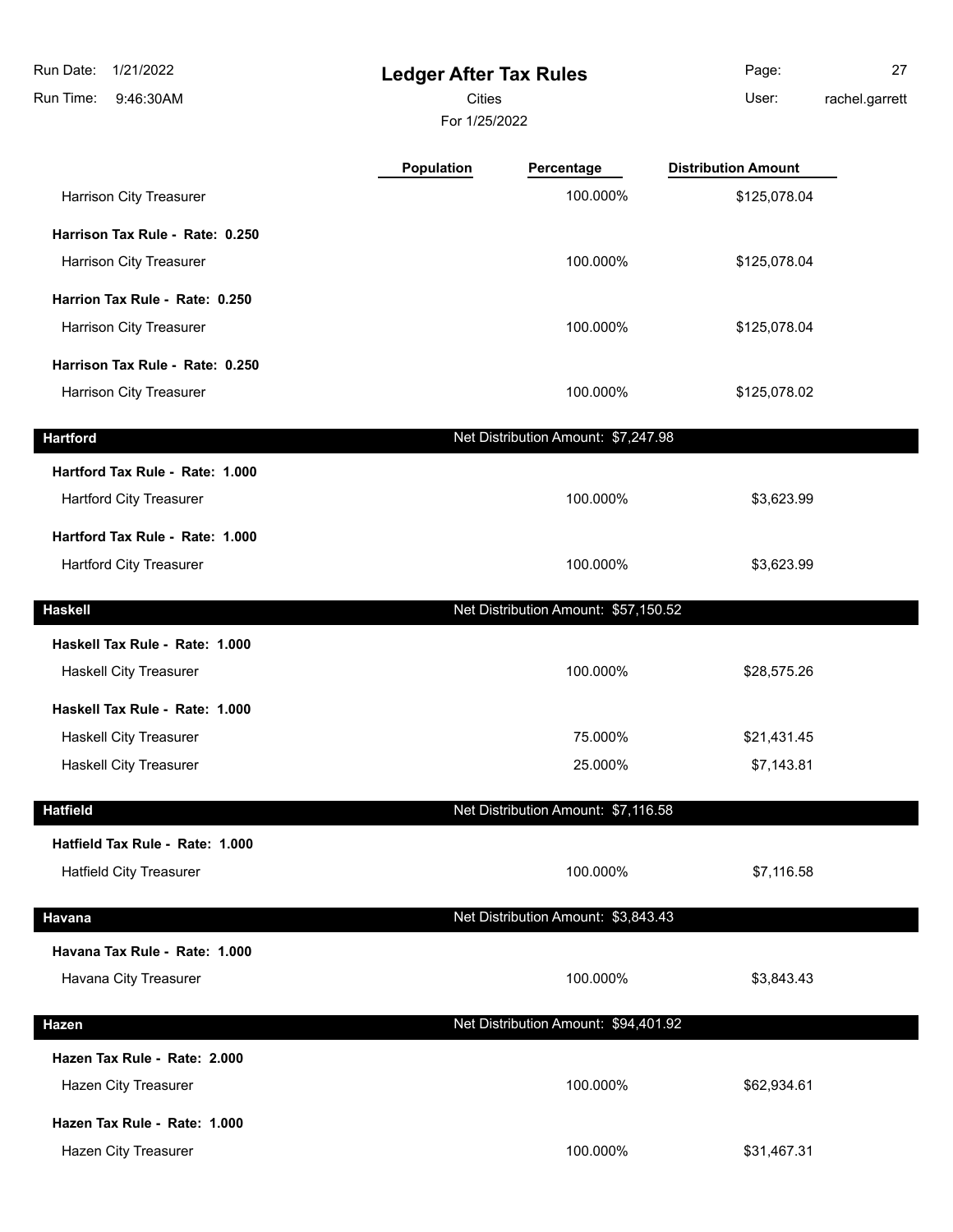| Run Date:<br>1/21/2022<br>Run Time:<br>9:46:30AM                               | <b>Ledger After Tax Rules</b><br><b>Cities</b><br>For 1/25/2022 |                                       | Page:<br>User:             | 28<br>rachel.garrett |
|--------------------------------------------------------------------------------|-----------------------------------------------------------------|---------------------------------------|----------------------------|----------------------|
|                                                                                | <b>Population</b>                                               | Percentage                            | <b>Distribution Amount</b> |                      |
| <b>Heber Springs</b>                                                           |                                                                 | Net Distribution Amount: \$195,835.97 |                            |                      |
| Heber Springs Tax Rule - Rate: 0.630<br><b>Heber Springs City Treasurer</b>    |                                                                 | 100.000%                              | \$122,397.48               |                      |
| Heber Springs Tax Rule - Rate: 0.380<br>Heber Springs City Treasurer           |                                                                 | 100.000%                              | \$73,438.49                |                      |
| <b>Hector</b>                                                                  |                                                                 | Net Distribution Amount: \$7,682.03   |                            |                      |
| Hector Tax Rule - Rate: 1.500<br><b>Hector City Treasurer</b>                  |                                                                 | 100.000%                              | \$7,682.03                 |                      |
| <b>Helena-West Helena</b>                                                      |                                                                 | Net Distribution Amount: \$277,303.86 |                            |                      |
| Helena-West Helena Tax Rule - Rate: 2.000<br>Helena-West Helena City Treasurer |                                                                 | 100.000%                              | \$277,303.86               |                      |
| Hermitage                                                                      |                                                                 | Net Distribution Amount: \$16,334.90  |                            |                      |
| Hermitage Tax Rule - Rate: 1.000<br>Hermitage City Treasurer                   |                                                                 | 100.000%                              | \$8,167.45                 |                      |
| Hermitage Tax Rule - Rate: 1.000<br>Hermitage City Treasurer                   |                                                                 | 100.000%                              | \$8,167.45                 |                      |
| Higginson                                                                      |                                                                 | Net Distribution Amount: \$2,813.63   |                            |                      |
| Higginson Tax Rule - Rate: 0.500<br><b>Higginson City Treasurer</b>            |                                                                 | 100.000%                              | \$1,406.82                 |                      |
| Higginson Tax Rule - Rate: 0.500<br><b>Higginson City Treasurer</b>            |                                                                 | 100.000%                              | \$1,406.81                 |                      |
| <b>Highfill</b>                                                                |                                                                 | Net Distribution Amount: \$80,167.67  |                            |                      |
| Highfill Tax Rule - Rate: 1.000<br><b>Highfill City Treasurer</b>              |                                                                 | 100.000%                              | \$40,083.84                |                      |
| Highfill Tax Rule - Rate: 1.000<br><b>Highfill City Treasurer</b>              |                                                                 | 100.000%                              | \$40,083.83                |                      |
| <b>Highfill Special Aviation</b>                                               |                                                                 | Net Distribution Amount: \$19,938.49  |                            |                      |

**Highfill Special Aviation Tax Rule - Rate: 2.000**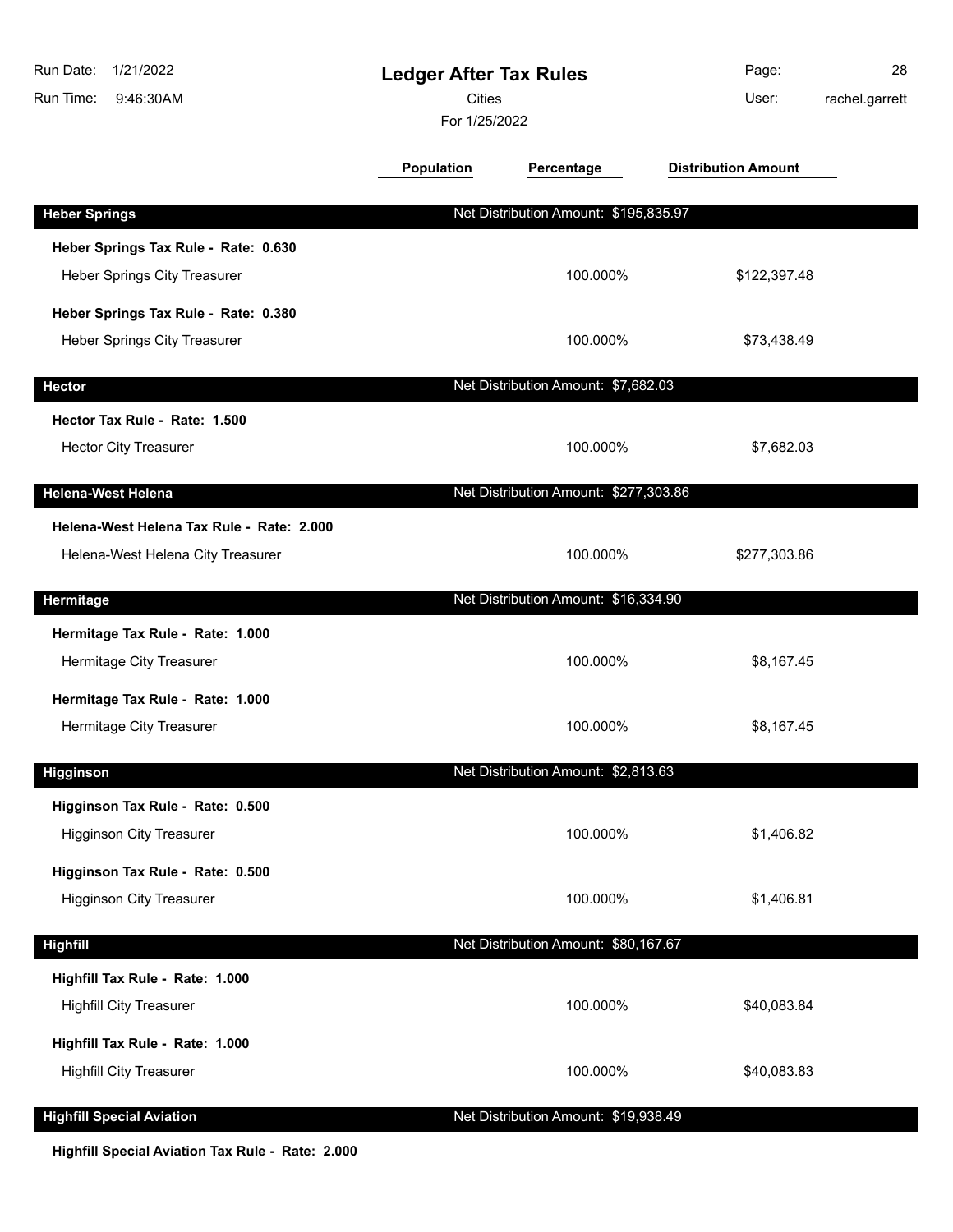| Run Date:<br>1/21/2022<br>Run Time:<br>9:46:30AM | <b>Ledger After Tax Rules</b><br><b>Cities</b><br>For 1/25/2022 |                                         | Page:<br>User:             | 29<br>rachel.garrett |
|--------------------------------------------------|-----------------------------------------------------------------|-----------------------------------------|----------------------------|----------------------|
|                                                  | <b>Population</b>                                               | Percentage                              | <b>Distribution Amount</b> |                      |
| Northwest Arkansas Regional Airport              |                                                                 | 100.000%                                | \$19,938.49                |                      |
| <b>Highland</b>                                  |                                                                 | Net Distribution Amount: \$33,022.82    |                            |                      |
| Highland Tax Rule - Rate: 1.000                  |                                                                 |                                         |                            |                      |
| <b>Highland City Treasurer</b>                   |                                                                 | 100.000%                                | \$22,015.21                |                      |
| Highland Tax Rule - Rate: 0.500                  |                                                                 |                                         |                            |                      |
| <b>Highland City Treasurer</b>                   |                                                                 | 100.000%                                | \$11,007.61                |                      |
| <b>Holly Grove</b>                               |                                                                 | Net Distribution Amount: \$12,371.92    |                            |                      |
| Holly Grove Tax Rule - Rate: 1.000               |                                                                 |                                         |                            |                      |
| Holly Grove City Treasurer                       |                                                                 | 100.000%                                | \$4,123.97                 |                      |
| Holly Grove Tax Rule - Rate: 1.000               |                                                                 |                                         |                            |                      |
| Holly Grove City Treasurer                       |                                                                 | 100.000%                                | \$4,123.97                 |                      |
| Holly Grove Tax Rule - Rate: 1.000               |                                                                 |                                         |                            |                      |
| Holly Grove City Treasurer                       |                                                                 | 100.000%                                | \$4,123.98                 |                      |
| Hope                                             |                                                                 | Net Distribution Amount: \$217,491.45   |                            |                      |
| Hope Tax Rule - Rate: 1.000                      |                                                                 |                                         |                            |                      |
| Hope City Treasurer                              |                                                                 | 100.000%                                | \$217,491.45               |                      |
| <b>Horatio</b>                                   |                                                                 | Net Distribution Amount: \$8,372.61     |                            |                      |
| Horatio City Tax - Rate: 1.000                   |                                                                 |                                         |                            |                      |
| Horatio City Treasurer                           |                                                                 | 100.000%                                | \$8,372.61                 |                      |
| <b>Horseshoe Bend</b>                            |                                                                 | Net Distribution Amount: \$31,172.99    |                            |                      |
| Horseshoe Bend Tax Rule - Rate: 1.000            |                                                                 |                                         |                            |                      |
| Horseshoe Bend City Treasurer                    |                                                                 | 100.000%                                | \$15,586.50                |                      |
| Horseshoe Bend Tax Rule - Rate: 1.000            |                                                                 |                                         |                            |                      |
| Horseshoe Bend City Treasurer                    |                                                                 | 100.000%                                | \$15,586.49                |                      |
| <b>Hot Springs</b>                               |                                                                 | Net Distribution Amount: \$2,107,794.77 |                            |                      |
| Hot Springs Tax Rule - Rate: 1.000               |                                                                 |                                         |                            |                      |
| Hot Springs City Treasurer                       |                                                                 | 100.000%                                | \$1,405,196.51             |                      |
| Hot Springs Tax Rule - Rate: 0.500               |                                                                 |                                         |                            |                      |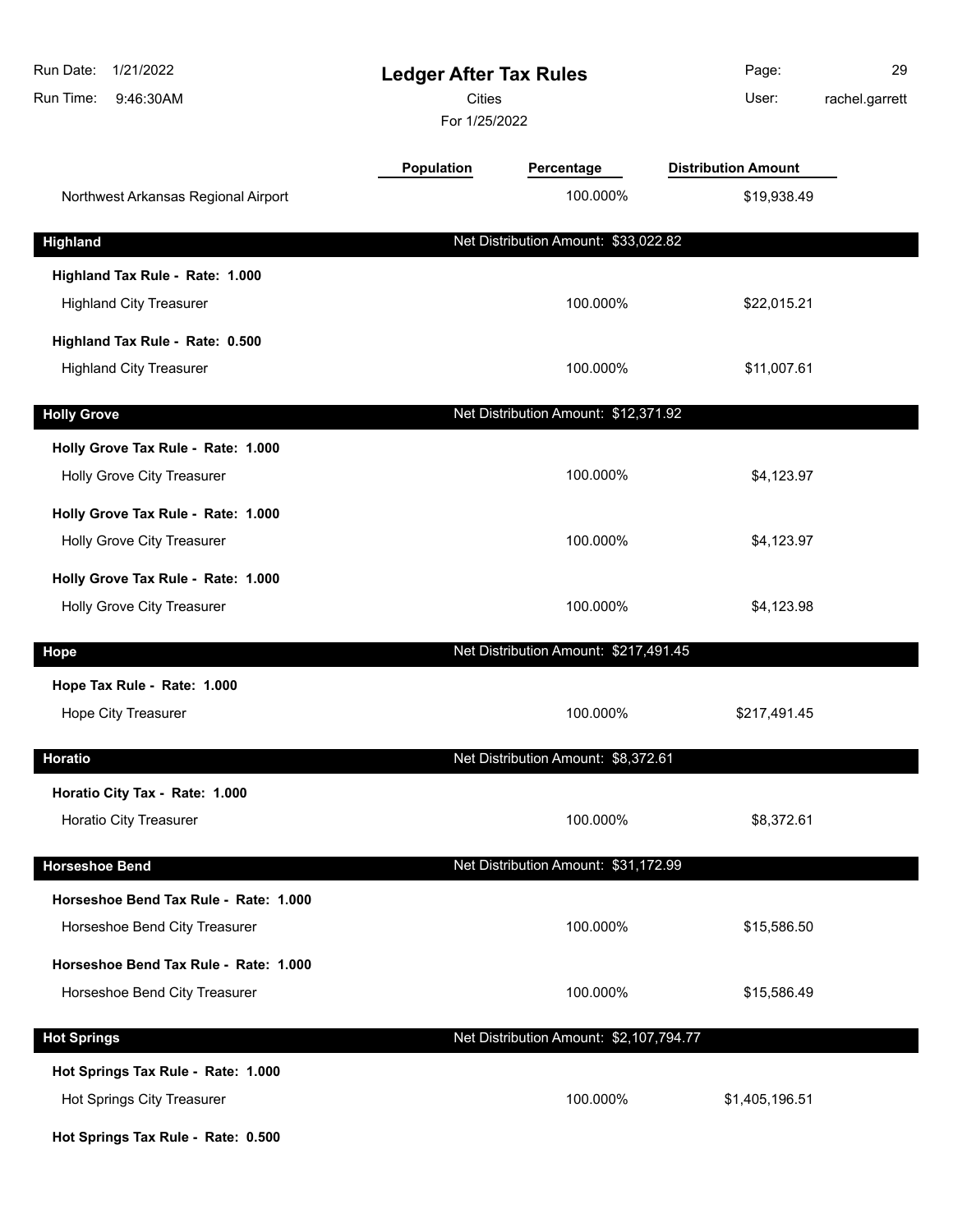| Run Date:<br>1/21/2022<br>Run Time:<br>9:46:30AM |                   | <b>Ledger After Tax Rules</b><br><b>Cities</b><br>For 1/25/2022 |                            | 30<br>rachel.garrett |
|--------------------------------------------------|-------------------|-----------------------------------------------------------------|----------------------------|----------------------|
|                                                  | <b>Population</b> | Percentage                                                      | <b>Distribution Amount</b> |                      |
| Hot Springs City Treasurer                       |                   | 100.000%                                                        | \$702,598.26               |                      |
| <b>Hot Springs AF City</b>                       |                   | Net Distribution Amount: \$2,515.35                             |                            |                      |
| Hot Springs Tax Rule - Rate: 1.000               |                   |                                                                 |                            |                      |
| Hot Springs Memorial Airport                     |                   | 100.000%                                                        | \$1,676.90                 |                      |
| Hot Springs Tax Rule - Rate: 0.500               |                   |                                                                 |                            |                      |
| Hot Springs Memorial Airport                     |                   | 100.000%                                                        | \$838.45                   |                      |
| <b>Hoxie</b>                                     |                   | Net Distribution Amount: \$20,049.27                            |                            |                      |
| Hoxie Tax Rule - Rate: 1.000                     |                   |                                                                 |                            |                      |
| Hoxie City Treasurer                             |                   | 100.000%                                                        | \$20,049.27                |                      |
| <b>Hughes</b>                                    |                   | Net Distribution Amount: \$7,082.05                             |                            |                      |
| Hughes Tax Rule - Rate: 1.000                    |                   |                                                                 |                            |                      |
| <b>Hughes City Treasurer</b>                     |                   | 100.000%                                                        | \$7,082.05                 |                      |
| <b>Humphrey</b>                                  |                   | Net Distribution Amount: \$2,555.47                             |                            |                      |
| Humphrey Tax Rule - Rate: 1.000                  |                   |                                                                 |                            |                      |
| Humphrey City Treasurer                          |                   | 100.000%                                                        | \$2,555.47                 |                      |
| Huntington                                       |                   | Net Distribution Amount: \$4,370.79                             |                            |                      |
| Huntington Tax Rule - Rate: 1.000                |                   |                                                                 |                            |                      |
| Huntington City Treasurer                        |                   | 100.000%                                                        | \$2,913.86                 |                      |
| Huntington Tax Rule - Rate: 0.500                |                   |                                                                 |                            |                      |
| Huntington City Treasurer                        |                   | 100.000%                                                        | \$1,456.93                 |                      |
| <b>Huntsville</b>                                |                   | Net Distribution Amount: \$227,278.40                           |                            |                      |
| Huntsville Tax Rule - Rate: 1.000                |                   |                                                                 |                            |                      |
| Huntsville City Treasurer                        |                   | 100.000%                                                        | \$113,639.20               |                      |
| Huntsville Tax Rule - Rate: 1.000                |                   |                                                                 |                            |                      |
| Huntsville City Treasurer                        |                   | 100.000%                                                        | \$113,639.20               |                      |
| <b>Huntsville AF City</b>                        |                   | Net Distribution Amount: \$54.32                                |                            |                      |
| Huntsville Tax Rule - Rate: 1.000                |                   |                                                                 |                            |                      |
| Huntsville Municipal Airport                     |                   | 100.000%                                                        | \$27.16                    |                      |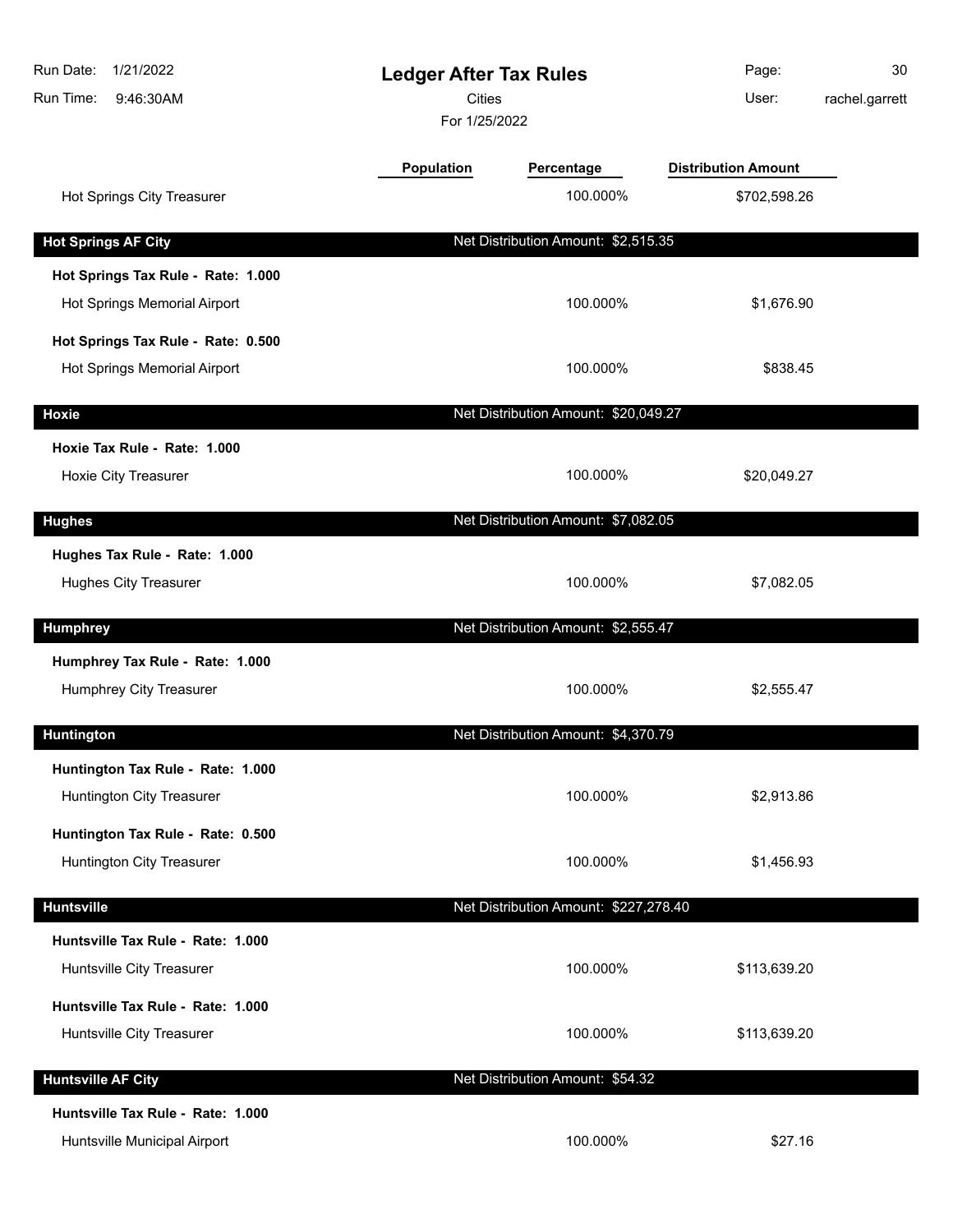| Run Date:<br>1/21/2022<br>Run Time:<br>9:46:30AM                   | <b>Ledger After Tax Rules</b><br><b>Cities</b><br>For 1/25/2022 |                                         | Page:<br>User:             | 31<br>rachel.garrett |
|--------------------------------------------------------------------|-----------------------------------------------------------------|-----------------------------------------|----------------------------|----------------------|
|                                                                    | Population                                                      | Percentage                              | <b>Distribution Amount</b> |                      |
| Huntsville Tax Rule - Rate: 1.000<br>Huntsville Municipal Airport  |                                                                 | 100.000%                                | \$27.16                    |                      |
| Imboden                                                            |                                                                 | Net Distribution Amount: \$11,540.22    |                            |                      |
| Imboden Tax Rule - Rate: 1.000<br>Imboden City Treasurer           |                                                                 | 100.000%                                | \$11,540.22                |                      |
| Jacksonville                                                       |                                                                 | Net Distribution Amount: \$816,433.48   |                            |                      |
| Jacksonville Tax Rule - Rate: 1.000<br>Jacksonville City Treasurer |                                                                 | 100.000%                                | \$408,216.74               |                      |
| Jacksonville Tax Rule - Rate: 1.000<br>Jacksonville City Treasurer |                                                                 | 100.000%                                | \$408,216.74               |                      |
| Jasper                                                             |                                                                 | Net Distribution Amount: \$46,624.08    |                            |                      |
| Jasper Tax Rule - Rate: 1.000<br>Jasper City Treasurer             |                                                                 | 100.000%                                | \$23,312.04                |                      |
| Jasper Tax Rule - Rate: 1.000<br>Jasper City Treasurer             |                                                                 | 100.000%                                | \$23,312.04                |                      |
| <b>Jennette</b>                                                    |                                                                 | Net Distribution Amount: \$545.23       |                            |                      |
| Jennette Tax Rule - Rate: 1.000<br>Jennette City Treasurer         |                                                                 | 100.000%                                | \$545.23                   |                      |
| Johnson                                                            |                                                                 | Net Distribution Amount: \$84,057.39    |                            |                      |
| Johnson Tax Rule - Rate: 1.000<br>Johnson City Treasurer           |                                                                 | 100.000%                                | \$42,028.70                |                      |
| Johnson Tax Rule - Rate: 1.000<br>Johnson City Treasurer           |                                                                 | 100.000%                                | \$42,028.69                |                      |
| Joiner                                                             |                                                                 | Net Distribution Amount: \$3,722.34     |                            |                      |
| Joiner Tax Rule - Rate: 1.250<br>Joiner City Treasurer             |                                                                 | 100.000%                                | \$3,722.34                 |                      |
| Jonesboro                                                          |                                                                 | Net Distribution Amount: \$2,040,928.57 |                            |                      |

**Jonesboro Tax Rule - Rate: 1.000**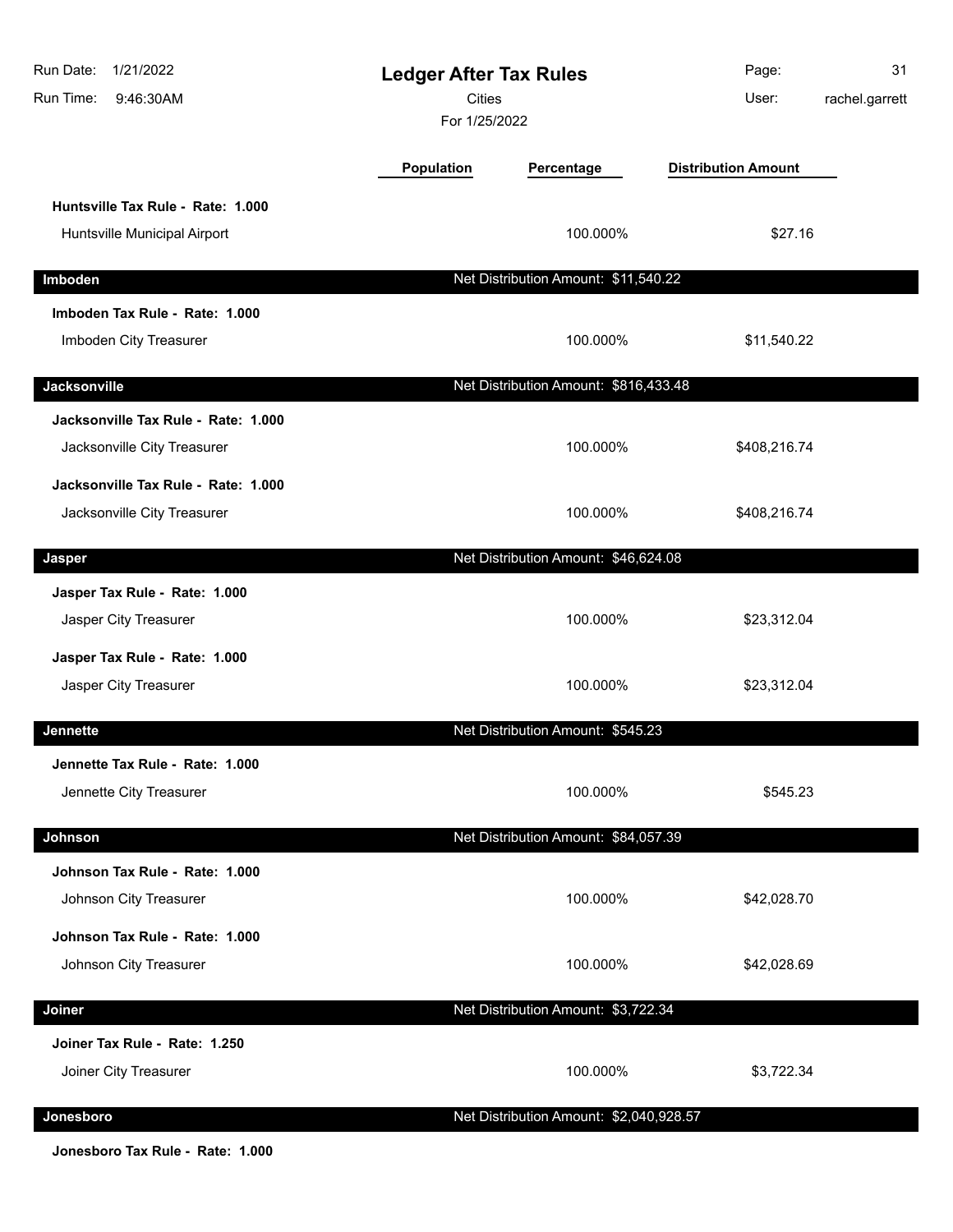| Run Date:<br>1/21/2022<br>Run Time:<br>9:46:30AM | <b>Ledger After Tax Rules</b><br>Cities<br>For 1/25/2022 |                                      | Page:<br>User:             | 32<br>rachel.garrett |
|--------------------------------------------------|----------------------------------------------------------|--------------------------------------|----------------------------|----------------------|
|                                                  | <b>Population</b>                                        | Percentage                           | <b>Distribution Amount</b> |                      |
| Jonesboro City Treasurer                         |                                                          | 100.000%                             | \$2,040,928.57             |                      |
| Jonesboro AF City                                |                                                          | Net Distribution Amount: \$2,651.15  |                            |                      |
| Jonesboro Tax Rule - Rate: 1.000                 |                                                          |                                      |                            |                      |
| Jonesboro Municipal Airport                      |                                                          | 100.000%                             | \$2,651.15                 |                      |
| Judsonia                                         |                                                          | Net Distribution Amount: \$14,832.09 |                            |                      |
| Judsonia Tax Rule - Rate: 1.000                  |                                                          |                                      |                            |                      |
| Judsonia City Treasurer                          |                                                          | 100.000%                             | \$14,832.09                |                      |
| <b>Junction City</b>                             |                                                          | Net Distribution Amount: \$6,168.00  |                            |                      |
| Junction City Tax Rule - Rate: 1.000             |                                                          |                                      |                            |                      |
| Junction City Treasurer                          |                                                          | 100.000%                             | \$6,168.00                 |                      |
| <b>Keiser</b>                                    |                                                          | Net Distribution Amount: \$5,696.00  |                            |                      |
| Keiser Tax Rule - Rate: 2.000                    |                                                          |                                      |                            |                      |
| Keiser City Treasurer                            |                                                          | 50.000%                              | \$2,848.00                 |                      |
| Keiser City Treasurer                            |                                                          | 50.000%                              | \$2,848.00                 |                      |
| Keo                                              |                                                          | Net Distribution Amount: \$2,465.85  |                            |                      |
| Keo Tax Rule - Rate: 1.000                       |                                                          |                                      |                            |                      |
| Keo City Treasurer                               |                                                          | 100.000%                             | \$2,465.85                 |                      |
| <b>Kibler</b>                                    |                                                          | Net Distribution Amount: \$3,982.23  |                            |                      |
| Kibler Tax Rule - Rate: 1.000                    |                                                          |                                      |                            |                      |
| Kibler City Treasurer                            |                                                          | 100.000%                             | \$3,982.23                 |                      |
| Kingsland                                        |                                                          | Net Distribution Amount: \$2,742.92  |                            |                      |
| Kingsland Tax Rule - Rate: 1.000                 |                                                          |                                      |                            |                      |
| Kingsland City Treasurer                         |                                                          | 100.000%                             | \$2,742.92                 |                      |
| <b>Lake City</b>                                 |                                                          | Net Distribution Amount: \$15,958.82 |                            |                      |
| Lake City Tax Rule - Rate: 1.000                 |                                                          |                                      |                            |                      |
| Lake City Treasurer                              |                                                          | 100.000%                             | \$15,958.82                |                      |
| <b>Lake Village</b>                              |                                                          | Net Distribution Amount: \$96,321.47 |                            |                      |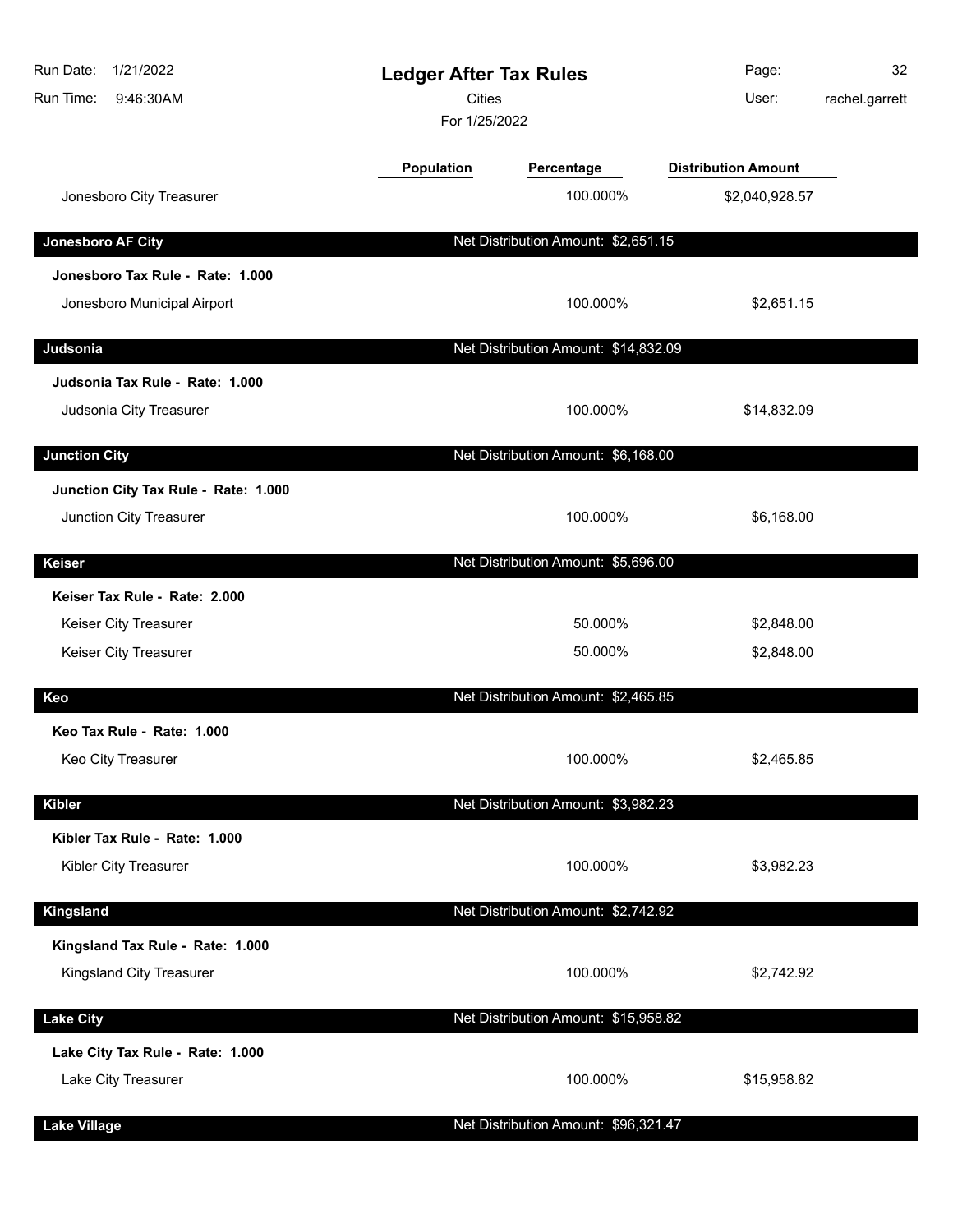| Run Date:<br>1/21/2022<br>Run Time:<br>9:46:30AM                   | <b>Ledger After Tax Rules</b><br><b>Cities</b><br>For 1/25/2022 |                                      | Page:<br>User:             | 33<br>rachel.garrett |
|--------------------------------------------------------------------|-----------------------------------------------------------------|--------------------------------------|----------------------------|----------------------|
|                                                                    | Population                                                      | Percentage                           | <b>Distribution Amount</b> |                      |
| Lake Village Tax Rule - Rate: 1.000<br>Lake Village City Treasurer |                                                                 | 100.000%                             | \$48,160.74                |                      |
| Lake Village Tax Rule - Rate: 1.000<br>Lake Village City Treasurer |                                                                 | 100.000%                             | \$48,160.73                |                      |
| Lakeview                                                           |                                                                 | Net Distribution Amount: \$5,472.72  |                            |                      |
| Lakeview Tax Rule - Rate: 1.000<br>Lakeview City Treasurer         |                                                                 | 100.000%                             | \$5,472.72                 |                      |
| Lamar                                                              |                                                                 | Net Distribution Amount: \$23,840.85 |                            |                      |
| Lamar Tax Rule - Rate: 1.000<br>Lamar City Treasurer               |                                                                 | 100.000%                             | \$11,920.43                |                      |
| Lamar Tax Rule - Rate: 1.000<br>Lamar City Treasurer               |                                                                 | 100.000%                             | \$11,920.42                |                      |
| Leachville                                                         |                                                                 | Net Distribution Amount: \$13,662.75 |                            |                      |
| Leachville Tax Rule - Rate: 0.250<br>Leachville City Treasurer     |                                                                 | 100.000%                             | \$3,415.69                 |                      |
| Leachville Tax Rule - Rate: 0.250<br>Leachville City Treasurer     |                                                                 | 100.000%                             | \$3,415.69                 |                      |
| Leachville Tax Rule - Rate: 0.500<br>Leachville City Treasurer     |                                                                 | 100.000%                             | \$6,831.37                 |                      |
| <b>Lead Hill</b>                                                   |                                                                 | Net Distribution Amount: \$7,048.82  |                            |                      |
| Lead Hill Tax Rule - Rate: 1.000<br>Lead Hill City Treasurer       |                                                                 | 100.000%                             | \$7,048.82                 |                      |
| Lepanto                                                            |                                                                 | Net Distribution Amount: \$33,519.64 |                            |                      |
| Lepanto Tax Rule - Rate: 0.500<br>Lepanto City Treasurer           |                                                                 | 100.000%                             | \$7,448.81                 |                      |
| Lepanto Tax Rule - Rate: 0.750<br>Lepanto City Treasurer           |                                                                 | 100.000%                             | \$11,173.21                |                      |
| Lepanto Tax Rule - Rate: 0.500                                     |                                                                 |                                      |                            |                      |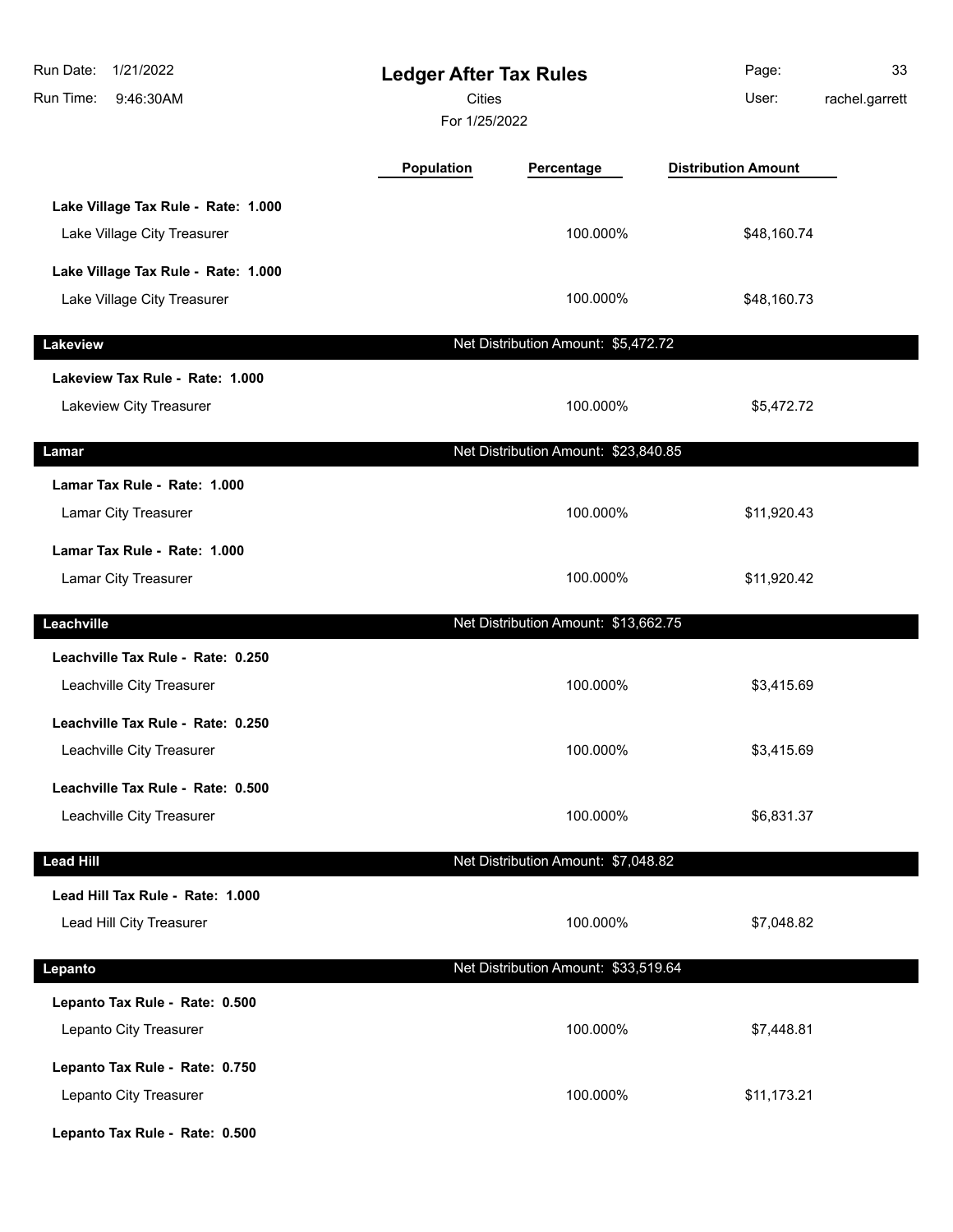| Run Date:           | 1/21/2022                           | <b>Ledger After Tax Rules</b> |                                         | Page:                      | 34             |
|---------------------|-------------------------------------|-------------------------------|-----------------------------------------|----------------------------|----------------|
| Run Time:           | 9:46:30AM                           | Cities                        |                                         | User:                      | rachel.garrett |
|                     |                                     | For 1/25/2022                 |                                         |                            |                |
|                     |                                     | <b>Population</b>             | Percentage                              | <b>Distribution Amount</b> |                |
|                     |                                     |                               | 100.000%                                | \$7,448.81                 |                |
|                     | Lepanto City Treasurer              |                               | 50.000%                                 | \$3,724.41                 |                |
|                     | Lepanto City Treasurer              |                               | 50.000%                                 | \$3,724.40                 |                |
|                     | Lepanto Tax Rule - Rate: 0.500      |                               |                                         |                            |                |
|                     | Lepanto City Treasurer              |                               | 100.000%                                | \$7,448.81                 |                |
| Leslie              |                                     |                               | Net Distribution Amount: \$8,119.93     |                            |                |
|                     | Leslie Tax Rule - Rate: 1.000       |                               |                                         |                            |                |
|                     | Leslie City Treasurer               |                               | 100.000%                                | \$8,119.93                 |                |
| Lewisville          |                                     |                               | Net Distribution Amount: \$12,728.73    |                            |                |
|                     | Lewisville Tax Rule - Rate: 1.000   |                               |                                         |                            |                |
|                     | Lewisville City Treasurer           |                               | 100.000%                                | \$12,728.73                |                |
| Lincoln             |                                     |                               | Net Distribution Amount: \$86,513.51    |                            |                |
|                     | Lincoln Tax Rule - Rate: 1.000      |                               |                                         |                            |                |
|                     | Lincoln City Treasurer              |                               | 100.000%                                | \$28,837.84                |                |
|                     | Lincoln Tax Rule - Rate: 0.380      |                               |                                         |                            |                |
|                     | <b>Lincoln City Treasurer</b>       |                               | 100.000%                                | \$10,814.19                |                |
|                     | Lincoln Tax Rule - Rate: 0.630      |                               |                                         |                            |                |
|                     | Lincoln City Treasurer              |                               | 100.000%                                | \$18,023.65                |                |
|                     | Lincoln Tax Rule - Rate: 1.000      |                               |                                         |                            |                |
|                     | <b>Lincoln City Treasurer</b>       |                               | 100.000%                                | \$28,837.83                |                |
| <b>Little Flock</b> |                                     |                               | Net Distribution Amount: \$24,048.82    |                            |                |
|                     | Little Flock Tax Rule - Rate: 0.500 |                               |                                         |                            |                |
|                     | Little Flock City Treasurer         |                               | 100.000%                                | \$12,024.41                |                |
|                     | Little Flock Tax Rule - Rate: 0.500 |                               |                                         |                            |                |
|                     | Little Flock City Treasurer         |                               | 100.000%                                | \$12,024.41                |                |
| <b>Little Rock</b>  |                                     |                               | Net Distribution Amount: \$8,108,797.75 |                            |                |
|                     | Little Rock Tax Rule - Rate: 0.500  |                               |                                         |                            |                |
|                     | Little Rock City Treasurer          |                               | 100.000%                                | \$2,702,932.58             |                |
|                     | Little Rock Tax Rule - Rate: 0.380  |                               |                                         |                            |                |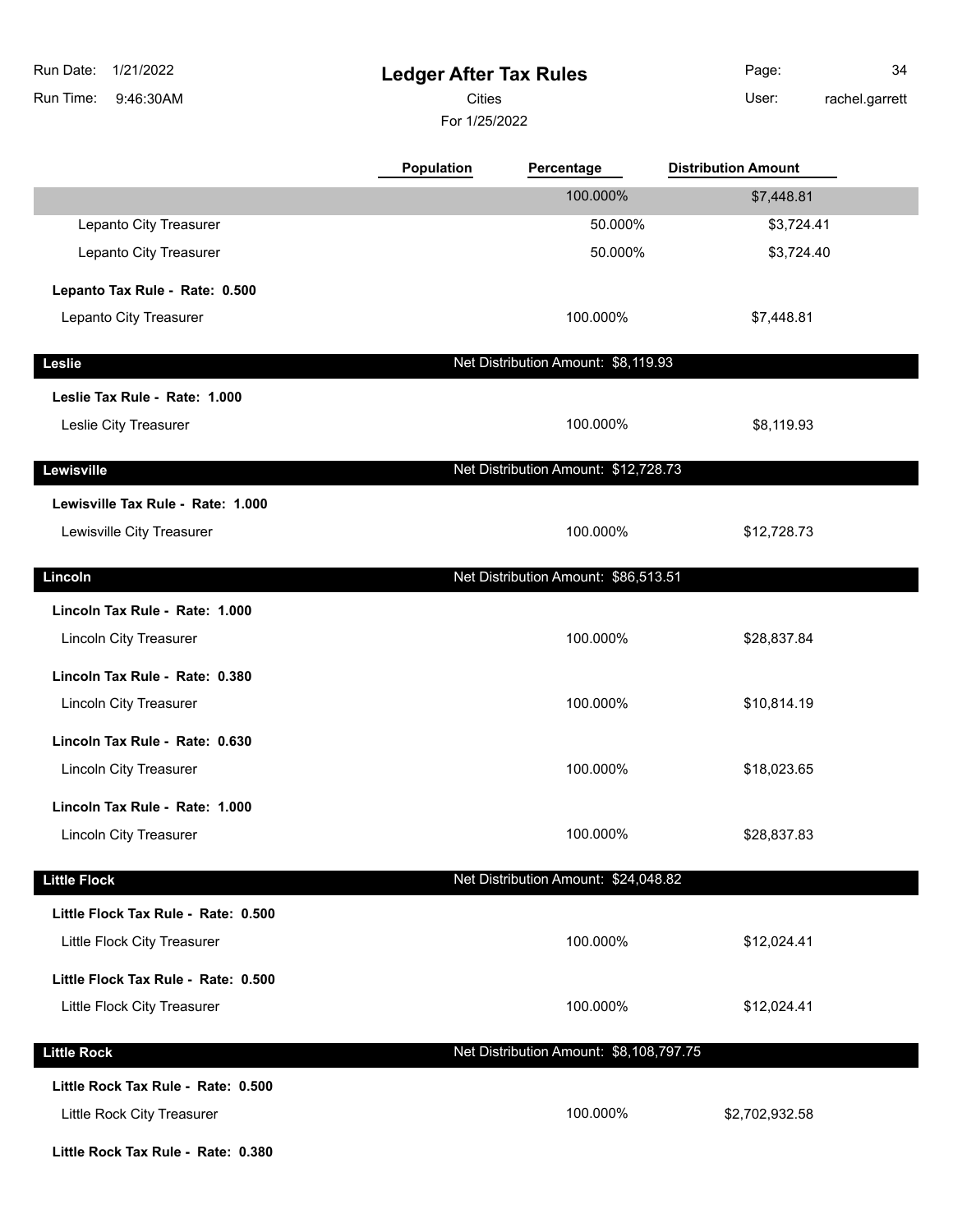| Run Date:<br>1/21/2022<br>Run Time:<br>9:46:30AM | <b>Ledger After Tax Rules</b><br><b>Cities</b><br>For 1/25/2022 |                                       | Page:<br>User:             | 35<br>rachel.garrett |
|--------------------------------------------------|-----------------------------------------------------------------|---------------------------------------|----------------------------|----------------------|
|                                                  | Population                                                      | Percentage                            | <b>Distribution Amount</b> |                      |
| Little Rock City Treasurer                       |                                                                 | 100.000%                              | \$2,027,199.44             |                      |
| Little Rock Tax Rule - Rate: 0.630               |                                                                 |                                       |                            |                      |
| Little Rock City Treasurer                       |                                                                 | 100.000%                              | \$3,378,665.73             |                      |
| <b>Little Rock National AF City</b>              |                                                                 | Net Distribution Amount: \$34,323.41  |                            |                      |
| Little Rock Tax Rule - Rate: 0.500               |                                                                 |                                       |                            |                      |
| Little Rock National Airport                     |                                                                 | 100.000%                              | \$11,441.14                |                      |
| Little Rock Tax Rule - Rate: 0.380               |                                                                 |                                       |                            |                      |
| Little Rock National Airport                     |                                                                 | 100.000%                              | \$8,580.85                 |                      |
| Little Rock Tax Rule - Rate: 0.630               |                                                                 |                                       |                            |                      |
| Little Rock National Airport                     |                                                                 | 100.000%                              | \$14,301.42                |                      |
| Lockesburg                                       |                                                                 | Net Distribution Amount: \$6,925.93   |                            |                      |
| Lockesburg City Tax - Rate: 0.500                |                                                                 |                                       |                            |                      |
| Lockesburg City Treasurer                        |                                                                 | 100.000%                              | \$4,617.29                 |                      |
| Lockesburg City Tax - Rate: 0.250                |                                                                 |                                       |                            |                      |
| Lockesburg City Treasurer                        |                                                                 | 100.000%                              | \$2,308.64                 |                      |
| Lonoke                                           |                                                                 | Net Distribution Amount: \$300,309.50 |                            |                      |
| Lonoke Tax Rule - Rate: 1.000                    |                                                                 |                                       |                            |                      |
| Lonoke City Treasurer                            |                                                                 | 100.000%                              | \$100,103.17               |                      |
| Lonoke Tax Rule - Rate: 0.500                    |                                                                 |                                       |                            |                      |
| Lonoke City Treasurer                            |                                                                 | 100.000%                              | \$50,051.58                |                      |
| Lonoke Tax Rule - Rate: 1.250                    |                                                                 |                                       |                            |                      |
| Lonoke City Treasurer                            |                                                                 | 100.000%                              | \$125,128.96               |                      |
| Lonoke Tax Rule - Rate: 0.250                    |                                                                 |                                       |                            |                      |
| Lonoke City Treasurer                            |                                                                 | 100.000%                              | \$25,025.79                |                      |
| Lowell                                           |                                                                 | Net Distribution Amount: \$505,703.87 |                            |                      |
| Lowell Tax Rule - Rate: 1.000                    |                                                                 |                                       |                            |                      |
| Lowell City Treasurer                            |                                                                 | 100.000%                              | \$252,851.94               |                      |
| Lowell Tax Rule - Rate: 1.000                    |                                                                 |                                       |                            |                      |
| Lowell City Treasurer                            |                                                                 | 100.000%                              | \$252,851.93               |                      |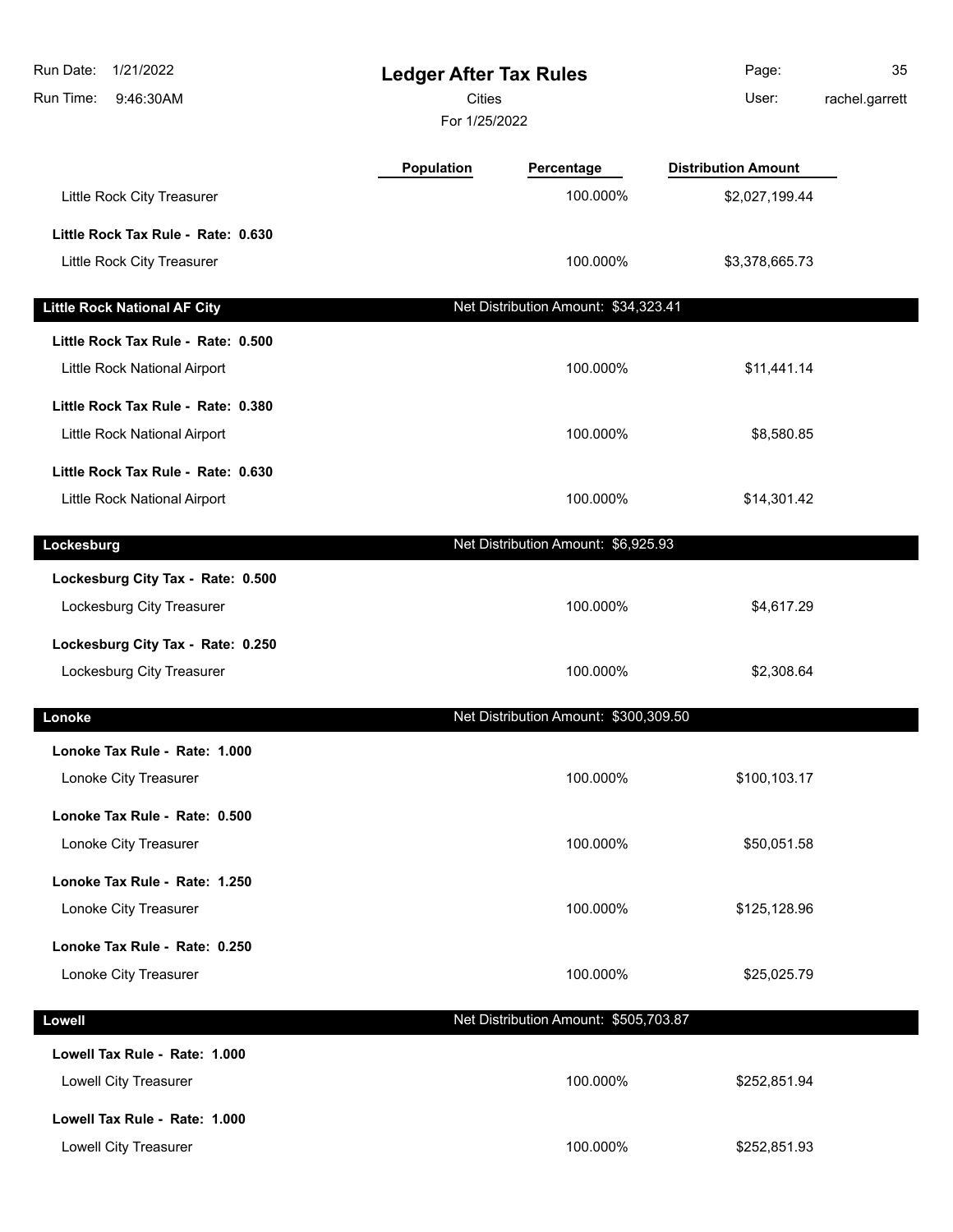| Run Date:<br>1/21/2022<br>Run Time:<br>9:46:30AM           | <b>Ledger After Tax Rules</b><br><b>Cities</b><br>For 1/25/2022 |                                       | Page:<br>User:             | 36<br>rachel.garrett |
|------------------------------------------------------------|-----------------------------------------------------------------|---------------------------------------|----------------------------|----------------------|
|                                                            | Population                                                      | Percentage                            | <b>Distribution Amount</b> |                      |
| Luxora                                                     |                                                                 | Net Distribution Amount: \$2,610.84   |                            |                      |
| Luxora Tax Rule - Rate: 1.000                              |                                                                 |                                       |                            |                      |
| Luxora City Treasurer                                      |                                                                 | 100.000%                              | \$2,610.84                 |                      |
| <b>Madison</b>                                             |                                                                 | Net Distribution Amount: \$3,447.90   |                            |                      |
| Madison Tax Rule - Rate: 1.000                             |                                                                 |                                       |                            |                      |
| Madison City Treasurer                                     |                                                                 | 100.000%                              | \$3,447.90                 |                      |
| <b>Magazine</b>                                            |                                                                 | Net Distribution Amount: \$16,566.44  |                            |                      |
| Magazine Tax Rule - Rate: 1.000<br>Magazine City Treasurer |                                                                 | 100.000%                              | \$8,283.22                 |                      |
| Magazine Tax Rule - Rate: 1.000<br>Magazine City Treasurer |                                                                 | 100.000%                              | \$8,283.22                 |                      |
| <b>Magnolia</b>                                            |                                                                 | Net Distribution Amount: \$602,350.84 |                            |                      |
| Magnolia Tax Rule - Rate: 0.750                            |                                                                 |                                       |                            |                      |
| Magnolia City Treasurer                                    |                                                                 | 100.000%                              | \$190,216.05               |                      |
| Magnolia Tax Rule - Rate: 1.130                            |                                                                 |                                       |                            |                      |
| Magnolia City Treasurer                                    |                                                                 | 100.000%                              | \$285,324.08               |                      |
| Magnolia Tax Rule - Rate: 0.250                            |                                                                 |                                       |                            |                      |
| Magnolia City Treasurer                                    |                                                                 | 100.000%                              | \$63,405.35                |                      |
| Magnolia Tax Rule - Rate: 0.250                            |                                                                 |                                       |                            |                      |
| Magnolia City Treasurer                                    |                                                                 | 100.000%                              | \$63,405.36                |                      |
| <b>Malvern</b>                                             |                                                                 | Net Distribution Amount: \$409,467.79 |                            |                      |
| Malvern Tax Rule - Rate: 1.000                             |                                                                 |                                       |                            |                      |
| Malvern City Treasurer                                     |                                                                 | 100.000%                              | \$204,733.90               |                      |
| Malvern Tax Rule - Rate: 0.500                             |                                                                 |                                       |                            |                      |
| Malvern City Treasurer                                     |                                                                 | 100.000%                              | \$102,366.95               |                      |
| Malvern Tax Rule - Rate: 0.500                             |                                                                 |                                       |                            |                      |
| Malvern City Treasurer                                     |                                                                 | 100.000%                              | \$102,366.94               |                      |
| <b>Mammoth Spring</b>                                      |                                                                 | Net Distribution Amount: \$10,417.96  |                            |                      |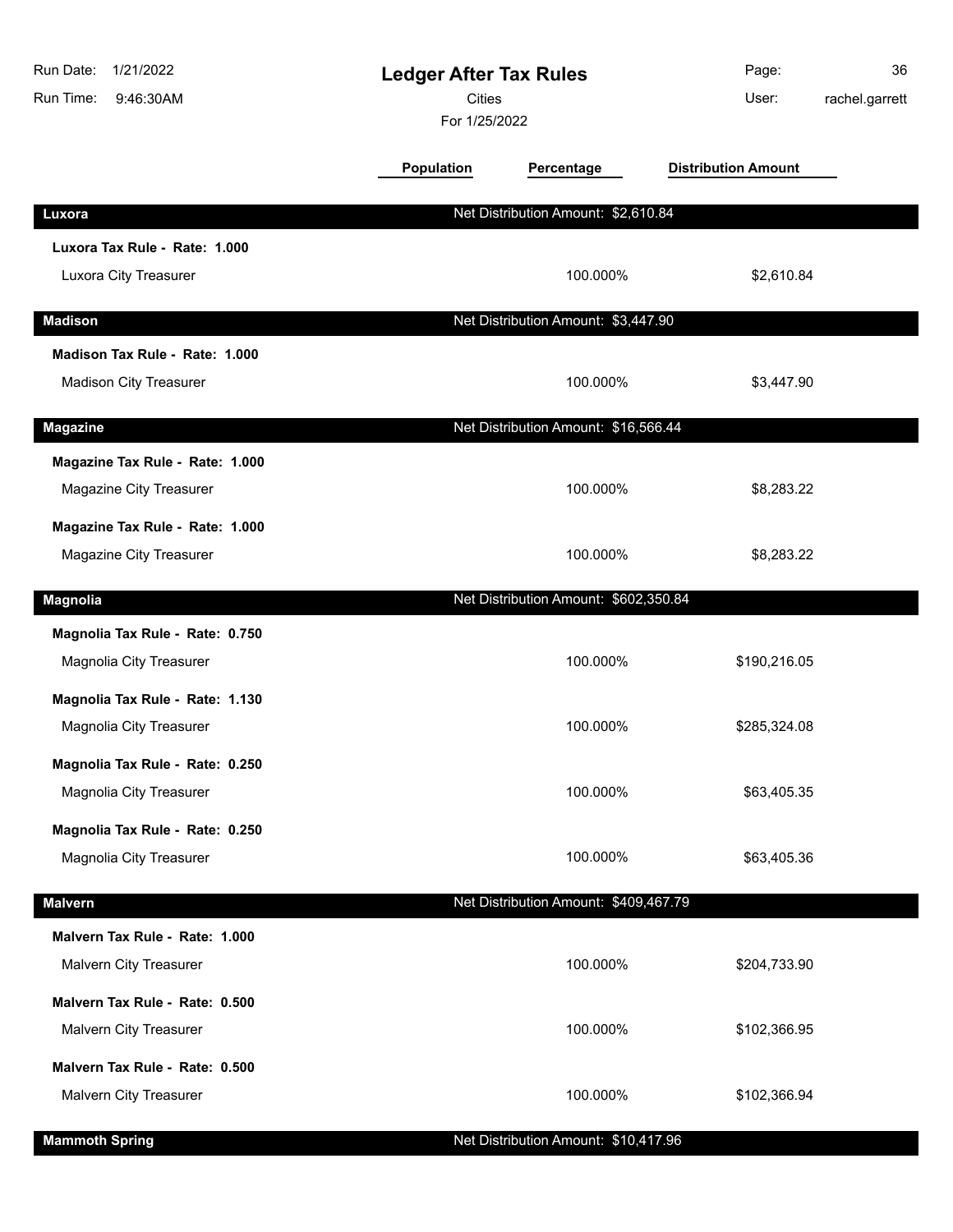| Run Date:<br>1/21/2022<br>Run Time:<br>9:46:30AM                                                       | <b>Ledger After Tax Rules</b><br><b>Cities</b><br>For 1/25/2022 |                                       | Page:<br>User:             | 37<br>rachel.garrett |
|--------------------------------------------------------------------------------------------------------|-----------------------------------------------------------------|---------------------------------------|----------------------------|----------------------|
|                                                                                                        | Population                                                      | Percentage                            | <b>Distribution Amount</b> |                      |
| Mammoth Spring Tax Rule - Rate: 1.000<br>Mammoth Spring City Treasurer                                 |                                                                 | 100.000%                              | \$10,417.96                |                      |
| <b>Manila</b>                                                                                          |                                                                 | Net Distribution Amount: \$45,798.85  |                            |                      |
| Manila Tax Rule - Rate: 0.250<br>Manila City Treasurer                                                 |                                                                 | 100.000%                              | \$9,159.77                 |                      |
| Manila Tax Rule - Rate: 1.000<br>Manila City Treasurer                                                 |                                                                 | 100.000%                              | \$36,639.08                |                      |
| <b>Mansfield</b>                                                                                       |                                                                 | Net Distribution Amount: \$40,246.14  |                            |                      |
| Mansfield Tax Rule - Rate: 1.000<br>Mansfield City Treasurer                                           |                                                                 | 100.000%                              | \$16,098.46                |                      |
| Mansfield Tax Rule - Rate: 1.000<br>Mansfield City Treasurer                                           |                                                                 | 100.000%                              | \$16,098.46                |                      |
| Mansfield Tax Rule - Rate: 0.500<br>Mansfield City Treasurer                                           |                                                                 | 100.000%                              | \$8,049.22                 |                      |
| <b>Marianna</b>                                                                                        |                                                                 | Net Distribution Amount: \$81,875.16  |                            |                      |
| Marianna Tax Rule - Rate: 1.000<br>Marianna City Treasurer                                             |                                                                 | 100.000%                              | \$40,937.58                |                      |
| Marianna Tax Rule - Rate: 1.000<br>Marianna City Treasurer                                             |                                                                 | 100.000%                              | \$40,937.58                |                      |
| <b>Marion</b>                                                                                          |                                                                 | Net Distribution Amount: \$321,879.35 |                            |                      |
| Marion Tax Rule - Rate: 1.000<br><b>Marion City Treasurer</b>                                          |                                                                 | 100.000%                              | \$160,939.68               |                      |
| Marion Tax Rule - Rate: 1.000<br><b>Marion City Treasurer</b>                                          |                                                                 | 100.000%                              | \$160,939.67               |                      |
| <b>Marked Tree</b>                                                                                     |                                                                 | Net Distribution Amount: \$67,688.70  |                            |                      |
| Marked Tree Tax Rule - Rate: 1.000<br>Marked Tree City Treasurer<br>Marked Tree Tax Rule - Rate: 1.000 |                                                                 | 100.000%                              | \$33,844.35                |                      |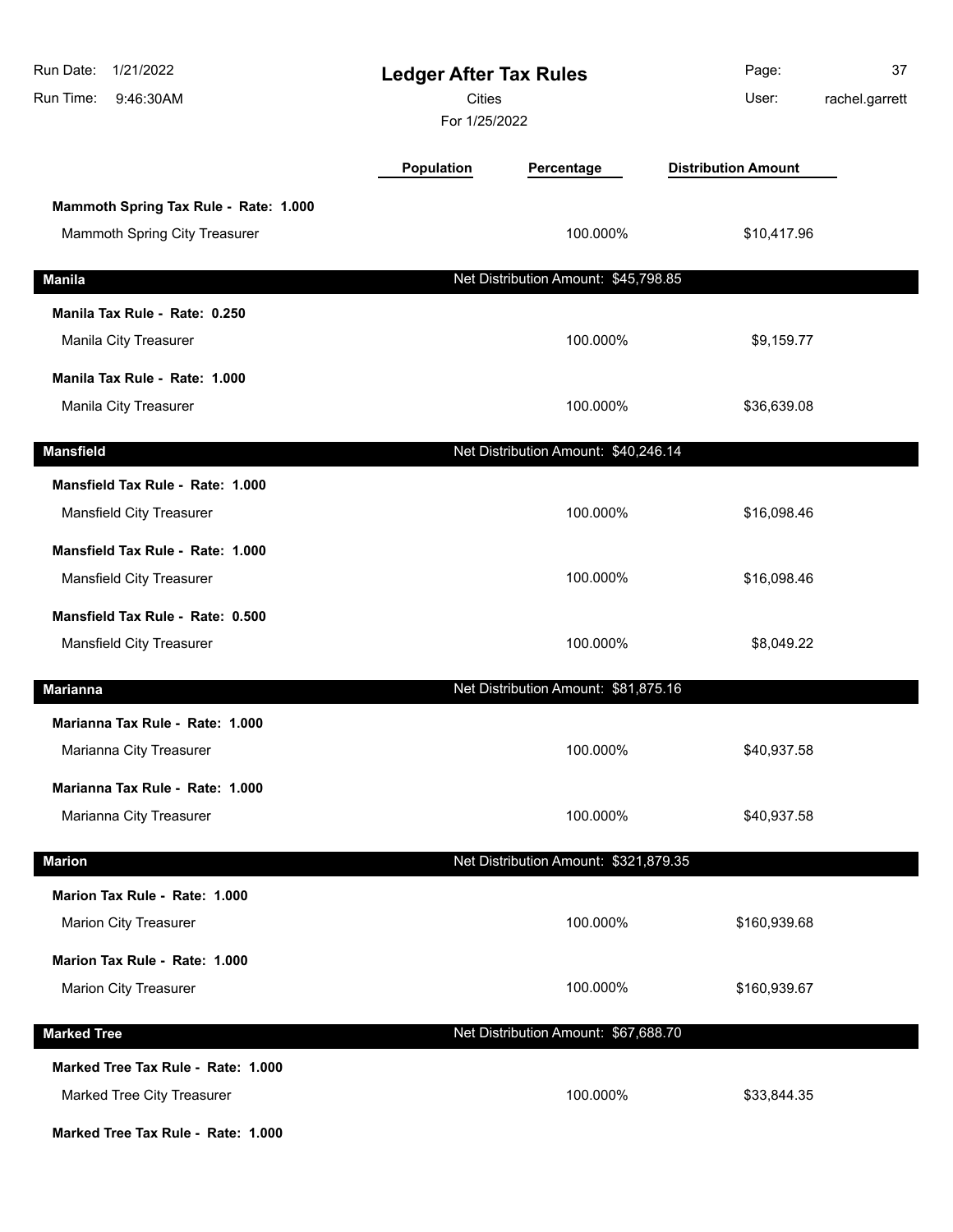| Run Date:<br>1/21/2022<br>Run Time:<br>9:46:30AM             | <b>Ledger After Tax Rules</b><br><b>Cities</b><br>For 1/25/2022 |                                       | Page:<br>User:             | 38<br>rachel.garrett |
|--------------------------------------------------------------|-----------------------------------------------------------------|---------------------------------------|----------------------------|----------------------|
|                                                              | <b>Population</b>                                               | Percentage                            | <b>Distribution Amount</b> |                      |
| Marked Tree City Treasurer                                   |                                                                 | 100.000%                              | \$33,844.35                |                      |
| <b>Marmaduke</b>                                             |                                                                 | Net Distribution Amount: \$16,651.09  |                            |                      |
| Marmaduke Tax Rule - Rate: 1.250                             |                                                                 |                                       |                            |                      |
| Marmaduke City Treasurer                                     |                                                                 | 100.000%                              | \$16,651.09                |                      |
| <b>Marshall</b>                                              |                                                                 | Net Distribution Amount: \$25,533.28  |                            |                      |
| Marshall Tax Rule - Rate: 0.500                              |                                                                 |                                       |                            |                      |
| <b>Marshall City Treasurer</b>                               |                                                                 | 100.000%                              | \$25,533.28                |                      |
| <b>Marvell</b>                                               |                                                                 | Net Distribution Amount: \$21,875.77  |                            |                      |
| Marvell Tax Rule - Rate: 2.000<br>Marvell City Treasurer     |                                                                 | 100.000%                              | \$21,875.77                |                      |
| <b>Maumelle</b>                                              |                                                                 | Net Distribution Amount: \$636,370.81 |                            |                      |
| Maumelle Tax Rule - Rate: 1.000                              |                                                                 |                                       |                            |                      |
| Maumelle City Treasurer                                      |                                                                 | 100.000%                              | \$318,185.41               |                      |
| Maumelle Tax Rule - Rate: 0.500                              |                                                                 |                                       |                            |                      |
| Maumelle City Treasurer                                      |                                                                 | 100.000%                              | \$159,092.70               |                      |
| Maumelle Tax Rule - Rate: 0.500                              |                                                                 |                                       |                            |                      |
| Maumelle City Treasurer                                      |                                                                 | 100.000%                              | \$159,092.70               |                      |
| <b>Mayflower</b>                                             |                                                                 | Net Distribution Amount: \$116,600.54 |                            |                      |
| Mayflower Tax Rule - Rate: 1.000<br>Mayflower City Treasurer |                                                                 | 100.000%                              | \$46,640.22                |                      |
| Mayflower Tax Rule - Rate: 1.000                             |                                                                 |                                       |                            |                      |
| <b>Mayflower City Treasurer</b>                              |                                                                 | 100.000%                              | \$46,640.22                |                      |
| Mayflower Tax Rule - Rate: 0.500                             |                                                                 |                                       |                            |                      |
| Mayflower City Treasurer                                     |                                                                 | 100.000%                              | \$23,320.10                |                      |
| <b>Maynard</b>                                               |                                                                 | Net Distribution Amount: \$7,811.64   |                            |                      |
| Maynard Tax Rule - Rate: 1.500                               |                                                                 |                                       |                            |                      |
| <b>Maynard City Treasurer</b>                                |                                                                 | 100.000%                              | \$7,811.64                 |                      |
| <b>McCaskill</b>                                             |                                                                 | Net Distribution Amount: \$519.62     |                            |                      |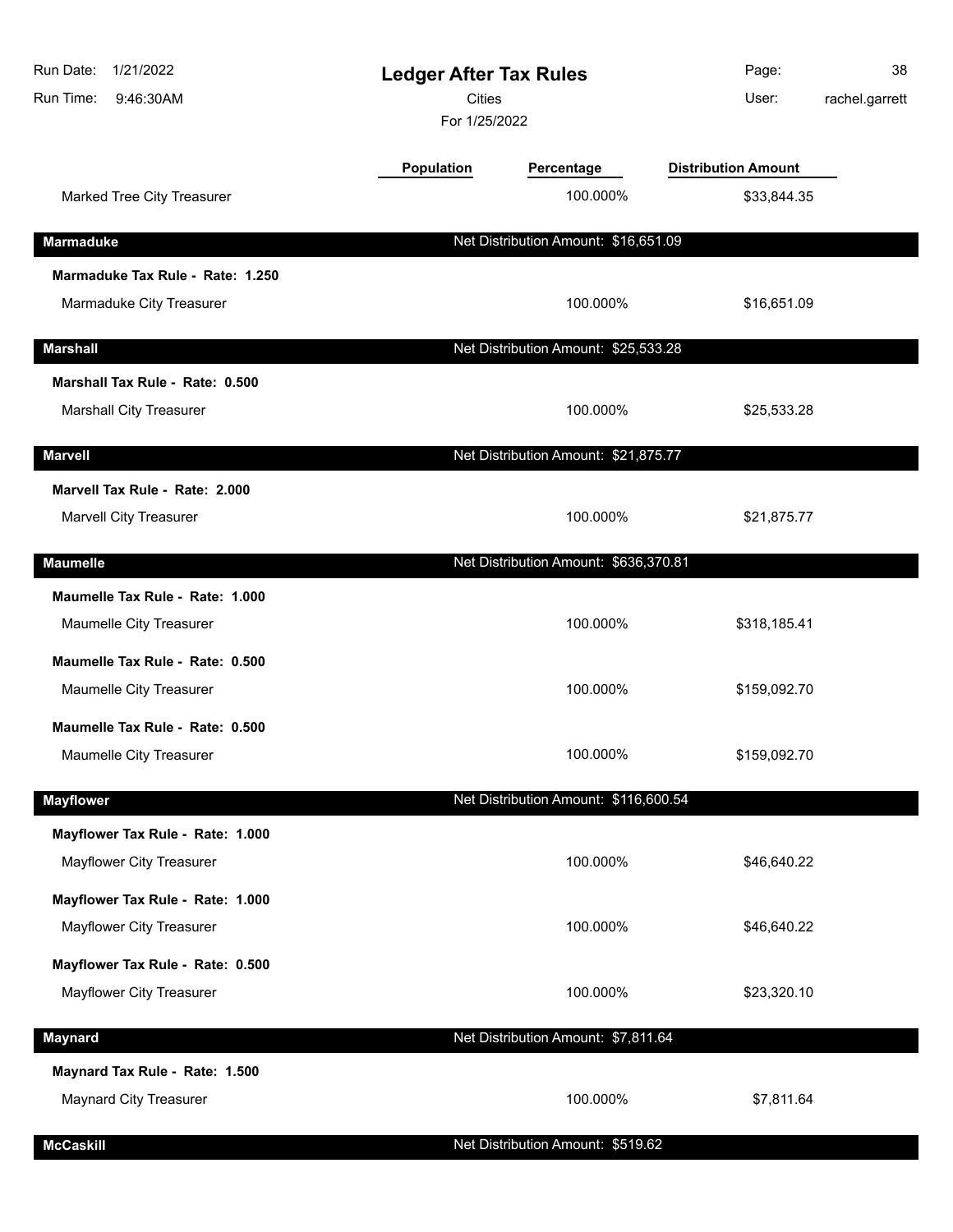| Run Date:<br>1/21/2022<br>9:46:30AM<br>Run Time: | <b>Ledger After Tax Rules</b><br><b>Cities</b><br>For 1/25/2022 |                                       | Page:<br>User:             | 39<br>rachel.garrett |
|--------------------------------------------------|-----------------------------------------------------------------|---------------------------------------|----------------------------|----------------------|
|                                                  | <b>Population</b>                                               | Percentage                            | <b>Distribution Amount</b> |                      |
| McCaskill Tax Rule - Rate: 1.500                 |                                                                 |                                       |                            |                      |
| <b>McCaskill City Treasurer</b>                  |                                                                 | 100.000%                              | \$519.62                   |                      |
| <b>McCrory</b>                                   |                                                                 | Net Distribution Amount: \$26,169.21  |                            |                      |
| McCrory Tax Rule - Rate: 1.000                   |                                                                 |                                       |                            |                      |
| <b>McCrory City Treasurer</b>                    |                                                                 | 100.000%                              | \$26,169.21                |                      |
| <b>McGehee</b>                                   |                                                                 | Net Distribution Amount: \$215,923.42 |                            |                      |
| McGehee Tax Rule - Rate: 1.000                   |                                                                 |                                       |                            |                      |
| McGehee City Treasurer                           |                                                                 | 100.000%                              | \$71,974.47                |                      |
| McGehee Tax Rule - Rate: 0.630                   |                                                                 |                                       |                            |                      |
| McGehee City Treasurer                           |                                                                 | 100.000%                              | \$44,984.05                |                      |
| McGehee Tax Rule - Rate: 0.380                   |                                                                 |                                       |                            |                      |
| McGehee City Treasurer                           |                                                                 | 100.000%                              | \$26,990.43                |                      |
| McGehee Tax Rule - Rate: 1.000                   |                                                                 |                                       |                            |                      |
| McGehee City Treasurer                           |                                                                 | 100.000%                              | \$71,974.47                |                      |
| <b>McRae</b>                                     |                                                                 | Net Distribution Amount: \$5,437.46   |                            |                      |
| McRae Tax Rule - Rate: 1.000                     |                                                                 |                                       |                            |                      |
| McRae City Treasurer                             |                                                                 | 100.000%                              | \$5,437.46                 |                      |
| <b>Melbourne</b>                                 |                                                                 | Net Distribution Amount: \$78,582.66  |                            |                      |
| Melbourne Tax Rule - Rate: 1.000                 |                                                                 |                                       |                            |                      |
| Melbourne City Treasurer                         |                                                                 | 100.000%                              | \$39,291.33                |                      |
| Melbourne Tax Rule - Rate: 0.380                 |                                                                 |                                       |                            |                      |
| Melbourne City Treasurer                         |                                                                 | 100.000%                              | \$14,734.25                |                      |
| Melbourne Tax Rule - Rate: 0.250                 |                                                                 |                                       |                            |                      |
| Melbourne City Treasurer                         |                                                                 | 100.000%                              | \$9,822.83                 |                      |
| Melbourne Tax Rule - Rate: 0.380                 |                                                                 |                                       |                            |                      |
| Melbourne City Treasurer                         |                                                                 | 100.000%                              | \$14,734.25                |                      |
| <b>Melbourne AF City</b>                         |                                                                 | Net Distribution Amount: \$305.57     |                            |                      |

**Melbourne Tax Rule - Rate: 1.000**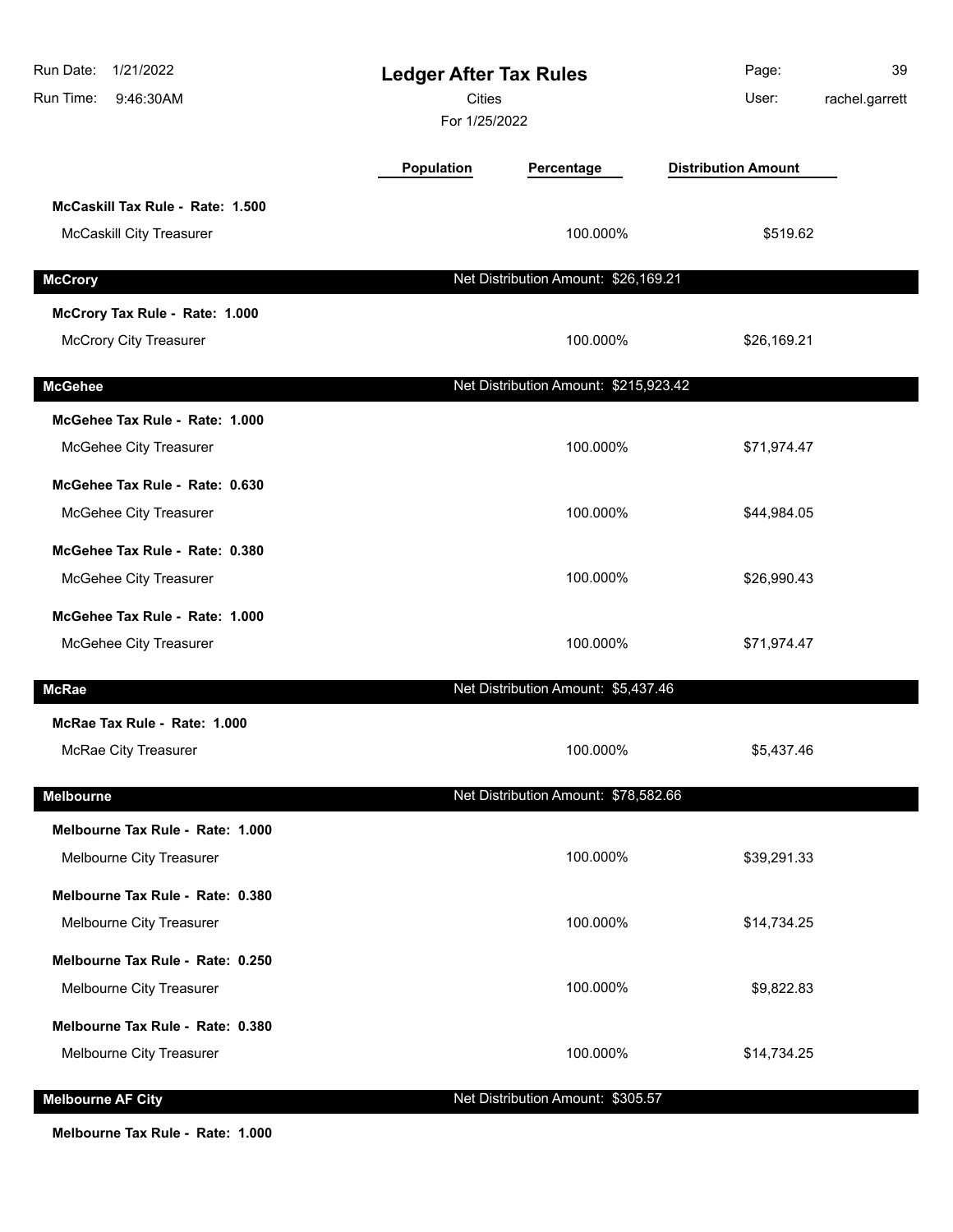| Run Date:<br>1/21/2022                 | <b>Ledger After Tax Rules</b> |                                       | Page:                      | 40             |
|----------------------------------------|-------------------------------|---------------------------------------|----------------------------|----------------|
| Run Time:<br>9:46:30AM                 | Cities                        |                                       | User:                      | rachel.garrett |
|                                        | For 1/25/2022                 |                                       |                            |                |
|                                        | Population                    | Percentage                            | <b>Distribution Amount</b> |                |
| Melbourne Airport Commission           |                               | 100.000%                              | \$152.79                   |                |
| Melbourne Tax Rule - Rate: 0.380       |                               |                                       |                            |                |
| Melbourne Airport Commission           |                               | 100.000%                              | \$57.29                    |                |
| Melbourne Tax Rule - Rate: 0.250       |                               |                                       |                            |                |
| Melbourne Airport Commission           |                               | 100.000%                              | \$38.20                    |                |
| Melbourne Tax Rule - Rate: 0.380       |                               |                                       |                            |                |
| Melbourne Airport Commission           |                               | 100.000%                              | \$57.29                    |                |
| <b>Mena</b>                            |                               | Net Distribution Amount: \$181,735.35 |                            |                |
| Mena Tax Rule - Rate: 1.000            |                               |                                       |                            |                |
| Mena City Treasurer                    |                               | 100.000%                              | \$181,735.35               |                |
| <b>Menifee</b>                         |                               | Net Distribution Amount: \$12,726.62  |                            |                |
| Menifee Tax Rule - Rate: 1.000         |                               |                                       |                            |                |
| Menifee City Treasurer                 |                               | 100.000%                              | \$4,242.21                 |                |
| Menifee Tax Rule - Rate: 1.000         |                               |                                       |                            |                |
| Menifee City Treasurer                 |                               | 100.000%                              | \$4,242.21                 |                |
| Menifee Tax Rule - Rate: 1.000         |                               |                                       |                            |                |
| Menifee City Treasurer                 |                               | 100.000%                              | \$4,242.20                 |                |
| <b>Mineral Springs</b>                 |                               | Net Distribution Amount: \$8,006.08   |                            |                |
| Mineral Springs Tax Rule - Rate: 1.000 |                               |                                       |                            |                |
| Mineral Springs City Treasurer         |                               | 100.000%                              | \$8,006.08                 |                |
| <b>Monette</b>                         |                               | Net Distribution Amount: \$28,076.61  |                            |                |
| Monette City Tax - Rate: 1.000         |                               |                                       |                            |                |
| Monette City Treasurer                 |                               | 100.000%                              | \$28,076.61                |                |
| <b>Monticello</b>                      |                               | Net Distribution Amount: \$248,294.78 |                            |                |
| Monticello Tax Rule - Rate: 1.000      |                               |                                       |                            |                |
| Monticello City Treasurer              |                               | 100.000%                              | \$248,294.78               |                |
| Moorefield                             |                               | Net Distribution Amount: \$11,519.37  |                            |                |

**Moorefield Tax Rule - Rate: 2.000**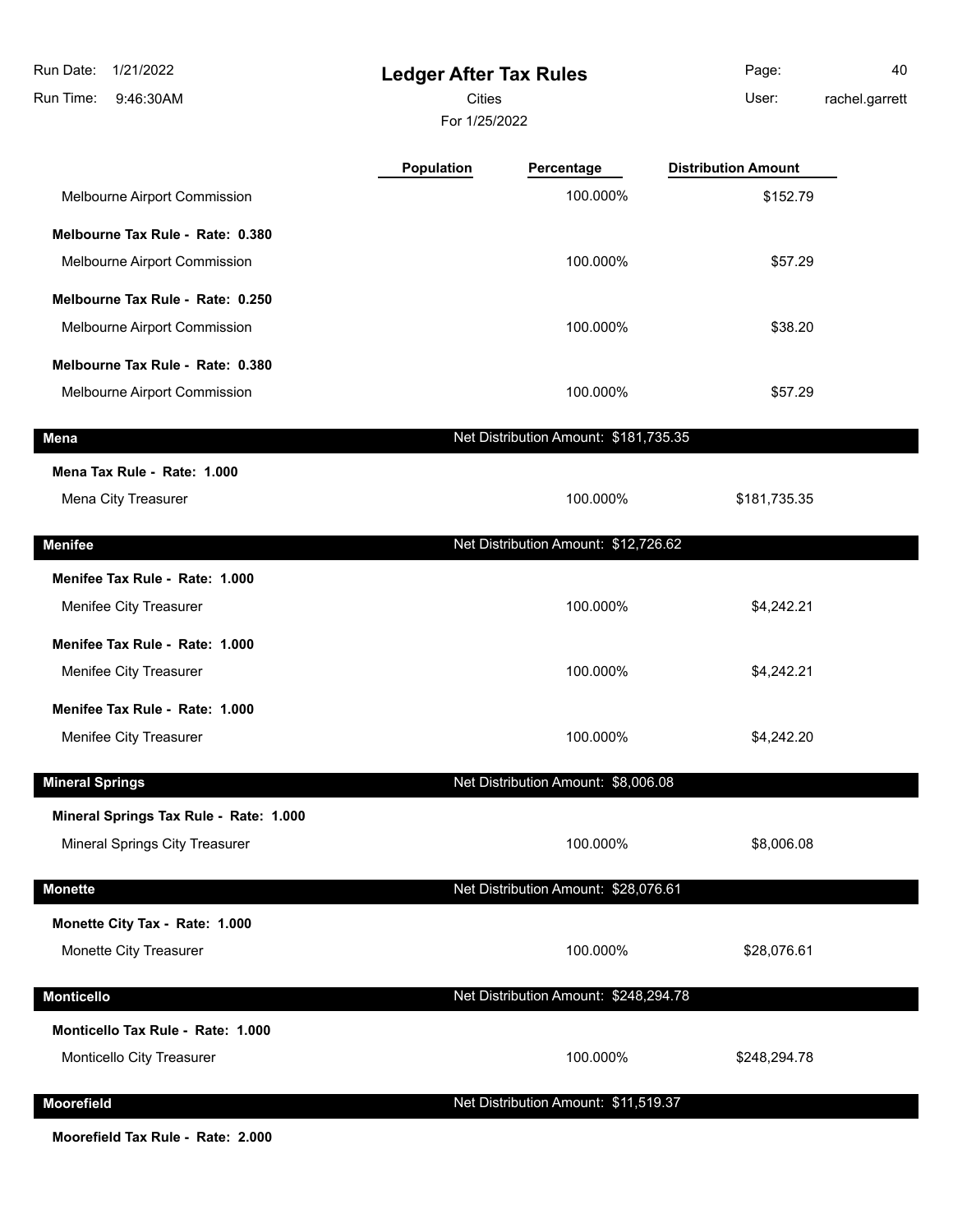| Run Date:<br>1/21/2022<br>Run Time:<br>9:46:30AM                | <b>Cities</b> | <b>Ledger After Tax Rules</b><br>For 1/25/2022 |                            | 41<br>rachel.garrett |
|-----------------------------------------------------------------|---------------|------------------------------------------------|----------------------------|----------------------|
|                                                                 | Population    | Percentage                                     | <b>Distribution Amount</b> |                      |
| Moorefield City Treasurer                                       |               | 100.000%                                       | \$11,519.37                |                      |
| <b>Moro</b>                                                     |               | Net Distribution Amount: \$3,479.15            |                            |                      |
| Moro Tax Rule - Rate: 1.000                                     |               |                                                |                            |                      |
| Moro City Treasurer                                             |               | 100.000%                                       | \$3,479.15                 |                      |
| <b>Morrilton</b>                                                |               | Net Distribution Amount: \$183,428.60          |                            |                      |
| Morrilton Tax Rule - Rate: 1.000                                |               |                                                |                            |                      |
| Morrilton City Treasurer                                        |               | 100.000%                                       | \$183,428.60               |                      |
| <b>Morrilton AF City</b>                                        |               | Net Distribution Amount: \$49.47               |                            |                      |
| Morrilton Tax Rule - Rate: 1.000<br>Morrilton Municipal Airport |               | 100.000%                                       | \$49.47                    |                      |
| <b>Morrison Bluff</b>                                           |               | Net Distribution Amount: \$3,759.66            |                            |                      |
| Morrison Bluff Tax Rule - Rate: 1.000                           |               |                                                |                            |                      |
| Morrison Bluff City Treasurer                                   |               | 100.000%                                       | \$3,759.66                 |                      |
| <b>Mount Ida</b>                                                |               | Net Distribution Amount: \$24,864.68           |                            |                      |
| Mount Ida Tax Rule - Rate: 1.000                                |               |                                                |                            |                      |
| Mount Ida City Treasurer                                        |               | 100.000%                                       | \$24,864.68                |                      |
| <b>Mountain Home</b>                                            |               | Net Distribution Amount: \$1,116,673.36        |                            |                      |
| Mountain Home Tax Rule - Rate: 1.000                            |               |                                                |                            |                      |
| Mountain Home City Treasurer                                    |               | 100.000%                                       | \$525,493.35               |                      |
| Mountain Home Tax Rule - Rate: 0.380                            |               |                                                |                            |                      |
| Mountain Home City Treasurer                                    |               | 100.000%                                       | \$197,060.00               |                      |
| Mountain Home Tax Rule - Rate: 0.250                            |               |                                                |                            |                      |
| Mountain Home City Treasurer                                    |               | 100.000%                                       | \$131,373.34               |                      |
| Mountain Home Tax Rule - Rate: 0.500                            |               |                                                |                            |                      |
| Mountain Home City Treasurer                                    |               | 100.000%                                       | \$262,746.67               |                      |
| <b>Mountain View</b>                                            |               | Net Distribution Amount: \$217,406.01          |                            |                      |
| Mountain View Tax Rule - Rate: 1.000                            |               |                                                |                            |                      |
| Mountain View City Treasurer                                    |               | 100.000%                                       | \$108,703.01               |                      |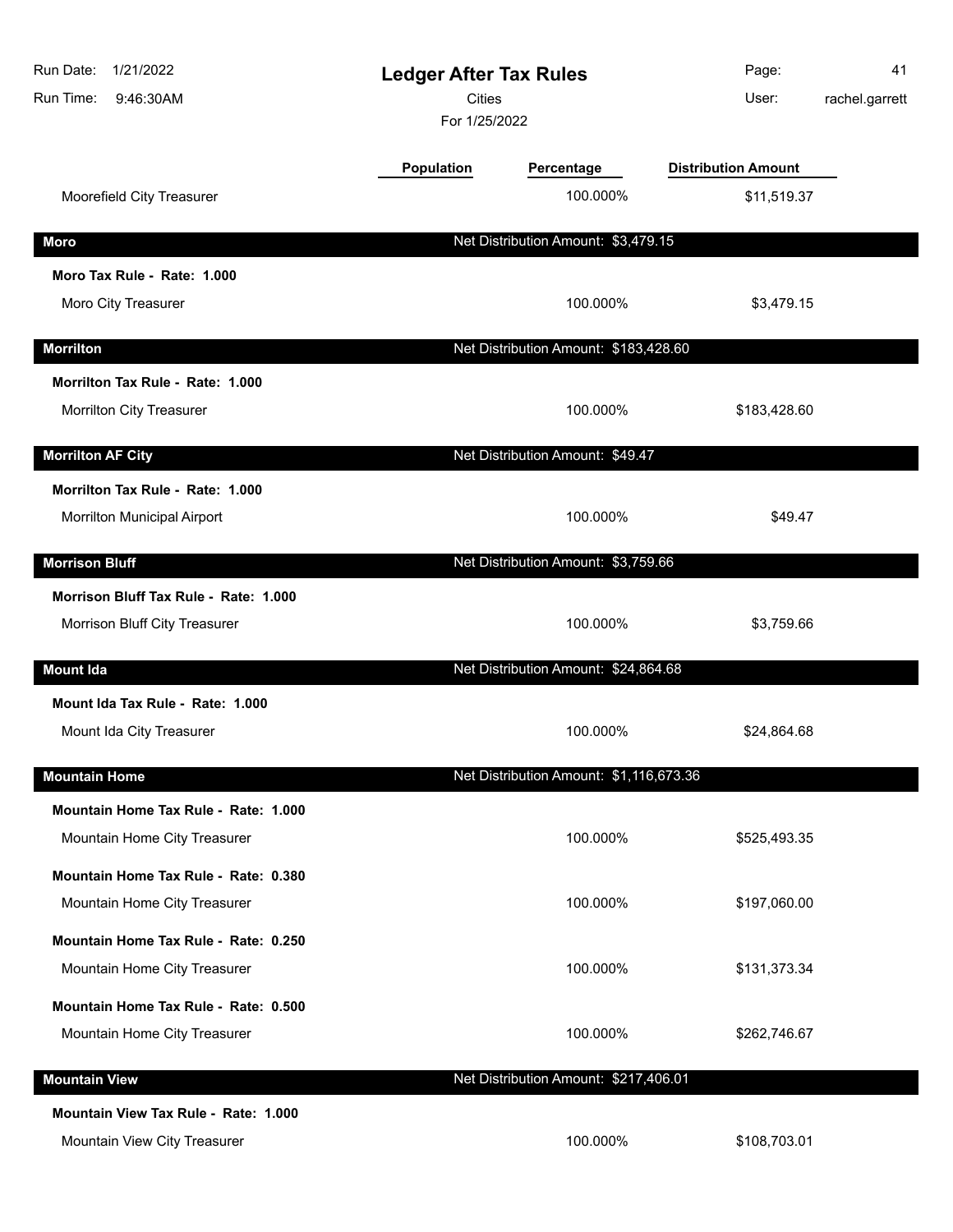| 1/21/2022<br>Run Date:<br>Run Time:<br>9:46:30AM                                           | <b>Ledger After Tax Rules</b><br>Cities<br>For 1/25/2022 |                                       | Page:<br>User:             | 42<br>rachel.garrett |
|--------------------------------------------------------------------------------------------|----------------------------------------------------------|---------------------------------------|----------------------------|----------------------|
|                                                                                            | Population                                               | Percentage                            | <b>Distribution Amount</b> |                      |
| Mountain View Tax Rule - Rate: 1.000<br>Mountain View City Treasurer                       |                                                          | 100.000%                              | \$108,703.00               |                      |
| Mountainburg                                                                               |                                                          | Net Distribution Amount: \$15,403.46  |                            |                      |
| Mountainburg Tax Rule - Rate: 1.000<br>Mountainburg City Treasurer                         |                                                          | 100.000%                              | \$6,161.38                 |                      |
| Mountainburg Tax Rule - Rate: 1.000<br>Mountainburg City Treasurer                         |                                                          | 100.000%                              | \$6,161.38                 |                      |
| Mountainburg Tax Rule - Rate: 0.500<br>Mountainburg City Treasurer                         |                                                          | 100.000%                              | \$3,080.70                 |                      |
| <b>Mulberry</b>                                                                            |                                                          | Net Distribution Amount: \$35,061.42  |                            |                      |
| Mulberry Tax Rule - Rate: 1.000<br>Mulberry City Treasurer                                 |                                                          | 100.000%                              | \$17,530.71                |                      |
| Mulberry Tax Rule - Rate: 0.500<br>Mulberry City Treasurer                                 |                                                          | 100.000%                              | \$8,765.36                 |                      |
| Mulberry Tax Rule - Rate: 0.500<br>Mulberry City Treasurer                                 |                                                          | 100.000%                              | \$8,765.35                 |                      |
| <b>Murfreesboro</b>                                                                        |                                                          | Net Distribution Amount: \$38,451.84  |                            |                      |
| Murfreesboro Tax Rule - Rate: 0.500<br>Murfreesboro City Treasurer                         |                                                          | 100.000%                              | \$12,817.28                |                      |
| Murfreesboro Tax Rule - Rate: 1.000<br>Murfreesboro City Treasurer                         |                                                          | 100.000%                              | \$25,634.56                |                      |
| <b>Nashville</b>                                                                           |                                                          | Net Distribution Amount: \$143,018.40 |                            |                      |
| Nashville Tax Rule - Rate: 1.000<br>Nashville City Treasurer                               |                                                          | 100.000%                              | \$143,018.40               |                      |
| <b>Newport</b>                                                                             |                                                          | Net Distribution Amount: \$232,778.61 |                            |                      |
| Newport Tax Rule - Rate: 0.500<br>Newport City Treasurer<br>Newport Tax Rule - Rate: 1.000 |                                                          | 100.000%                              | \$77,592.87                |                      |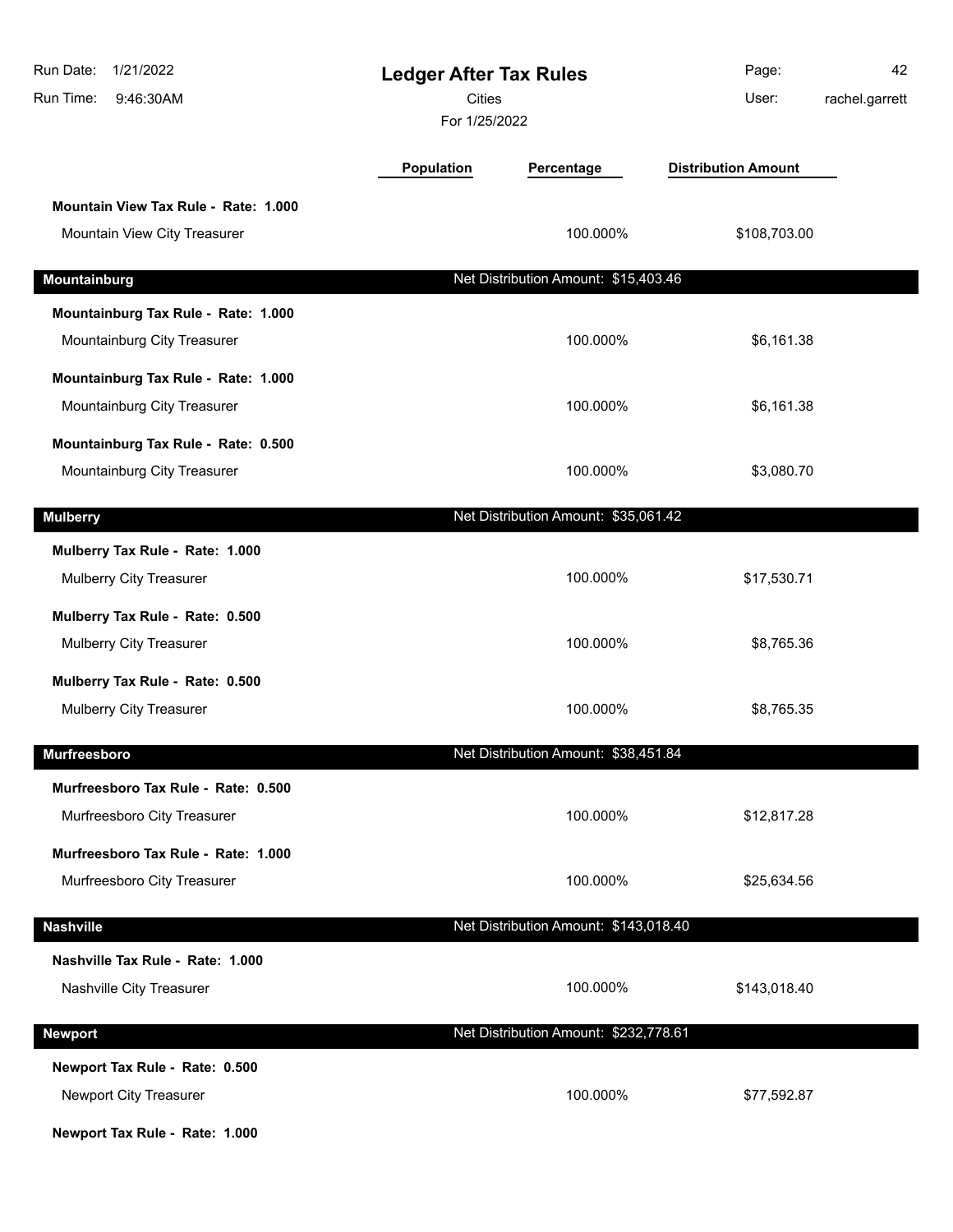| Run Date:<br>1/21/2022<br>Run Time:<br>9:46:30AM                                | <b>Ledger After Tax Rules</b><br><b>Cities</b><br>For 1/25/2022 |                                         | Page:<br>User:             | 43<br>rachel.garrett |
|---------------------------------------------------------------------------------|-----------------------------------------------------------------|-----------------------------------------|----------------------------|----------------------|
|                                                                                 | <b>Population</b>                                               | Percentage                              | <b>Distribution Amount</b> |                      |
| Newport City Treasurer                                                          |                                                                 | 100.000%                                | \$155,185.74               |                      |
| <b>Newport AF City</b>                                                          |                                                                 | Net Distribution Amount: \$113.50       |                            |                      |
| Newport Tax Rule - Rate: 0.500<br>Newport Municipal Airport                     |                                                                 | 100.000%                                | \$37.83                    |                      |
| Newport Tax Rule - Rate: 1.000<br>Newport Municipal Airport                     |                                                                 | 100.000%                                | \$75.67                    |                      |
| <b>Norfork</b>                                                                  |                                                                 | Net Distribution Amount: \$6,921.34     |                            |                      |
| Norfork Tax Rule - Rate: 1.000<br>Norfork City Treasurer                        |                                                                 | 100.000%                                | \$6,921.34                 |                      |
| Norman                                                                          |                                                                 | Net Distribution Amount: \$4,209.76     |                            |                      |
| Norman Tax Rule - Rate: 1.000<br>Norman City Treasurer                          |                                                                 | 100.000%                                | \$4,209.76                 |                      |
| <b>North Little Rock</b>                                                        |                                                                 | Net Distribution Amount: \$3,765,169.56 |                            |                      |
| North Little Rock Tax Rule - Rate: 1.000<br>North Little Rock City Treasurer    |                                                                 | 100.000%                                | \$1,882,584.78             |                      |
| North Little Rock Tax Rule - Rate: 0.500<br>North Little Rock City Treasurer    |                                                                 | 100.000%                                | \$941,292.39               |                      |
| North Little Rock Tax Rule - Rate: 0.500<br>North Little Rock City Treasurer    |                                                                 | 100.000%                                | \$941,292.39               |                      |
| <b>North Little Rock AF City</b>                                                |                                                                 | Net Distribution Amount: \$1,074.82     |                            |                      |
| North Little Rock Tax Rule - Rate: 0.750<br>North Little Rock Municipal Airport |                                                                 | 100.000%                                | \$403.06                   |                      |
| North Little Rock Tax Rule - Rate: 0.250<br>North Little Rock Municipal Airport |                                                                 | 100.000%                                | \$134.35                   |                      |
| North Little Rock Tax Rule - Rate: 0.500<br>North Little Rock Municipal Airport |                                                                 | 100.000%                                | \$268.71                   |                      |
| North Little Rock Tax Rule - Rate: 0.500<br>North Little Rock Municipal Airport |                                                                 | 100.000%                                | \$268.70                   |                      |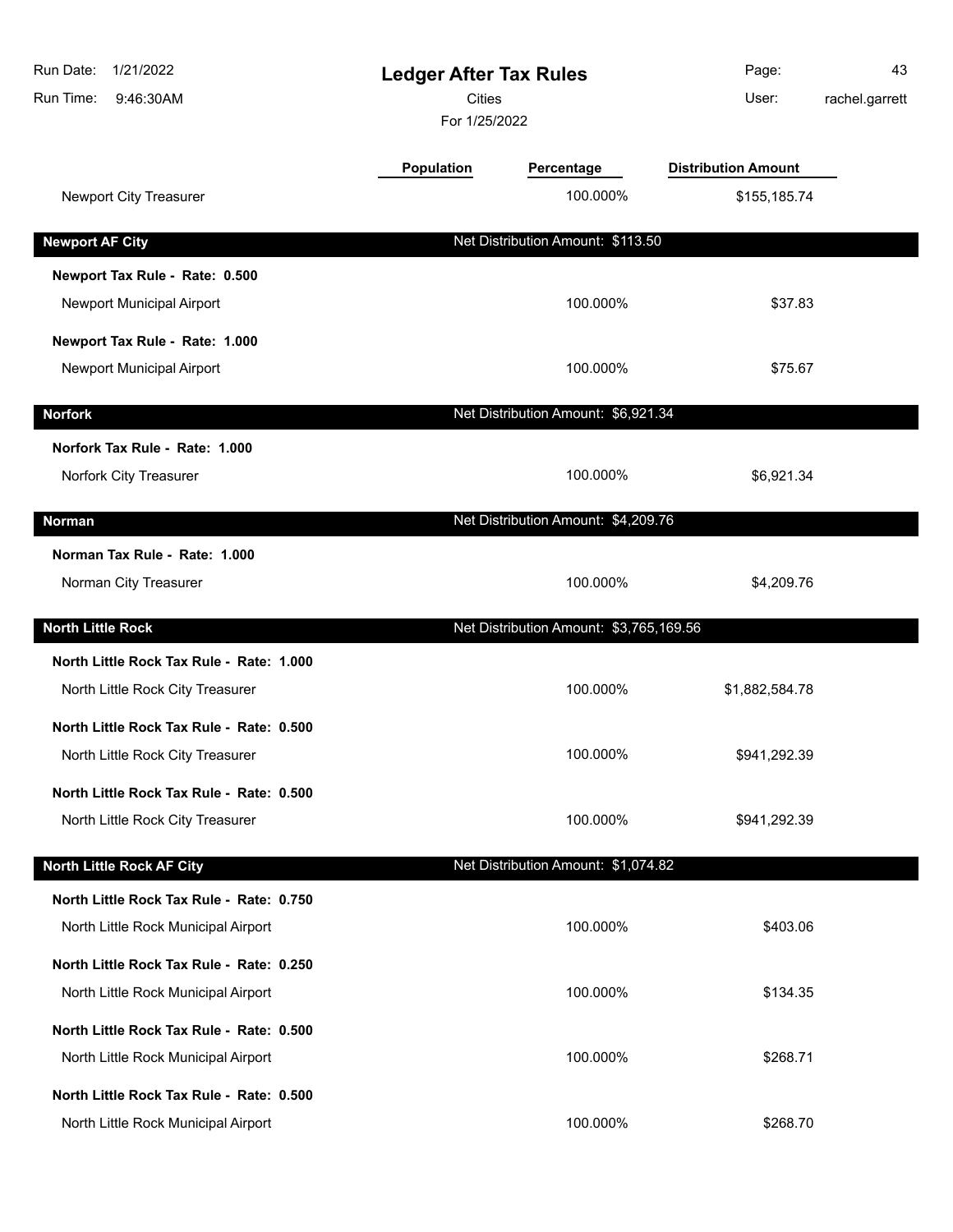| Run Date:<br>1/21/2022<br>Run Time:<br>9:46:30AM |                                          | <b>Ledger After Tax Rules</b><br><b>Cities</b><br>For 1/25/2022 |                                       | Page:<br>User:             | 44<br>rachel.garrett |
|--------------------------------------------------|------------------------------------------|-----------------------------------------------------------------|---------------------------------------|----------------------------|----------------------|
|                                                  |                                          | Population                                                      | Percentage                            | <b>Distribution Amount</b> |                      |
| <b>Oak Grove</b>                                 |                                          |                                                                 | Net Distribution Amount: \$1,492.05   |                            |                      |
|                                                  | Oak Grove Tax Rule - Rate: 1.000         |                                                                 |                                       |                            |                      |
| Oak Grove City Treasurer                         |                                          |                                                                 | 100.000%                              | \$1,492.05                 |                      |
| <b>Oak Grove Heights</b>                         |                                          |                                                                 | Net Distribution Amount: \$15,615.29  |                            |                      |
|                                                  | Oak Grove Heights Tax Rule - Rate: 1.000 |                                                                 |                                       |                            |                      |
|                                                  | Oak Grove Heights City Treasurer         |                                                                 | 100.000%                              | \$15,615.29                |                      |
| Ola                                              |                                          |                                                                 | Net Distribution Amount: \$17,978.20  |                            |                      |
| Ola Tax Rule - Rate: 1.000                       |                                          |                                                                 |                                       |                            |                      |
| Ola City Treasurer                               |                                          |                                                                 | 100.000%                              | \$8,989.10                 |                      |
| Ola Tax Rule - Rate: 1.000                       |                                          |                                                                 |                                       |                            |                      |
| Ola City Treasurer                               |                                          |                                                                 | 100.000%                              | \$8,989.10                 |                      |
| Oppelo                                           |                                          |                                                                 | Net Distribution Amount: \$4,673.81   |                            |                      |
| Oppelo Tax Rule - Rate: 1.000                    |                                          |                                                                 |                                       |                            |                      |
| Oppelo City Treasurer                            |                                          |                                                                 | 100.000%                              | \$4,673.81                 |                      |
| Osceola                                          |                                          |                                                                 | Net Distribution Amount: \$104,792.00 |                            |                      |
| Osceola Tax Rule - Rate: 1.000                   |                                          |                                                                 |                                       |                            |                      |
| Osceola City Treasurer                           |                                          |                                                                 | 100.000%                              | \$104,792.00               |                      |
| Oxford                                           |                                          |                                                                 | Net Distribution Amount: \$3,417.57   |                            |                      |
| Oxford Tax Rule - Rate: 1.000                    |                                          |                                                                 |                                       |                            |                      |
| <b>Oxford City Treasurer</b>                     |                                          |                                                                 | 100.000%                              | \$3,417.57                 |                      |
| <b>Ozark</b>                                     |                                          |                                                                 | Net Distribution Amount: \$219,401.04 |                            |                      |
| Ozark Tax Rule - Rate: 1.000                     |                                          |                                                                 |                                       |                            |                      |
| <b>Ozark City Treasurer</b>                      |                                          |                                                                 | 100.000%                              | \$109,700.52               |                      |
| Ozark Tax Rule - Rate: 1.000                     |                                          |                                                                 |                                       |                            |                      |
| <b>Ozark City Treasurer</b>                      |                                          |                                                                 | 100.000%                              | \$109,700.52               |                      |
| <b>Ozark-Franklin AF Ozark</b>                   |                                          |                                                                 | Net Distribution Amount: \$74.69      |                            |                      |
| Ozark Tax Rule - Rate: 1.000                     |                                          |                                                                 |                                       |                            |                      |
| Ozark/Franklin County Airport                    |                                          |                                                                 | 100.000%                              | \$37.35                    |                      |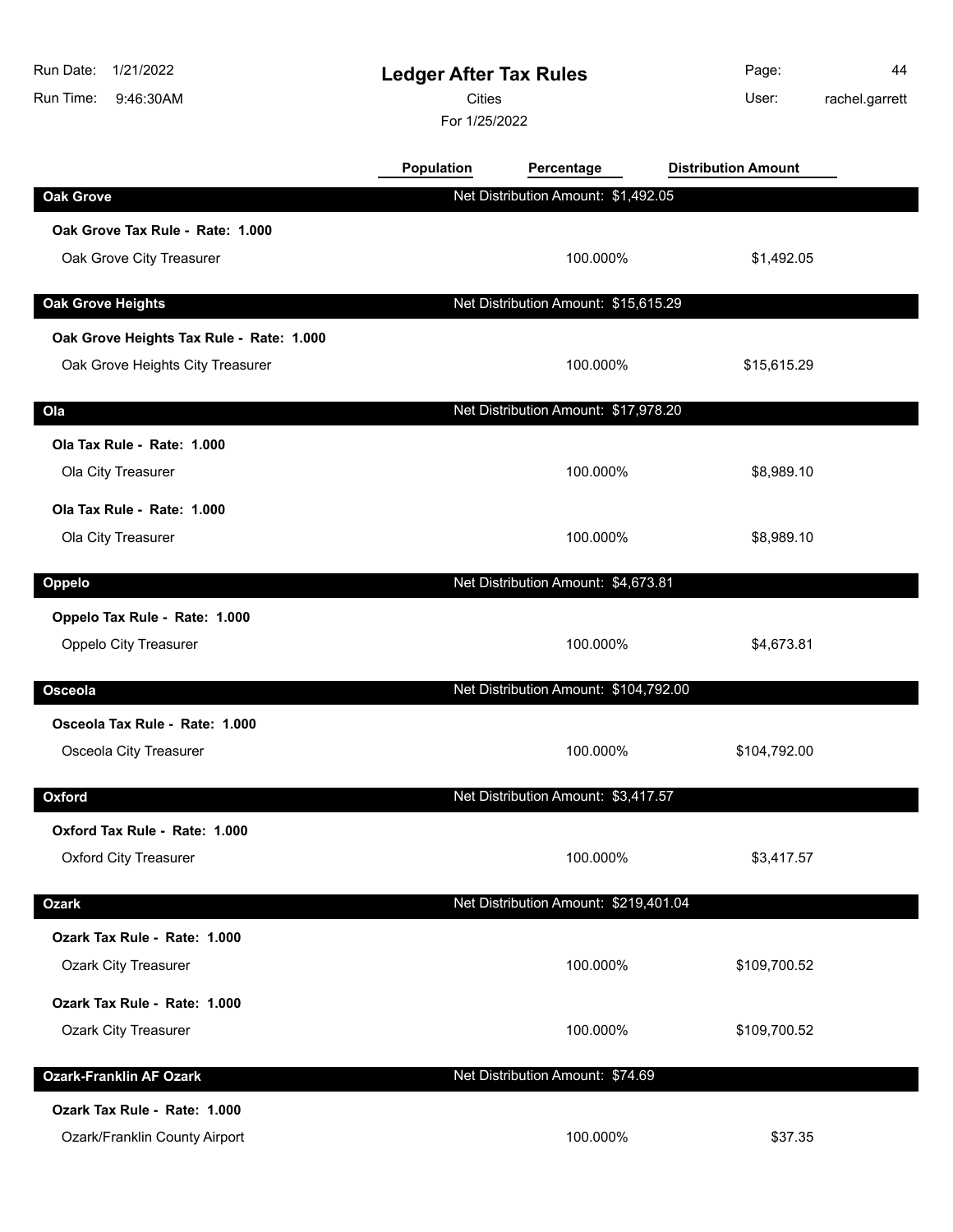| Run Date:<br>1/21/2022<br>Run Time:<br>9:46:30AM              | <b>Ledger After Tax Rules</b><br><b>Cities</b><br>For 1/25/2022 |                                       | Page:<br>User:             | 45<br>rachel.garrett |
|---------------------------------------------------------------|-----------------------------------------------------------------|---------------------------------------|----------------------------|----------------------|
|                                                               | <b>Population</b>                                               | Percentage                            | <b>Distribution Amount</b> |                      |
| Ozark Tax Rule - Rate: 1.000<br>Ozark/Franklin County Airport |                                                                 | 100.000%                              | \$37.34                    |                      |
| <b>Palestine</b>                                              |                                                                 | Net Distribution Amount: \$31,577.90  |                            |                      |
| Palestine Tax Rule - Rate: 1.000<br>Palestine City Treasurer  |                                                                 | 100.000%                              | \$15,788.95                |                      |
| Palestine Tax Rule - Rate: 1.000<br>Palestine City Treasurer  |                                                                 | 100.000%                              | \$15,788.95                |                      |
| Pangburn                                                      |                                                                 | Net Distribution Amount: \$9,274.88   |                            |                      |
| Pangburn Tax Rule - Rate: 0.750<br>Pangburn City Treasurer    |                                                                 | 100.000%                              | \$6,956.16                 |                      |
| Pangburn Tax Rule - Rate: 0.130<br>Pangburn City Treasurer    |                                                                 | 100.000%                              | \$1,159.36                 |                      |
| Pangburn Tax Rule - Rate: 0.130<br>Pangburn City Treasurer    |                                                                 | 100.000%                              | \$1,159.36                 |                      |
| Paragould                                                     |                                                                 | Net Distribution Amount: \$402,212.68 |                            |                      |
| Paragould Tax Rule - Rate: 0.500<br>Paragould City Treasurer  |                                                                 | 100.000%                              | \$268,141.79               |                      |
| Paragould Tax Rule - Rate: 0.250<br>Paragould City Treasurer  |                                                                 | 100.000%                              | \$134,070.89               |                      |
| <b>Paris</b>                                                  |                                                                 | Net Distribution Amount: \$85,828.73  |                            |                      |
| Paris Tax Rule - Rate: 0.500<br>Paris City Treasurer          |                                                                 | 100.000%                              | \$28,609.58                |                      |
| Paris Tax Rule - Rate: 1.000<br>Paris City Treasurer          |                                                                 | 100.000%                              | \$57,219.15                |                      |
| <b>Parkdale</b>                                               |                                                                 | Net Distribution Amount: \$620.67     |                            |                      |
| Parkdale Tax Rule - Rate: 1.000<br>Parkdale City Treasurer    |                                                                 | 100.000%                              | \$620.67                   |                      |
| Parkin                                                        |                                                                 | Net Distribution Amount: \$5,152.56   |                            |                      |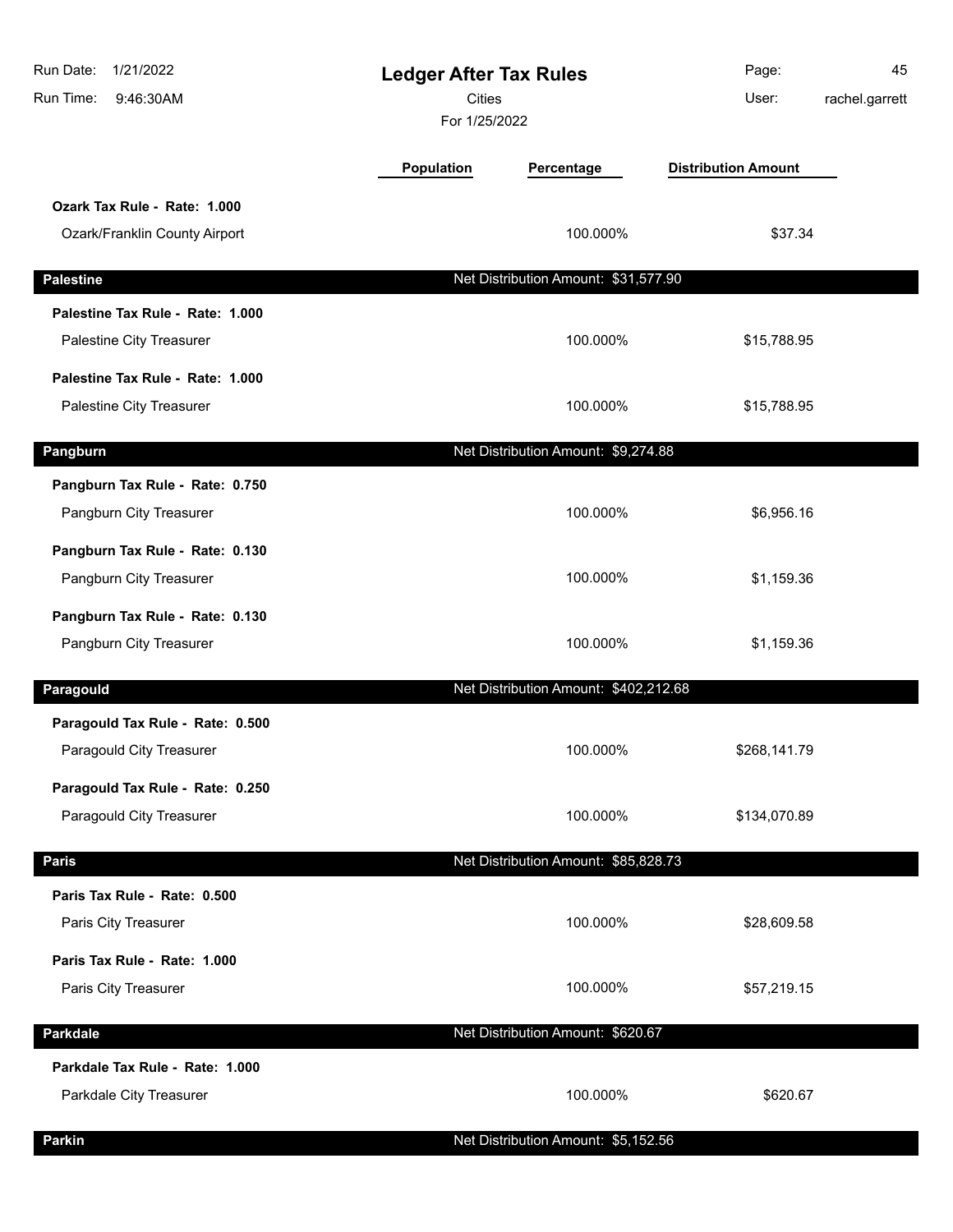| Run Date:<br>1/21/2022<br>Run Time:<br>9:46:30AM                |                   | <b>Ledger After Tax Rules</b><br><b>Cities</b><br>For 1/25/2022 | Page:<br>User:             | 46<br>rachel.garrett |
|-----------------------------------------------------------------|-------------------|-----------------------------------------------------------------|----------------------------|----------------------|
|                                                                 | <b>Population</b> | Percentage                                                      | <b>Distribution Amount</b> |                      |
| Parkin Tax Rule - Rate: 1.000<br>Parkin City Treasurer          |                   | 100.000%                                                        | \$5,152.56                 |                      |
| <b>Patmos</b>                                                   |                   | Net Distribution Amount: \$803.07                               |                            |                      |
| Patmos Tax Rule - Rate: 1.000<br>Patmos City Treasurer          |                   | 100.000%                                                        | \$803.07                   |                      |
| <b>Patterson</b>                                                |                   | Net Distribution Amount: \$1,456.11                             |                            |                      |
| Patterson Tax Rule - Rate: 1.000<br>Patterson City Treasurer    |                   | 100.000%                                                        | \$1,456.11                 |                      |
| Pea Ridge                                                       |                   | Net Distribution Amount: \$110,392.80                           |                            |                      |
| Pea Ridge Tax Rule - Rate: 1.000<br>Pea Ridge City Treasurer    |                   | 100.000%                                                        | \$110,392.80               |                      |
| Perla                                                           |                   | Net Distribution Amount: \$4,969.81                             |                            |                      |
| Perla Tax Rule - Rate: 1.000<br>Perla City Treasurer            |                   | 100.000%                                                        | \$4,969.81                 |                      |
| Perryville                                                      |                   | Net Distribution Amount: \$27,587.36                            |                            |                      |
| Perryville Tax Rule - Rate: 1.000<br>Perryville City Treasurer  |                   | 100.000%                                                        | \$27,587.36                |                      |
| Piggott                                                         |                   | Net Distribution Amount: \$78,101.13                            |                            |                      |
| Piggott Tax Rule - Rate: 1.000<br><b>Piggott City Treasurer</b> |                   | 100.000%                                                        | \$39,050.57                |                      |
| Piggott Tax Rule - Rate: 1.000<br><b>Piggott City Treasurer</b> |                   | 100.000%                                                        | \$39,050.56                |                      |
| <b>Pine Bluff</b>                                               |                   | Net Distribution Amount: \$1,494,652.64                         |                            |                      |
| Pine Bluff Tax Rule - Rate: 1.000<br>Pine Bluff City Treasurer  |                   | 100.000%                                                        | \$664,290.06               |                      |
| Pine Bluff Tax Rule - Rate: 0.630<br>Pine Bluff City Treasurer  |                   | 100.000%                                                        | \$415,181.29               |                      |
| Pine Bluff Tax Rule - Rate: 0.630                               |                   |                                                                 |                            |                      |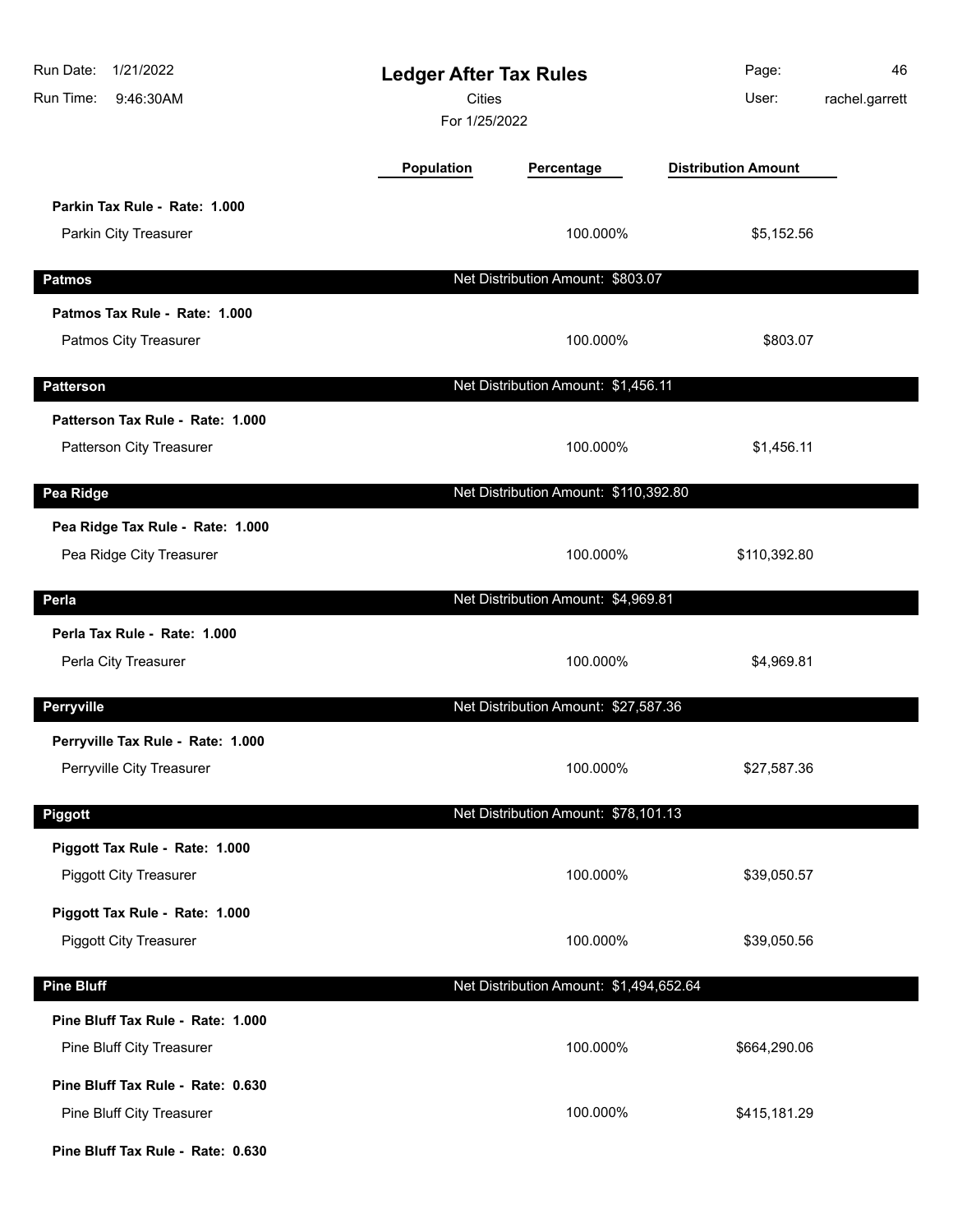| Run Date:<br>1/21/2022<br>Run Time:<br>9:46:30AM | <b>Ledger After Tax Rules</b><br>Cities<br>For 1/25/2022 |                                       | Page:<br>User:             | 47<br>rachel.garrett |
|--------------------------------------------------|----------------------------------------------------------|---------------------------------------|----------------------------|----------------------|
|                                                  | Population                                               | Percentage                            | <b>Distribution Amount</b> |                      |
| Pine Bluff City Treasurer                        |                                                          | 100.000%                              | \$415,181.29               |                      |
| <b>Pineville</b>                                 |                                                          | Net Distribution Amount: \$2,705.77   |                            |                      |
| Pineville Tax Rule - Rate: 1.000                 |                                                          |                                       |                            |                      |
| Pineville City Treasurer                         |                                                          | 100.000%                              | \$2,705.77                 |                      |
| <b>Plainview</b>                                 |                                                          | Net Distribution Amount: \$4,082.29   |                            |                      |
| Plainview Tax Rule - Rate: 1.000                 |                                                          |                                       |                            |                      |
| Plainview City Treasurer                         |                                                          | 100.000%                              | \$2,721.53                 |                      |
| Plainview Tax Rule - Rate: 0.500                 |                                                          |                                       |                            |                      |
| Plainview City Treasurer                         |                                                          | 100.000%                              | \$1,360.76                 |                      |
| <b>Pleasant Plains</b>                           |                                                          | Net Distribution Amount: \$11,897.13  |                            |                      |
| Pleasant Plains Tax Rule - Rate: 2.000           |                                                          |                                       |                            |                      |
| Pleasant Plains City Treasurer                   |                                                          | 100.000%                              | \$11,897.13                |                      |
| <b>Plumerville</b>                               |                                                          | Net Distribution Amount: \$12,542.48  |                            |                      |
| Plumerville Tax Rule - Rate: 1.000               |                                                          |                                       |                            |                      |
| Plumerville City Treasurer                       |                                                          | 100.000%                              | \$6,271.24                 |                      |
| Plumerville Tax Rule - Rate: 1.000               |                                                          |                                       |                            |                      |
| <b>Plumerville City Treasurer</b>                |                                                          | 100.000%                              | \$6,271.24                 |                      |
| <b>Pocahontas</b>                                |                                                          | Net Distribution Amount: \$351,839.09 |                            |                      |
| Pocahontas Tax Rule - Rate: 1.000                |                                                          |                                       |                            |                      |
| Pocahontas City Treasurer                        |                                                          | 100.000%                              | \$175,919.55               |                      |
| Pocahontas Tax Rule - Rate: 0.500                |                                                          |                                       |                            |                      |
| Pocahontas City Treasurer                        |                                                          | 100.000%                              | \$87,959.77                |                      |
| Pocahontas Tax Rule - Rate: 0.500                |                                                          |                                       |                            |                      |
| Pocahontas City Treasurer                        |                                                          | 100.000%                              | \$87,959.77                |                      |
| <b>Pocahontas AF City</b>                        |                                                          | Net Distribution Amount: \$284.23     |                            |                      |
| Pocahontas Tax Rule - Rate: 1.000                |                                                          |                                       |                            |                      |
| Pocahontas Municipal Airport                     |                                                          | 100.000%                              | \$142.12                   |                      |
| Pocahontas Tax Rule - Rate: 0.500                |                                                          |                                       |                            |                      |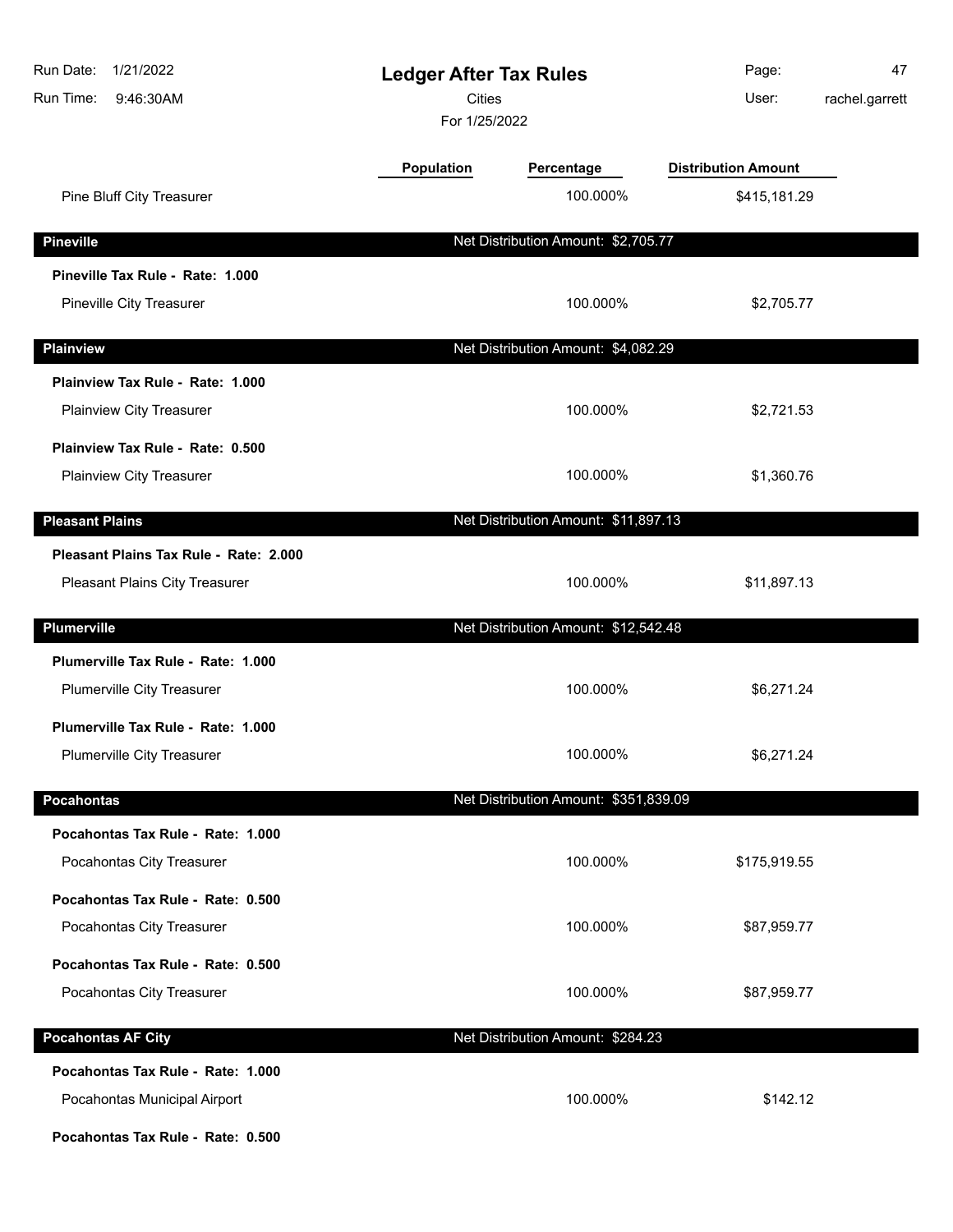| Run Date:<br>1/21/2022<br>9:46:30AM<br>Run Time: |                   | <b>Ledger After Tax Rules</b><br><b>Cities</b><br>For 1/25/2022 |                            | 48<br>rachel.garrett |
|--------------------------------------------------|-------------------|-----------------------------------------------------------------|----------------------------|----------------------|
|                                                  | <b>Population</b> | Percentage                                                      | <b>Distribution Amount</b> |                      |
| Pocahontas Municipal Airport                     |                   | 100.000%                                                        | \$71.06                    |                      |
| Pocahontas Tax Rule - Rate: 0.500                |                   |                                                                 |                            |                      |
| Pocahontas Municipal Airport                     |                   | 100.000%                                                        | \$71.05                    |                      |
| Portia                                           |                   | Net Distribution Amount: \$4,656.69                             |                            |                      |
| Portia Tax Rule - Rate: 1.000                    |                   |                                                                 |                            |                      |
| Portia City Treasurer                            |                   | 100.000%                                                        | \$4,656.69                 |                      |
| <b>Portland</b>                                  |                   | Net Distribution Amount: \$8,587.89                             |                            |                      |
| Portland Tax Rule - Rate: 1.000                  |                   |                                                                 |                            |                      |
| Portland City Treasurer                          |                   | 100.000%                                                        | \$8,587.89                 |                      |
| <b>Pottsville</b>                                |                   | Net Distribution Amount: \$53,090.75                            |                            |                      |
| Pottsville Tax Rule - Rate: 1.000                |                   |                                                                 |                            |                      |
| Pottsville City Treasurer                        |                   | 100.000%                                                        | \$35,393.83                |                      |
| Pottsville Tax Rule - Rate: 0.500                |                   |                                                                 |                            |                      |
| Pottsville City Treasurer                        |                   | 100.000%                                                        | \$17,696.92                |                      |
| <b>Prairie Grove</b>                             |                   | Net Distribution Amount: \$210,369.82                           |                            |                      |
| Prairie Grove Tax Rule - Rate: 0.250             |                   |                                                                 |                            |                      |
| Prairie Grove City Treasurer                     |                   | 100.000%                                                        | \$19,124.53                |                      |
| Prairie Grove Tax Rule - Rate: 1.000             |                   |                                                                 |                            |                      |
| Prairie Grove City Treasurer                     |                   | 100.000%                                                        | \$76,498.12                |                      |
| Prairie Grove Tax Rule - Rate: 0.250             |                   |                                                                 |                            |                      |
| Prairie Grove City Treasurer                     |                   | 100.000%                                                        | \$19,124.53                |                      |
| Prairie Grove Tax Rule - Rate: 0.250             |                   |                                                                 |                            |                      |
| Prairie Grove City Treasurer                     |                   | 100.000%                                                        | \$19,124.53                |                      |
| Prairie Grove Tax Rule - Rate: 0.500             |                   |                                                                 |                            |                      |
| Prairie Grove City Treasurer                     |                   | 100.000%                                                        | \$38,249.06                |                      |
| Prairie Grove Tax Rule - Rate: 0.500             |                   |                                                                 |                            |                      |
| Prairie Grove City Treasurer                     |                   | 100.000%                                                        | \$38,249.05                |                      |
|                                                  |                   |                                                                 |                            |                      |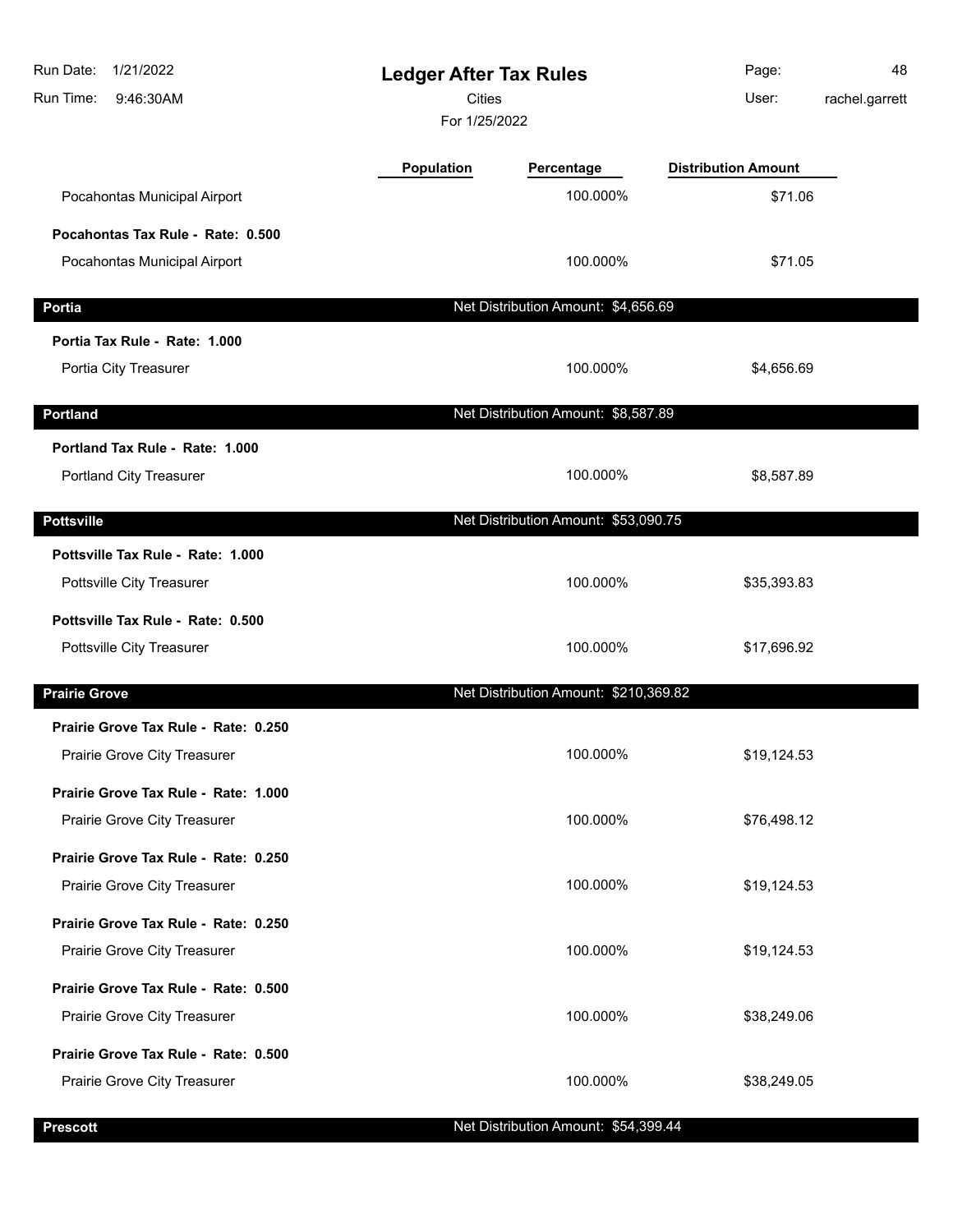| Run Date:<br>1/21/2022<br>Run Time:<br>9:46:30AM                  | <b>Ledger After Tax Rules</b><br><b>Cities</b><br>For 1/25/2022 |                                      | Page:<br>User:             | 49<br>rachel.garrett |
|-------------------------------------------------------------------|-----------------------------------------------------------------|--------------------------------------|----------------------------|----------------------|
|                                                                   | <b>Population</b>                                               | Percentage                           | <b>Distribution Amount</b> |                      |
| Prescott Tax Rule - Rate: 1.000<br><b>Prescott City Treasurer</b> |                                                                 | 100.000%                             | \$54,399.44                |                      |
| <b>Pyatt</b>                                                      |                                                                 | Net Distribution Amount: \$1,958.61  |                            |                      |
| Pyatt Tax Rule - Rate: 0.500<br><b>Pyatt City Treasurer</b>       |                                                                 | 100.000%                             | \$1,958.61                 |                      |
| Quitman                                                           |                                                                 | Net Distribution Amount: \$27,575.87 |                            |                      |
| Quitman Tax Rule - Rate: 1.000<br>Quitman City Treasurer          |                                                                 | 100.000%                             | \$18,383.91                |                      |
| Quitman Tax Rule - Rate: 0.500<br>Quitman City Treasurer          |                                                                 | 100.000%                             | \$9,191.96                 |                      |
| Ravenden                                                          |                                                                 | Net Distribution Amount: \$7,815.01  |                            |                      |
| Ravenden Tax Rule - Rate: 1.000<br>Ravenden City Treasurer        |                                                                 | 100.000%                             | \$7,815.01                 |                      |
| <b>Rector</b>                                                     |                                                                 | Net Distribution Amount: \$33,030.59 |                            |                      |
| Rector Tax Rule - Rate: 1.000<br>Rector City Treasurer            |                                                                 | 100.000%                             | \$16,515.30                |                      |
| Rector Tax Rule - Rate: 0.500<br>Rector City Treasurer            |                                                                 | 100.000%                             | \$8,257.65                 |                      |
| Rector Tax Rule - Rate: 0.500<br><b>Rector City Treasurer</b>     |                                                                 | 100.000%                             | \$8,257.64                 |                      |
| Redfield                                                          |                                                                 | Net Distribution Amount: \$48,775.49 |                            |                      |
| Redfield Tax Rule - Rate: 1.000<br>Redfield City Treasurer        |                                                                 | 100.000%                             | \$24,387.75                |                      |
| Redfield Tax Rule - Rate: 1.000<br>Redfield City Treasurer        |                                                                 | 100.000%                             | \$24,387.74                |                      |
| <b>Rison</b>                                                      |                                                                 | Net Distribution Amount: \$19,964.23 |                            |                      |
| Rison Tax Rule - Rate: 1.000<br>Rison City Treasurer              |                                                                 | 100.000%                             | \$19,964.23                |                      |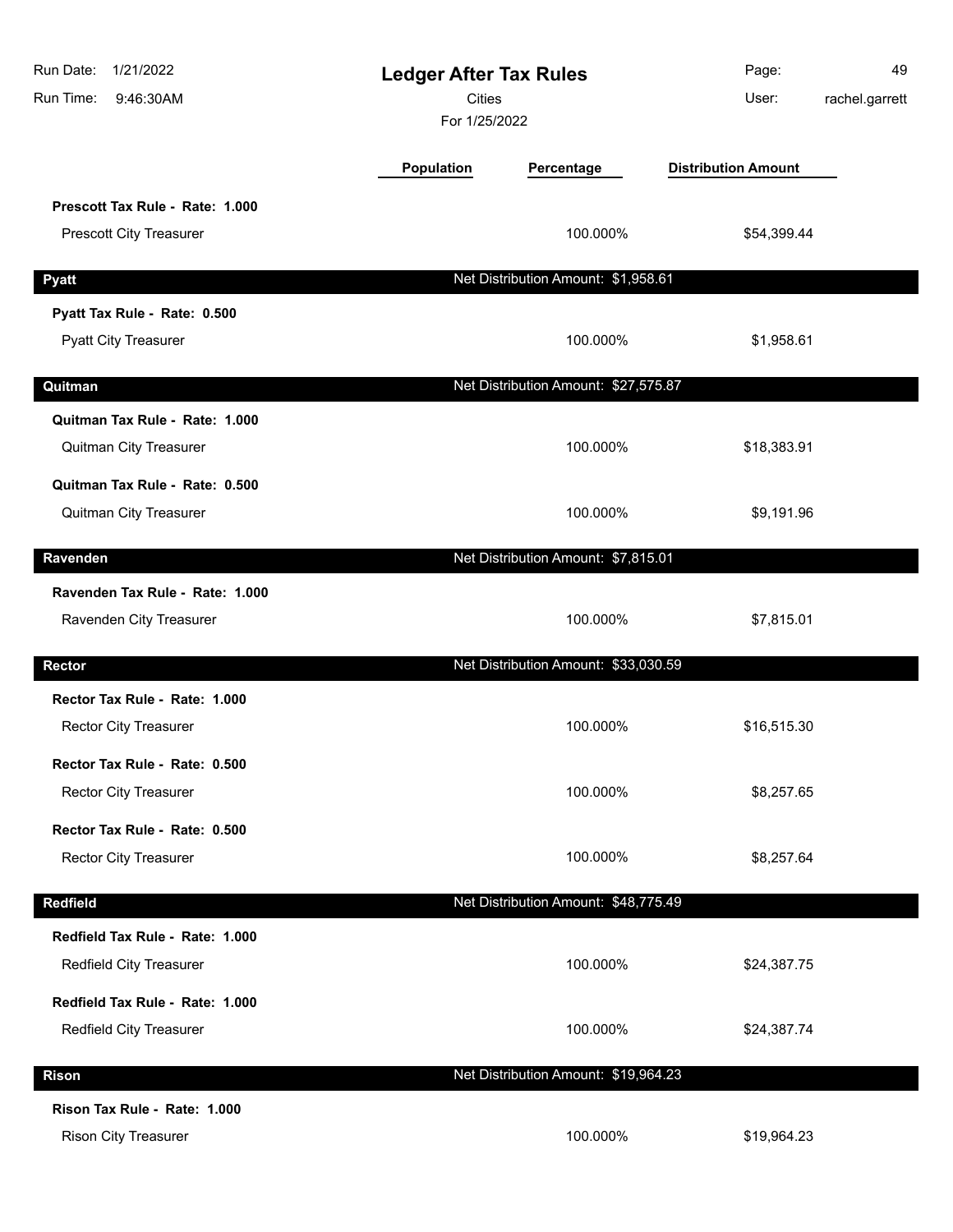| Run Date:<br>1/21/2022<br>Run Time:<br>9:46:30AM   | <b>Ledger After Tax Rules</b><br><b>Cities</b><br>For 1/25/2022 |                                         | Page:<br>User:             | 50<br>rachel.garrett |
|----------------------------------------------------|-----------------------------------------------------------------|-----------------------------------------|----------------------------|----------------------|
|                                                    | Population                                                      | Percentage                              | <b>Distribution Amount</b> |                      |
| <b>Rockport</b>                                    |                                                                 | Net Distribution Amount: \$17,705.12    |                            |                      |
| Rockport Tax Rule - Rate: 1.000                    |                                                                 |                                         |                            |                      |
| <b>Rockport City Treasurer</b>                     |                                                                 | 100.000%                                | \$8,852.56                 |                      |
| Rockport Tax Rule - Rate: 1.000                    |                                                                 |                                         |                            |                      |
| <b>Rockport City Treasurer</b>                     |                                                                 | 100.000%                                | \$8,852.56                 |                      |
| Roe                                                |                                                                 | Net Distribution Amount: \$671.45       |                            |                      |
| Roe Tax Rule - Rate: 1.000                         |                                                                 |                                         |                            |                      |
| Roe City Treasurer                                 |                                                                 | 100.000%                                | \$671.45                   |                      |
|                                                    |                                                                 |                                         |                            |                      |
| <b>Rogers</b>                                      |                                                                 | Net Distribution Amount: \$4,308,275.62 |                            |                      |
| Rogers Tax Rule - Rate: 1.000                      |                                                                 |                                         |                            |                      |
| Rogers City Treasurer                              |                                                                 | 100.000%                                | \$2,154,137.81             |                      |
| Rogers Tax Rule - Rate: 1.000                      |                                                                 |                                         |                            |                      |
| Rogers City Treasurer                              |                                                                 | 100.000%                                | \$2,154,137.81             |                      |
| <b>Rogers AF City</b>                              |                                                                 | Net Distribution Amount: \$13,558.44    |                            |                      |
| Rogers Tax Rule - Rate: 1.000                      |                                                                 |                                         |                            |                      |
| Rogers Municipal Airport                           |                                                                 | 100.000%                                | \$6,779.22                 |                      |
| Rogers Tax Rule - Rate: 1.000                      |                                                                 |                                         |                            |                      |
| Rogers Municipal Airport                           |                                                                 | 100.000%                                | \$6,779.22                 |                      |
| <b>Rose Bud</b>                                    |                                                                 | Net Distribution Amount: \$22,863.73    |                            |                      |
| Rose Bud Tax Rule - Rate: 1.000                    |                                                                 |                                         |                            |                      |
| Rose Bud City Treasurer                            |                                                                 | 100.000%                                | \$11,431.87                |                      |
| Rose Bud Tax Rule - Rate: 1.000                    |                                                                 |                                         |                            |                      |
| Rose Bud City Treasurer                            |                                                                 | 100.000%                                | \$11,431.86                |                      |
| <b>Rudy</b>                                        |                                                                 | Net Distribution Amount: \$16,676.76    |                            |                      |
|                                                    |                                                                 |                                         |                            |                      |
| Rudy Tax Rule - Rate: 0.500<br>Rudy City Treasurer |                                                                 | 100.000%                                | \$16,676.76                |                      |
|                                                    |                                                                 |                                         |                            |                      |
| <b>Russellville</b>                                |                                                                 | Net Distribution Amount: \$1,381,156.86 |                            |                      |
| Russellville Tax Rule - Rate: 1.000                |                                                                 |                                         |                            |                      |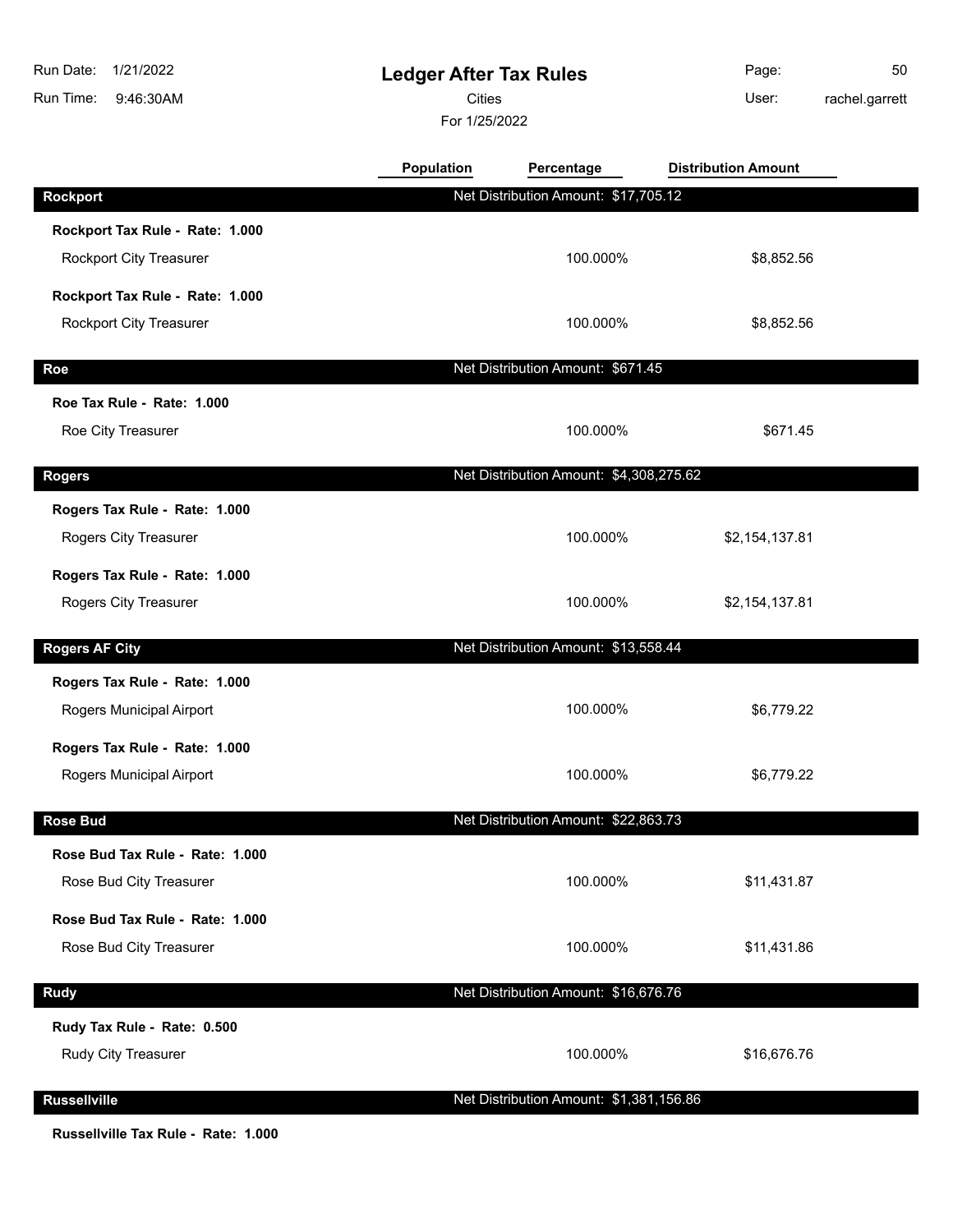| 1/21/2022<br>Run Date:<br>9:46:30AM<br>Run Time: | <b>Ledger After Tax Rules</b><br><b>Cities</b><br>For 1/25/2022 |                                      | Page:<br>User:             | 51<br>rachel.garrett |
|--------------------------------------------------|-----------------------------------------------------------------|--------------------------------------|----------------------------|----------------------|
|                                                  | Population                                                      | Percentage                           | <b>Distribution Amount</b> |                      |
| Russellville City Treasurer                      |                                                                 | 100.000%                             | \$920,771.24               |                      |
| Russellville Tax Rule - Rate: 0.500              |                                                                 |                                      |                            |                      |
| Russellville City Treasurer                      |                                                                 | 100.000%                             | \$460,385.62               |                      |
| <b>Russellville AF City</b>                      |                                                                 | Net Distribution Amount: \$659.64    |                            |                      |
| Russellville Tax Rule - Rate: 1.000              |                                                                 |                                      |                            |                      |
| Russellville Municipal Airport                   |                                                                 | 100.000%                             | \$439.76                   |                      |
| Russellville Tax Rule - Rate: 0.500              |                                                                 |                                      |                            |                      |
| Russellville Municipal Airport                   |                                                                 | 100.000%                             | \$219.88                   |                      |
| <b>Salem</b>                                     |                                                                 | Net Distribution Amount: \$26,003.59 |                            |                      |
| Salem Tax Rule - Rate: 1.000                     |                                                                 |                                      |                            |                      |
| Salem City Treasurer                             |                                                                 | 100.000%                             | \$26,003.59                |                      |
| <b>Salesville</b>                                |                                                                 | Net Distribution Amount: \$4,610.67  |                            |                      |
| Salesville Tax Rule - Rate: 1.000                |                                                                 |                                      |                            |                      |
| Salesville City Treasurer                        |                                                                 | 100.000%                             | \$4,610.67                 |                      |
| <b>Saline County AF Bryant</b>                   |                                                                 | Net Distribution Amount: \$842.01    |                            |                      |
| Bryant Tax Rule - Rate: 1.000                    |                                                                 |                                      |                            |                      |
| Saline County Airport Commission                 |                                                                 | 100.000%                             | \$280.67                   |                      |
| Bryant Tax Rule - Rate: 0.500                    |                                                                 |                                      |                            |                      |
| Saline County Airport Commission                 |                                                                 | 100.000%                             | \$140.34                   |                      |
| Bryant Tax Rule - Rate: 0.130                    |                                                                 |                                      |                            |                      |
| Saline County Airport Commission                 |                                                                 | 100.000%                             | \$35.08                    |                      |
| Bryant Tax Rule - Rate: 1.000                    |                                                                 |                                      |                            |                      |
| Saline County Airport Commission                 |                                                                 | 100.000%                             | \$280.67                   |                      |
| Bryant Tax Rule - Rate: 0.380                    |                                                                 |                                      |                            |                      |
| Saline County Airport Commission                 |                                                                 | 100.000%                             | \$105.25                   |                      |
| <b>Scranton</b>                                  |                                                                 | Net Distribution Amount: \$5,748.95  |                            |                      |
| Scranton Tax Rule - Rate: 1.000                  |                                                                 |                                      |                            |                      |
| <b>Scranton City Treasurer</b>                   |                                                                 | 100.000%                             | \$5,748.95                 |                      |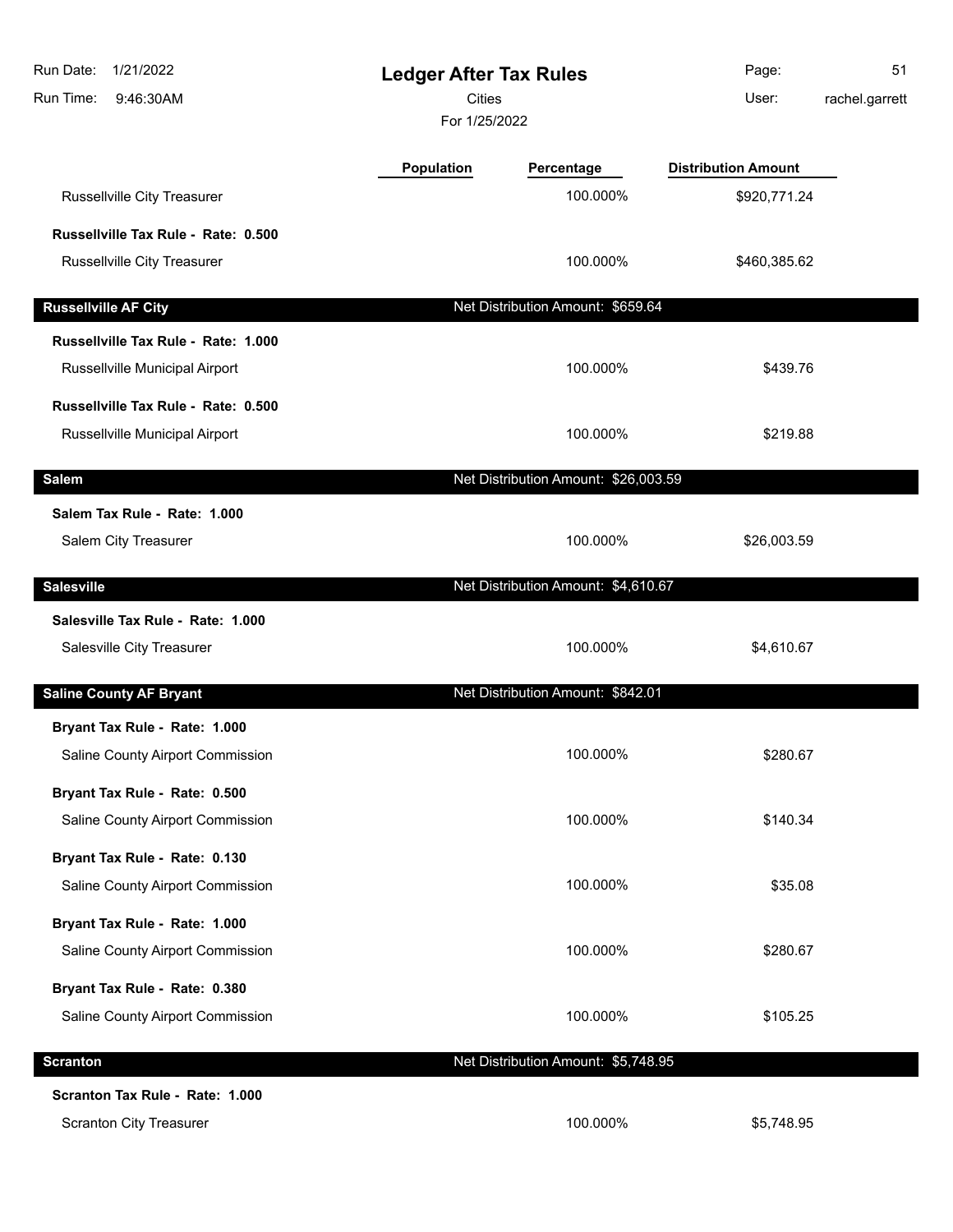**Ledger After Tax Rules** 9:46:30AM Run Time: Run Date: 1/21/2022 For 1/25/2022 **Cities Community Community Community** User: Page: 52 rachel.garrett **Population Percentage Distribution Amount Searcy** Net Distribution Amount: \$1,125,648.46 **Searcy Tax Rule - Rate: 0.500** Searcy City Treasurer **100.000%** \$375,216.15 **Searcy Tax Rule - Rate: 1.000** Searcy City Treasurer **100.000%** \$750,432.31 **Searcy City AF City Net Distribution Amount: \$844.92 Searcy Tax Rule - Rate: 0.500** Searcy Municipal Airport **100.000%** \$281.64 **Searcy Tax Rule - Rate: 1.000** Searcy Municipal Airport **100.000%** \$563.28

**Marshall Tax Rule - Rate: 0.500** Searcy County Airport Commission  $$0.97$ **Shannon Hills** Net Distribution Amount: \$16,413.43 **Shannon Hills Tax Rule - Rate: 1.000** Shannon Hills City Treasurer **100.000%** \$16,413.43 **Sharp County AF Cherokee Village** Net Distribution Amount: \$49.47 **Cherokee Village Tax Rule - Rate: 1.000** Sharp County Regional Airport **100.000%** \$49.47

**Searcy County AF Marshall Net Distribution Amount: \$0.97** 

| <b>Sheridan</b>                 | Net Distribution Amount: \$279,643.92   |              |  |  |
|---------------------------------|-----------------------------------------|--------------|--|--|
| Sheridan Tax Rule - Rate: 1.000 |                                         |              |  |  |
| Sheridan City Treasurer         | 100.000%                                | \$139,821.96 |  |  |
| Sheridan Tax Rule - Rate: 1.000 |                                         |              |  |  |
| Sheridan City Treasurer         | 100.000%                                | \$139,821.96 |  |  |
| <b>Sherrill</b>                 | Net Distribution Amount: \$907.64       |              |  |  |
|                                 |                                         |              |  |  |
| Sherrill Tax Rule - Rate: 1.000 |                                         |              |  |  |
| <b>Sherrill City Treasurer</b>  | 100.000%                                | \$907.64     |  |  |
|                                 |                                         |              |  |  |
| <b>Sherwood</b>                 | Net Distribution Amount: \$1,183,045.44 |              |  |  |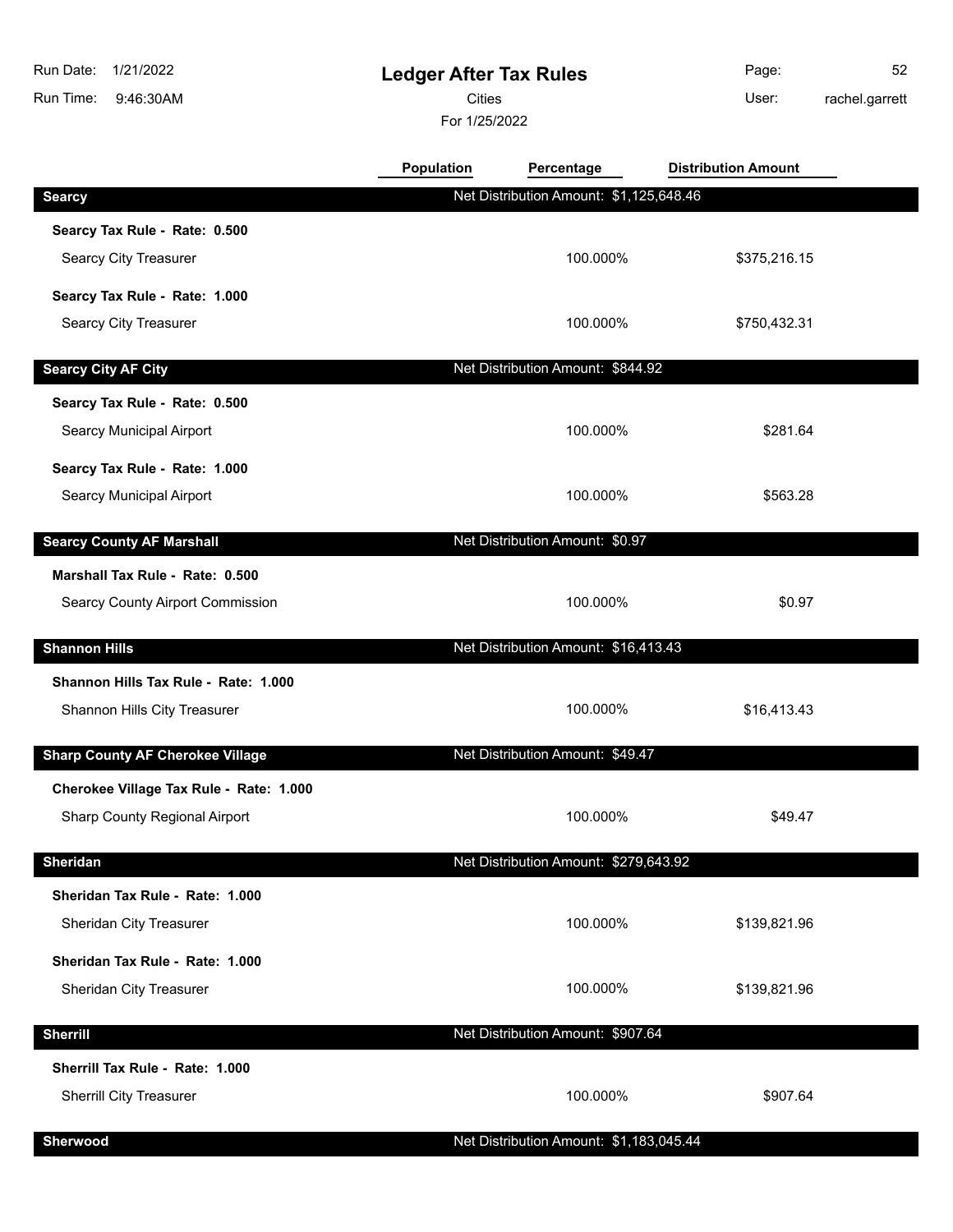| Run Date:<br>1/21/2022<br>Run Time:<br>9:46:30AM                                                       | <b>Ledger After Tax Rules</b><br>Cities<br>For 1/25/2022 |                                         | Page:<br>User:             | 53<br>rachel.garrett |
|--------------------------------------------------------------------------------------------------------|----------------------------------------------------------|-----------------------------------------|----------------------------|----------------------|
|                                                                                                        | <b>Population</b>                                        | Percentage                              | <b>Distribution Amount</b> |                      |
| Sherwood Tax Rule - Rate: 1.000<br>Sherwood City Treasurer                                             |                                                          | 100.000%                                | \$591,522.72               |                      |
| Sherwood Tax Rule - Rate: 0.250<br>Sherwood City Treasurer                                             |                                                          | 100.000%                                | \$147,880.68               |                      |
| Sherwood Tax Rule - Rate: 0.750<br>Sherwood City Treasurer                                             |                                                          | 100.000%                                | \$443,642.04               |                      |
| <b>Shirley</b>                                                                                         |                                                          | Net Distribution Amount: \$4,539.00     |                            |                      |
| Shirley Tax Rule - Rate: 1.000<br>Shirley City Treasurer                                               |                                                          | 100.000%                                | \$4,539.00                 |                      |
| <b>Siloam Springs</b>                                                                                  |                                                          | Net Distribution Amount: \$931,924.84   |                            |                      |
| Siloam Springs Tax Rule - Rate: 1.000<br>Siloam Springs City Treasurer                                 |                                                          | 100.000%                                | \$465,962.42               |                      |
| Siloam Springs Tax Rule - Rate: 0.380<br>Siloam Springs City Treasurer                                 |                                                          | 100.000%                                | \$174,735.91               |                      |
| Siloam Springs Tax Rule - Rate: 0.630<br>Siloam Springs City Treasurer                                 |                                                          | 100.000%                                | \$291,226.51               |                      |
| <b>Sparkman</b>                                                                                        |                                                          | Net Distribution Amount: \$6,217.32     |                            |                      |
| Sparkman Tax Rule - Rate: 1.000<br>Sparkman City Treasurer                                             |                                                          | 100.000%                                | \$6,217.32                 |                      |
| <b>Springdale</b>                                                                                      |                                                          | Net Distribution Amount: \$3,511,941.02 |                            |                      |
| Springdale Tax Rule - Rate: 1.000<br>Springdale City Treasurer                                         |                                                          | 100.000%                                | \$1,755,970.51             |                      |
| Springdale Tax Rule - Rate: 1.000<br>Springdale City Treasurer                                         |                                                          | 100.000%                                | \$1,755,970.51             |                      |
| <b>Springdale AF City</b>                                                                              |                                                          | Net Distribution Amount: \$3,393.24     |                            |                      |
| Springdale Tax Rule - Rate: 1.000<br>Springdale Municipal Airport<br>Springdale Tax Rule - Rate: 1.000 |                                                          | 100.000%                                | \$1,696.62                 |                      |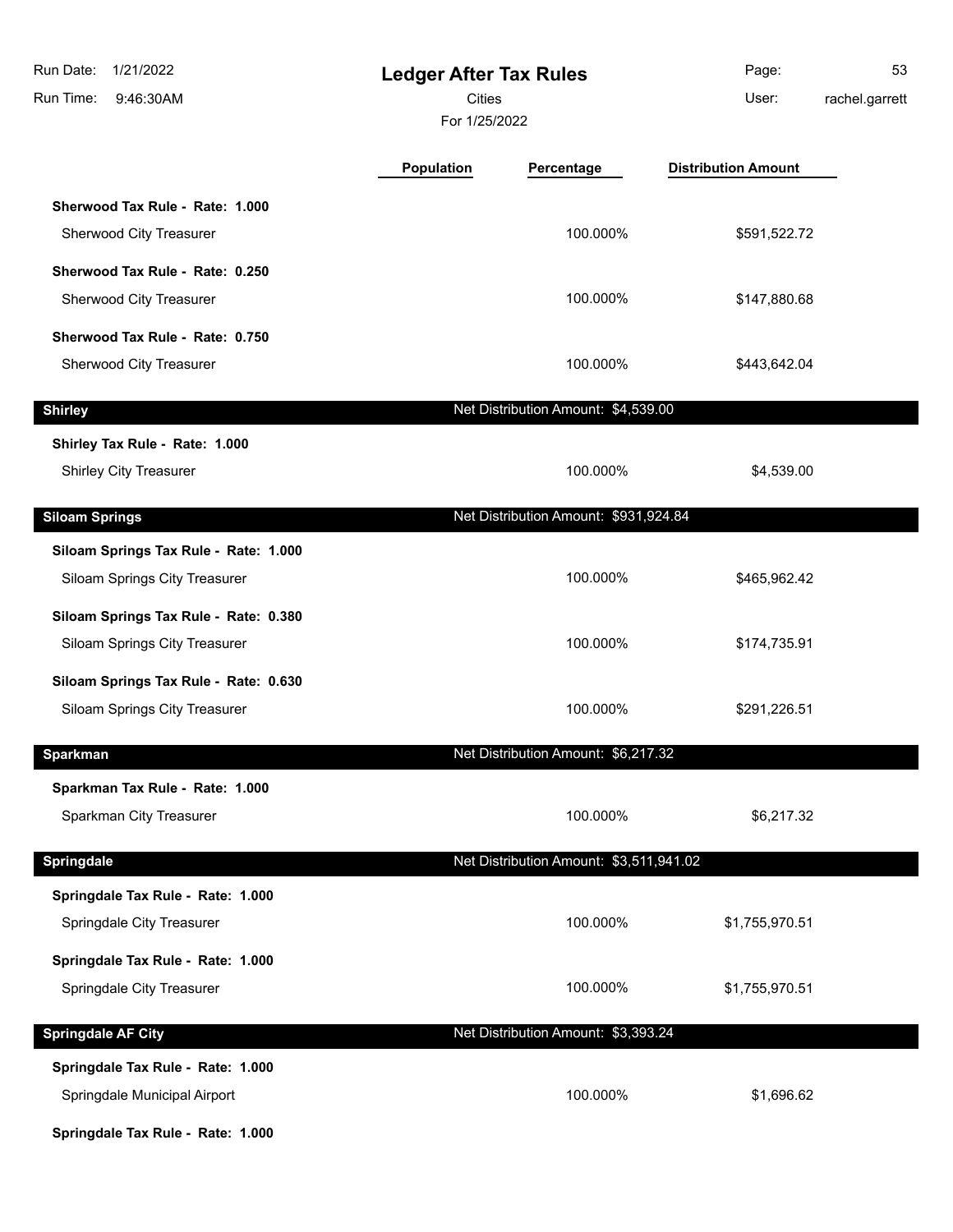| Run Date:<br>1/21/2022<br>Run Time:<br>9:46:30AM | <b>Ledger After Tax Rules</b><br><b>Cities</b><br>For 1/25/2022 |                                       | Page:<br>User:             | 54<br>rachel.garrett |
|--------------------------------------------------|-----------------------------------------------------------------|---------------------------------------|----------------------------|----------------------|
|                                                  | <b>Population</b>                                               | Percentage                            | <b>Distribution Amount</b> |                      |
| Springdale Municipal Airport                     |                                                                 | 100.000%                              | \$1,696.62                 |                      |
| Springtown                                       |                                                                 | Net Distribution Amount: \$400.02     |                            |                      |
| Springtown Tax Rule - Rate: 1.000                |                                                                 |                                       |                            |                      |
| Springtown City Treasurer                        |                                                                 | 100.000%                              | \$400.02                   |                      |
| <b>St. Charles</b>                               |                                                                 | Net Distribution Amount: \$2,795.17   |                            |                      |
| St. Charles Tax Rule - Rate: 2.000               |                                                                 |                                       |                            |                      |
| St. Charles City Treasurer                       |                                                                 | 100.000%                              | \$2,795.17                 |                      |
| St. Paul                                         |                                                                 | Net Distribution Amount: \$3,887.82   |                            |                      |
| St. Paul Tax Rule - Rate: 2.000                  |                                                                 |                                       |                            |                      |
| St. Paul City Treasurer                          |                                                                 | 100.000%                              | \$3,887.82                 |                      |
| <b>Stamps</b>                                    |                                                                 | Net Distribution Amount: \$14,855.94  |                            |                      |
| Stamps Tax Rule - Rate: 1.000                    |                                                                 |                                       |                            |                      |
| <b>Stamps City Treasurer</b>                     |                                                                 | 100.000%                              | \$14,855.94                |                      |
| <b>Star City</b>                                 |                                                                 | Net Distribution Amount: \$55,296.14  |                            |                      |
| Star City Tax Rule - Rate: 1.000                 |                                                                 |                                       |                            |                      |
| <b>Star City Treasurer</b>                       |                                                                 | 100.000%                              | \$44,236.91                |                      |
| Star City Tax Rule - Rate: 0.250                 |                                                                 |                                       |                            |                      |
| <b>Star City Treasurer</b>                       |                                                                 | 100.000%                              | \$11,059.23                |                      |
| <b>Stephens</b>                                  |                                                                 | Net Distribution Amount: \$6,747.43   |                            |                      |
| Stephens Tax Rule - Rate: 1.000                  |                                                                 |                                       |                            |                      |
| <b>Stephens City Treasurer</b>                   |                                                                 | 100.000%                              | \$6,747.43                 |                      |
| <b>Strong</b>                                    |                                                                 | Net Distribution Amount: \$10,496.80  |                            |                      |
| Strong Tax Rule - Rate: 1.000                    |                                                                 |                                       |                            |                      |
| <b>Strong City Treasurer</b>                     |                                                                 | 100.000%                              | \$10,496.80                |                      |
| <b>Stuttgart</b>                                 |                                                                 | Net Distribution Amount: \$788,427.96 |                            |                      |
| Stuttgart Tax Rule - Rate: 1.000                 |                                                                 |                                       |                            |                      |
| <b>Stuttgart City Treasurer</b>                  |                                                                 | 100.000%                              | \$262,809.32               |                      |
| Stuttgart Tax Rule - Rate: 1.000                 |                                                                 |                                       |                            |                      |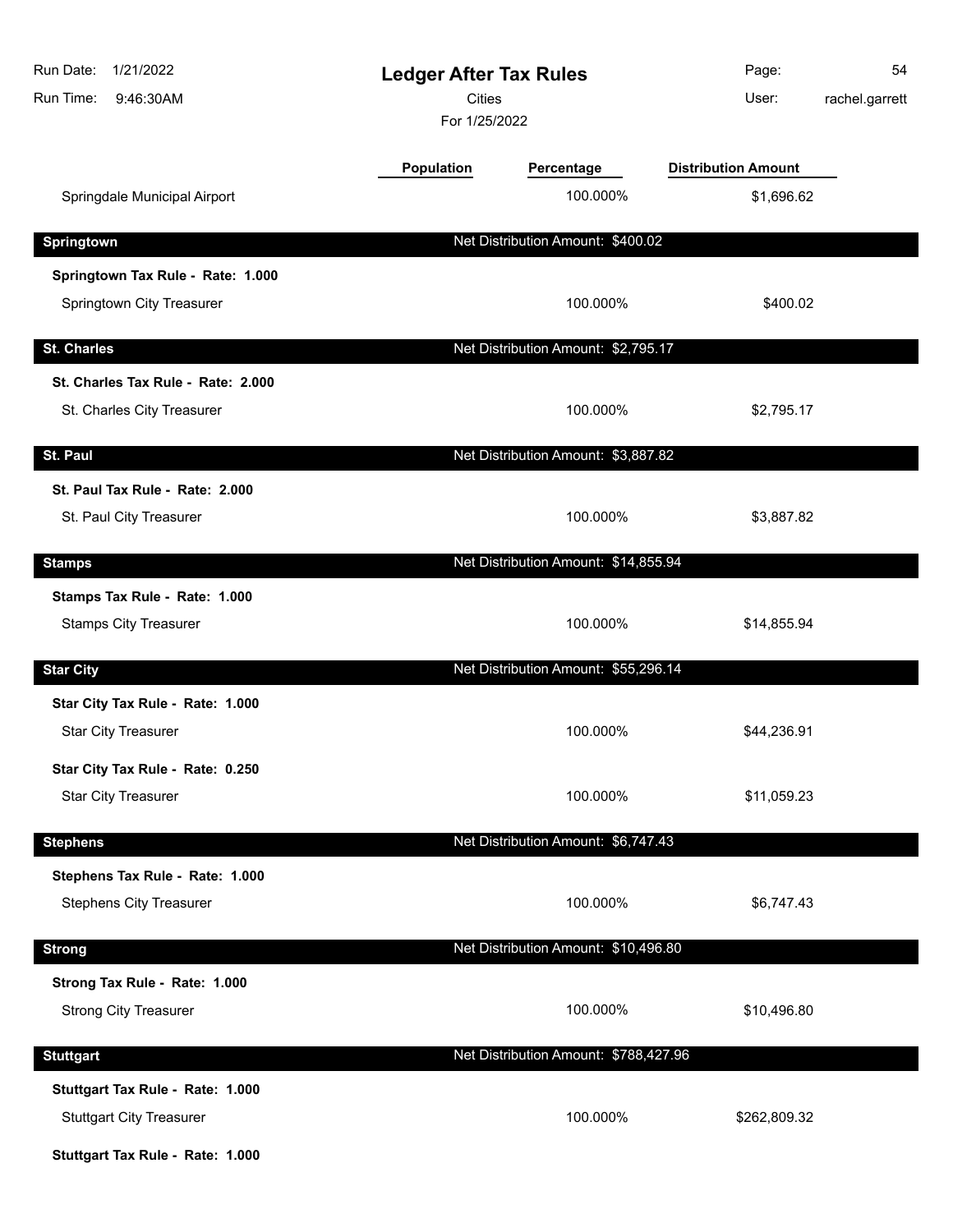| Run Date:<br>1/21/2022<br>Run Time:<br>9:46:30AM | <b>Ledger After Tax Rules</b><br><b>Cities</b><br>For 1/25/2022 |                                       | Page:<br>User:             | 55<br>rachel.garrett |
|--------------------------------------------------|-----------------------------------------------------------------|---------------------------------------|----------------------------|----------------------|
|                                                  | Population                                                      | Percentage                            | <b>Distribution Amount</b> |                      |
| <b>Stuttgart City Treasurer</b>                  |                                                                 | 100.000%                              | \$262,809.32               |                      |
| Stuttgart Tax Rule - Rate: 1.000                 |                                                                 |                                       |                            |                      |
| <b>Stuttgart City Treasurer</b>                  |                                                                 | 100.000%                              | \$262,809.32               |                      |
| <b>Subiaco</b>                                   |                                                                 | Net Distribution Amount: \$7,650.30   |                            |                      |
| Subiaco Tax Rule - Rate: 1.000                   |                                                                 |                                       |                            |                      |
| Subiaco City Treasurer                           |                                                                 | 100.000%                              | \$7,650.30                 |                      |
| <b>Sulphur Springs</b>                           |                                                                 | Net Distribution Amount: \$3,436.36   |                            |                      |
| Sulphur Springs Tax Rule - Rate: 1.000           |                                                                 |                                       |                            |                      |
| Sulphur Springs City Treasurer                   |                                                                 | 100.000%                              | \$3,436.36                 |                      |
| <b>Summit</b>                                    |                                                                 | Net Distribution Amount: \$6,165.01   |                            |                      |
| Summit Tax Rule - Rate: 1.000                    |                                                                 |                                       |                            |                      |
| <b>Summit City Treasurer</b>                     |                                                                 | 100.000%                              | \$6,165.01                 |                      |
| <b>Sunset</b>                                    |                                                                 | Net Distribution Amount: \$10,202.32  |                            |                      |
| Sunset Tax Rule - Rate: 3.000                    |                                                                 |                                       |                            |                      |
| <b>Sunset City Treasurer</b>                     |                                                                 | 100.000%                              | \$10,202.32                |                      |
| <b>Swifton</b>                                   |                                                                 | Net Distribution Amount: \$5,459.14   |                            |                      |
| Swifton Tax Rule - Rate: 1.000                   |                                                                 |                                       |                            |                      |
| <b>Swifton City Treasurer</b>                    |                                                                 | 100.000%                              | \$5,459.14                 |                      |
| <b>Taylor</b>                                    |                                                                 | Net Distribution Amount: \$11,404.37  |                            |                      |
| Taylor Tax Rule - Rate: 1.000                    |                                                                 |                                       |                            |                      |
| <b>Taylor City Treasurer</b>                     |                                                                 | 100.000%                              | \$5,702.19                 |                      |
| Taylor Tax Rule - Rate: 1.000                    |                                                                 |                                       |                            |                      |
| <b>Taylor City Treasurer</b>                     |                                                                 | 100.000%                              | \$5,702.18                 |                      |
| <b>Texarkana</b>                                 |                                                                 | Net Distribution Amount: \$522,145.66 |                            |                      |
| Texarkana Tax Rule - Rate: 1.000                 |                                                                 |                                       |                            |                      |
| Texarkana City Treasurer                         |                                                                 | 100.000%                              | \$522,145.66               |                      |
| <b>Texarkana AF City</b>                         |                                                                 | Net Distribution Amount: \$2,645.33   |                            |                      |

**Texarkana Tax Rule - Rate: 1.000**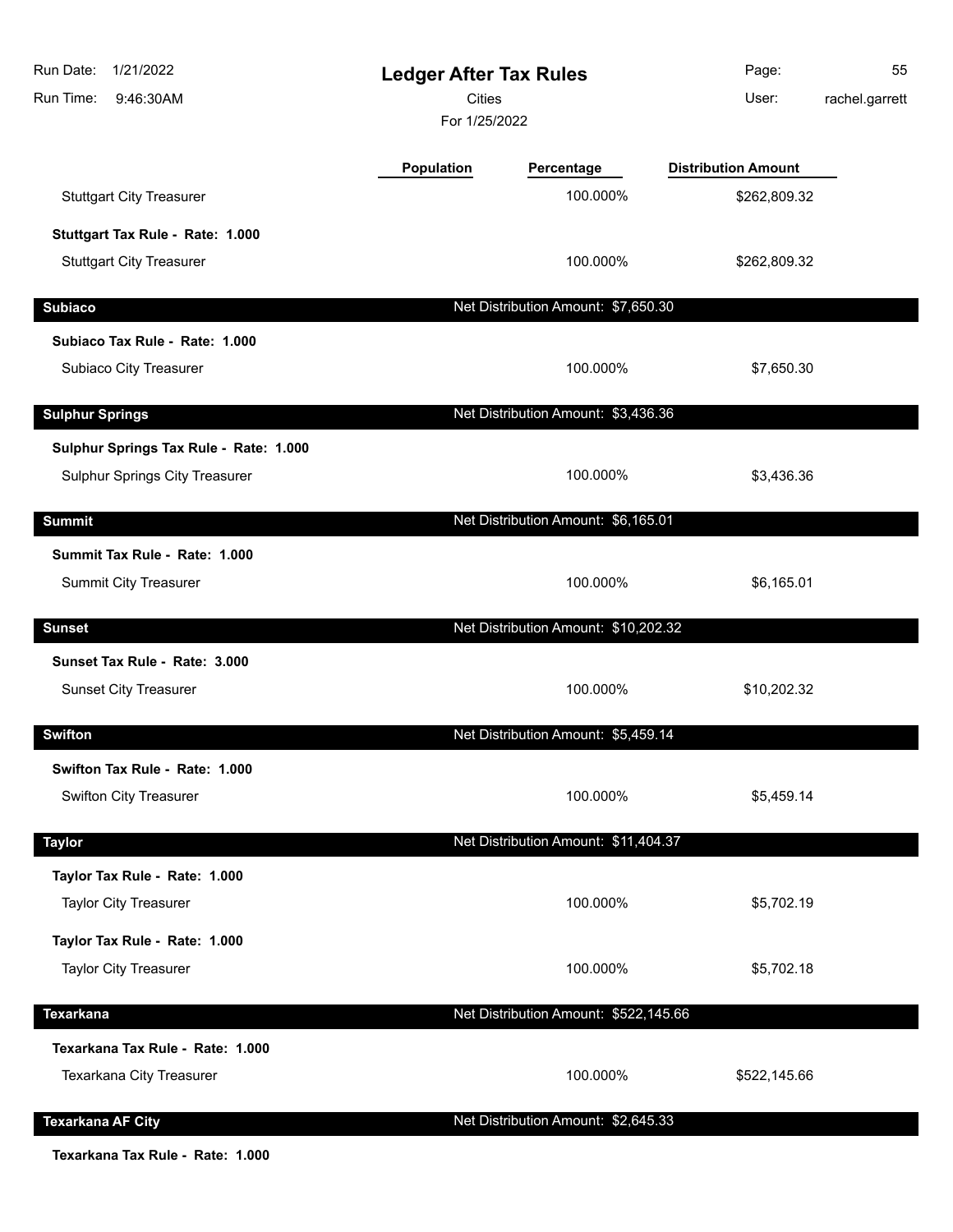| Run Date:<br>1/21/2022<br>Run Time:<br>9:46:30AM | <b>Ledger After Tax Rules</b><br><b>Cities</b> |                                       | Page:<br>User:             | 56<br>rachel.garrett |
|--------------------------------------------------|------------------------------------------------|---------------------------------------|----------------------------|----------------------|
|                                                  |                                                | For 1/25/2022                         |                            |                      |
|                                                  | <b>Population</b>                              | Percentage                            | <b>Distribution Amount</b> |                      |
| Texarkana City Treasurer                         |                                                | 100.000%                              | \$1,763.55                 |                      |
| Texarkana Tax Rule - Rate: 0.250                 |                                                |                                       |                            |                      |
| Texarkana Regional Airport                       |                                                | 100.000%                              | \$440.89                   |                      |
| Texarkana Tax Rule - Rate: 0.250                 |                                                |                                       |                            |                      |
| Texarkana Regional Airport                       |                                                | 100.000%                              | \$440.89                   |                      |
| <b>Texarkana Special</b>                         |                                                | Net Distribution Amount: \$235,791.70 |                            |                      |
| Texarkana Special Tax Rule - Rate: 0.250         |                                                |                                       |                            |                      |
| Texarkana City Treasurer                         |                                                | 100.000%                              | \$117,895.85               |                      |
| Texarkana Special Tax Rule - Rate: 0.250         |                                                |                                       |                            |                      |
| Texarkana City Treasurer                         |                                                | 100.000%                              | \$117,895.85               |                      |
| <b>Thornton</b>                                  |                                                | Net Distribution Amount: \$1,596.31   |                            |                      |
| Thornton Tax Rule - Rate: 1.000                  |                                                |                                       |                            |                      |
| Thornton City Treasurer                          |                                                | 100.000%                              | \$1,596.31                 |                      |
| <b>Tontitown</b>                                 |                                                | Net Distribution Amount: \$437,072.51 |                            |                      |
| Tontitown Tax Rule - Rate: 1.000                 |                                                |                                       |                            |                      |
| Tontitown City Treasurer                         |                                                | 100.000%                              | \$158,935.46               |                      |
| Tontitown Tax Rule - Rate: 1.000                 |                                                |                                       |                            |                      |
| Tontitown City Treasurer                         |                                                | 100.000%                              | \$158,935.46               |                      |
| Tontitown Tax Rule - Rate: 0.750                 |                                                |                                       |                            |                      |
| Tontitown City Treasurer                         |                                                | 100.000%                              | \$119,201.59               |                      |
| <b>Trumann</b>                                   |                                                | Net Distribution Amount: \$203,507.81 |                            |                      |
| Trumann Tax Rule - Rate: 1.000                   |                                                |                                       |                            |                      |
| Trumann City Treasurer                           |                                                | 100.000%                              | \$101,753.91               |                      |
| Truman Tax Rule - Rate: 1.000                    |                                                |                                       |                            |                      |
| Trumann City Treasurer                           |                                                | 100.000%                              | \$101,753.90               |                      |
| <b>Tuckerman</b>                                 |                                                | Net Distribution Amount: \$14,505.96  |                            |                      |
| Tuckerman Tax Rule - Rate: 1.000                 |                                                |                                       |                            |                      |
| Tuckerman City Treasurer                         |                                                | 100.000%                              | \$11,604.77                |                      |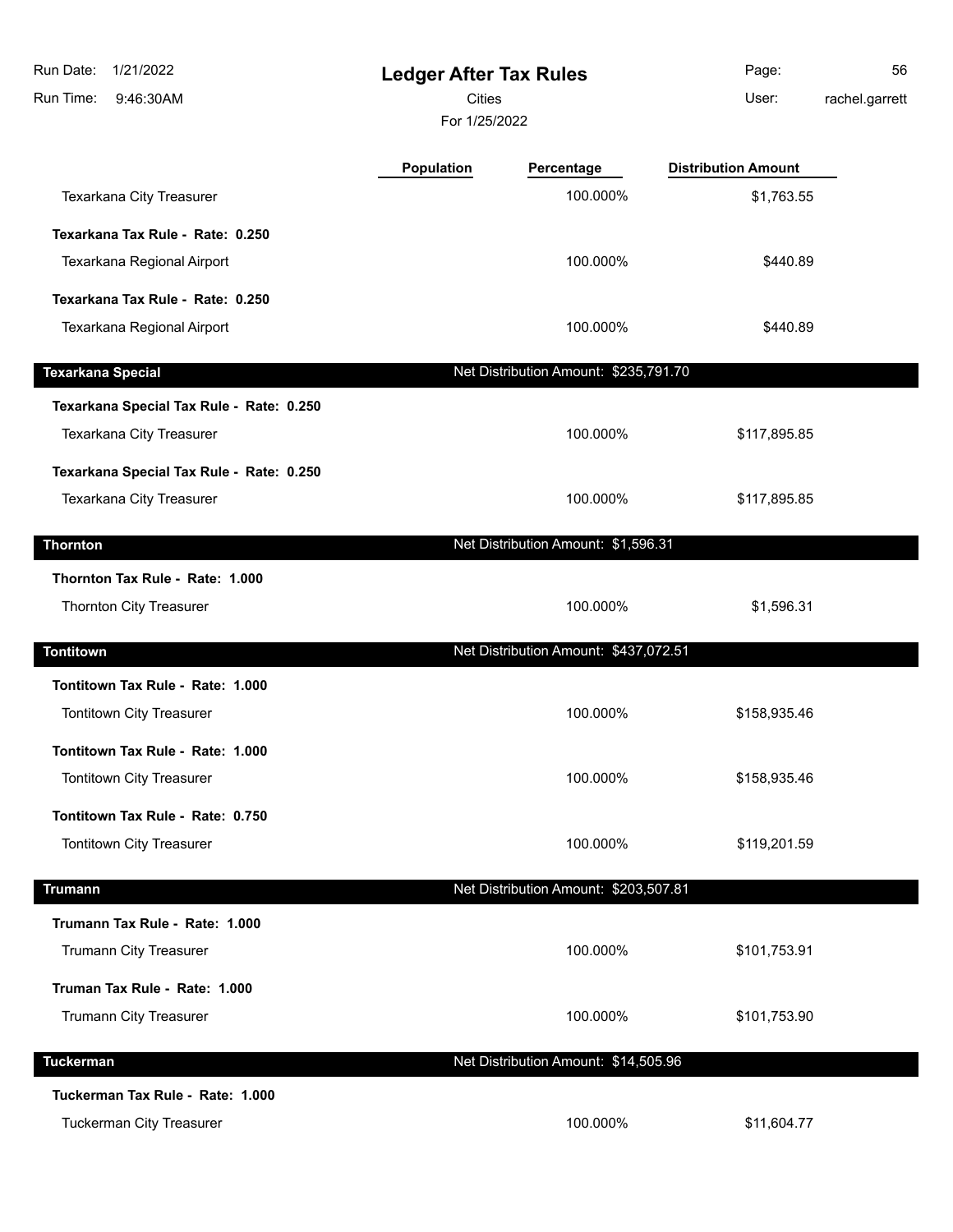| Run Date:<br>1/21/2022<br>Run Time:<br>9:46:30AM | <b>Ledger After Tax Rules</b><br><b>Cities</b><br>For 1/25/2022 |                                       | Page:<br>User:             | 57<br>rachel.garrett |
|--------------------------------------------------|-----------------------------------------------------------------|---------------------------------------|----------------------------|----------------------|
|                                                  | <b>Population</b>                                               | Percentage                            | <b>Distribution Amount</b> |                      |
| Tuckerman Tax Rule - Rate: 0.250                 |                                                                 |                                       |                            |                      |
| <b>Tuckerman City Treasurer</b>                  |                                                                 | 100.000%                              | \$2,901.19                 |                      |
| <b>Turrell</b>                                   |                                                                 | Net Distribution Amount: \$8,115.50   |                            |                      |
| Turrell Tax Rule - Rate: 2.000                   |                                                                 |                                       |                            |                      |
| <b>Turrell City Treasurer</b>                    |                                                                 | 100.000%                              | \$8,115.50                 |                      |
| <b>Tyronza</b>                                   |                                                                 | Net Distribution Amount: \$2,434.18   |                            |                      |
| Tyronza Tax Rule - Rate: 1.000                   |                                                                 |                                       |                            |                      |
| <b>Tyronza City Treasurer</b>                    |                                                                 | 100.000%                              | \$2,434.18                 |                      |
| Van Buren                                        |                                                                 | Net Distribution Amount: \$627,954.91 |                            |                      |
| Van Buren Tax Rule - Rate: 1.000                 |                                                                 |                                       |                            |                      |
| Van Buren City Treasurer                         |                                                                 | 100.000%                              | \$418,636.61               |                      |
| Van Buren Tax Rule - Rate: 0.500                 |                                                                 |                                       |                            |                      |
| Van Buren City Treasurer                         |                                                                 | 100.000%                              | \$209,318.30               |                      |
| Vandervoort                                      |                                                                 | Net Distribution Amount: \$522.25     |                            |                      |
| Vandervoort Tax Rule - Rate: 1.000               |                                                                 |                                       |                            |                      |
| Vandervoort City Treasurer                       |                                                                 | 100.000%                              | \$522.25                   |                      |
| Vilonia                                          |                                                                 | Net Distribution Amount: \$151,213.07 |                            |                      |
| Vilonia Tax Rule - Rate: 0.500                   |                                                                 |                                       |                            |                      |
| Vilonia City Treasurer                           |                                                                 | 100.000%                              | \$27,493.29                |                      |
| Vilonia Tax Rule - Rate: 1.000                   |                                                                 |                                       |                            |                      |
| Vilonia City Treasurer                           |                                                                 | 100.000%                              | \$54,986.57                |                      |
| Vilonia Tax Rule - Rate: 0.500                   |                                                                 |                                       |                            |                      |
| Vilonia City Treasurer                           |                                                                 | 100.000%                              | \$27,493.29                |                      |
| Vilonia Tax Rule - Rate: 0.500                   |                                                                 |                                       |                            |                      |
| Vilonia City Treasurer                           |                                                                 | 100.000%                              | \$27,493.29                |                      |
| Vilonia Tax Rule - Rate: 0.250                   |                                                                 |                                       |                            |                      |
| Vilonia City Treasurer                           |                                                                 | 100.000%                              | \$13,746.63                |                      |
| <b>Viola</b>                                     |                                                                 | Net Distribution Amount: \$11,429.67  |                            |                      |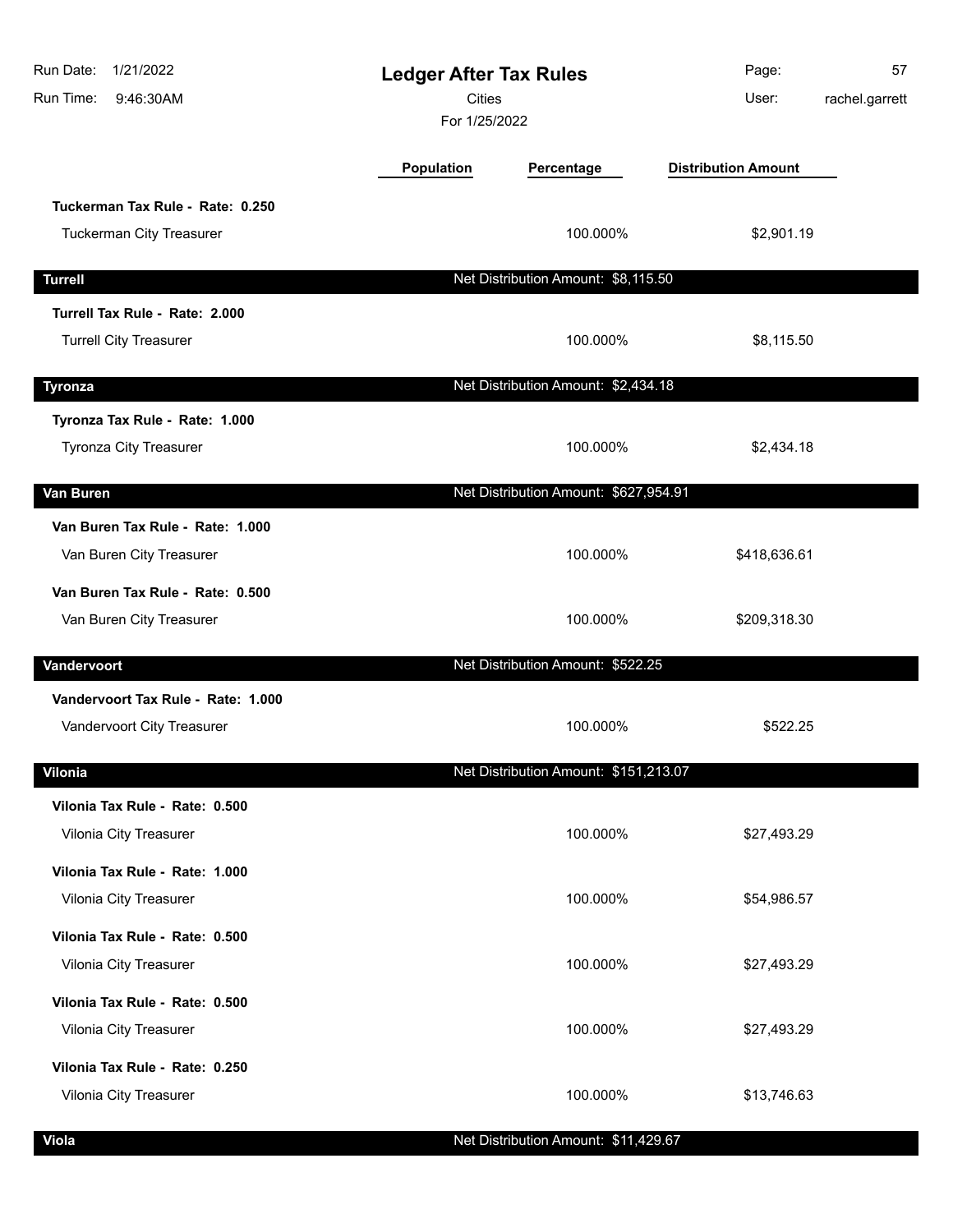| 1/21/2022<br>Run Date:<br>Run Time:<br>9:46:30AM                          | <b>Ledger After Tax Rules</b><br><b>Cities</b><br>For 1/25/2022 |                                       | Page:<br>User:             | 58<br>rachel.garrett |
|---------------------------------------------------------------------------|-----------------------------------------------------------------|---------------------------------------|----------------------------|----------------------|
|                                                                           | Population                                                      | Percentage                            | <b>Distribution Amount</b> |                      |
| Viola Tax Rule - Rate: 1.000<br>Viola City Treasurer                      |                                                                 | 100.000%                              | \$5,714.84                 |                      |
| Viola Tax Rule - Rate: 1.000<br>Viola City Treasurer                      |                                                                 | 100.000%                              | \$5,714.83                 |                      |
| Wabbaseka                                                                 |                                                                 | Net Distribution Amount: \$1,446.24   |                            |                      |
| Wabbaseka Tax Rule - Rate: 1.000<br>Wabbaseka City Treasurer              |                                                                 | 100.000%                              | \$723.12                   |                      |
| Wabbaseka Tax Rule - Rate: 1.000<br>Wabbaseka City Treasurer              |                                                                 | 100.000%                              | \$723.12                   |                      |
| Waldenburg                                                                |                                                                 | Net Distribution Amount: \$5,409.76   |                            |                      |
| Waldenburg Tax Rule - Rate: 1.000<br><b>Waldenburg City Treasurer</b>     |                                                                 | 100.000%                              | \$3,606.51                 |                      |
| Waldenburg Tax Rule - Rate: 0.500<br><b>Waldenburg City Treasurer</b>     |                                                                 | 100.000%                              | \$1,803.25                 |                      |
| Waldron                                                                   |                                                                 | Net Distribution Amount: \$101,960.88 |                            |                      |
| Waldron Tax Rule - Rate: 0.500<br><b>Waldron City Treasurer</b>           |                                                                 | 100.000%                              | \$25,490.22                |                      |
| Waldron Tax Rule - Rate: 0.500<br><b>Waldron City Treasurer</b>           |                                                                 | 100.000%                              | \$25,490.22                |                      |
| Waldron Tax Rule - Rate: 1.000<br><b>Waldron City Treasurer</b>           |                                                                 | 100.000%                              | \$50,980.44                |                      |
| <b>Walnut Ridge</b>                                                       |                                                                 | Net Distribution Amount: \$192,334.07 |                            |                      |
| Walnut Ridge Tax Rule - Rate: 1.000<br><b>Walnut Ridge City Treasurer</b> |                                                                 | 100.000%                              | \$96,167.04                |                      |
| Walnut Ridge Tax Rule - Rate: 0.630                                       |                                                                 |                                       |                            |                      |
| Walnut Ridge City Treasurer                                               |                                                                 | 100.000%<br>20.000%                   | \$60,104.40<br>\$12,020.88 |                      |
| Walnut Ridge City Treasurer                                               |                                                                 | 80.000%                               | \$48,083.52                |                      |
| Walnut Ridge Tax Rule - Rate: 0.380                                       |                                                                 |                                       |                            |                      |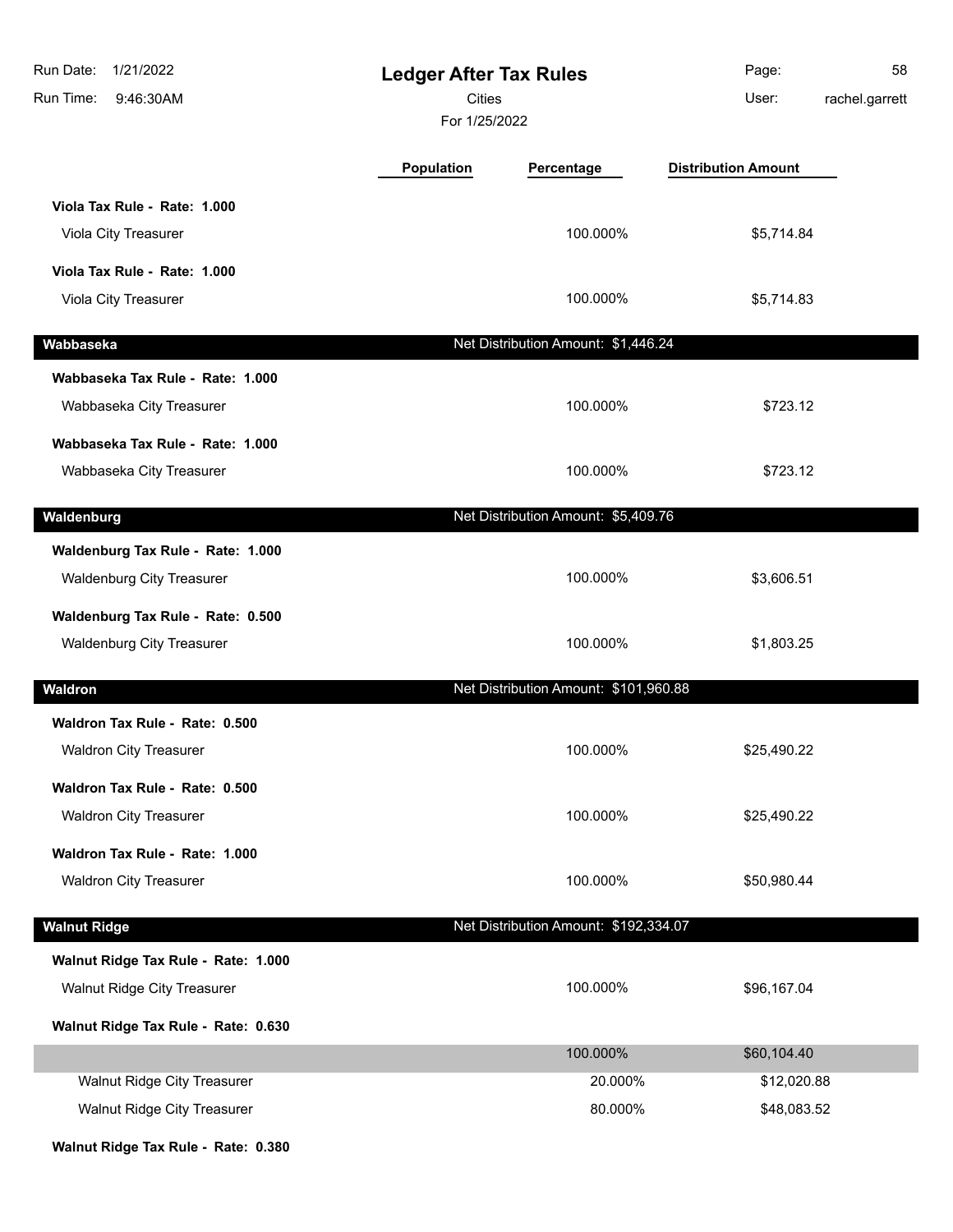| Population<br><b>Distribution Amount</b><br>Percentage<br>Walnut Ridge City Treasurer<br>100.000%<br>\$36,062.63<br><b>Walnut Ridge AF City</b><br>Net Distribution Amount: \$906.03<br>Walnut Ridge Tax Rule - Rate: 1.000<br>Walnut Ridge Regional Airport<br>100.000%<br>\$453.02<br>Walnut Ridge Tax Rule - Rate: 0.630<br>100.000%<br>\$283.13<br>Walnut Ridge Regional Airport<br>20.000%<br>\$56.63<br>Walnut Ridge Regional Airport<br>80.000%<br>\$226.50<br>Walnut Ridge Tax Rule - Rate: 0.380<br>Walnut Ridge Regional Airport<br>100.000%<br>\$169.88<br>Net Distribution Amount: \$72,092.60<br>Ward<br>Ward Tax Rule - Rate: 1.000<br>Ward City Treasurer<br>100.000%<br>\$36,046.30<br>Ward Tax Rule - Rate: 1.000<br>100.000%<br>Ward City Treasurer<br>\$36,046.30<br>Net Distribution Amount: \$86,367.99<br><b>Warren</b><br>Warren Tax Rule - Rate: 1.000<br>Warren City Treasurer<br>100.000%<br>\$86,367.99<br>Net Distribution Amount: \$2,748.12<br>Washington<br>Washington Tax Rule - Rate: 1.000<br><b>Washington City Treasurer</b><br>100.000%<br>\$2,748.12<br>Net Distribution Amount: \$11,982.79<br>Weiner<br>Weiner Tax Rule - Rate: 1.000<br>Weiner City Treasurer<br>100.000%<br>\$11,982.79<br>Net Distribution Amount: \$84,393.37<br><b>West Fork</b><br>West Fork Tax Rule - Rate: 1.000<br>100.000%<br>West Fork City Treasurer<br>\$28,131.12<br>West Fork Tax Rule - Rate: 1.000<br>West Fork City Treasurer<br>100.000%<br>\$28,131.12 | Run Date:<br>1/21/2022<br>Run Time:<br>9:46:30AM | <b>Ledger After Tax Rules</b><br><b>Cities</b><br>For 1/25/2022 |  | Page:<br>User: | 59<br>rachel.garrett |
|-------------------------------------------------------------------------------------------------------------------------------------------------------------------------------------------------------------------------------------------------------------------------------------------------------------------------------------------------------------------------------------------------------------------------------------------------------------------------------------------------------------------------------------------------------------------------------------------------------------------------------------------------------------------------------------------------------------------------------------------------------------------------------------------------------------------------------------------------------------------------------------------------------------------------------------------------------------------------------------------------------------------------------------------------------------------------------------------------------------------------------------------------------------------------------------------------------------------------------------------------------------------------------------------------------------------------------------------------------------------------------------------------------------------------------------------------------------------------------------|--------------------------------------------------|-----------------------------------------------------------------|--|----------------|----------------------|
|                                                                                                                                                                                                                                                                                                                                                                                                                                                                                                                                                                                                                                                                                                                                                                                                                                                                                                                                                                                                                                                                                                                                                                                                                                                                                                                                                                                                                                                                                     |                                                  |                                                                 |  |                |                      |
|                                                                                                                                                                                                                                                                                                                                                                                                                                                                                                                                                                                                                                                                                                                                                                                                                                                                                                                                                                                                                                                                                                                                                                                                                                                                                                                                                                                                                                                                                     |                                                  |                                                                 |  |                |                      |
|                                                                                                                                                                                                                                                                                                                                                                                                                                                                                                                                                                                                                                                                                                                                                                                                                                                                                                                                                                                                                                                                                                                                                                                                                                                                                                                                                                                                                                                                                     |                                                  |                                                                 |  |                |                      |
|                                                                                                                                                                                                                                                                                                                                                                                                                                                                                                                                                                                                                                                                                                                                                                                                                                                                                                                                                                                                                                                                                                                                                                                                                                                                                                                                                                                                                                                                                     |                                                  |                                                                 |  |                |                      |
|                                                                                                                                                                                                                                                                                                                                                                                                                                                                                                                                                                                                                                                                                                                                                                                                                                                                                                                                                                                                                                                                                                                                                                                                                                                                                                                                                                                                                                                                                     |                                                  |                                                                 |  |                |                      |
|                                                                                                                                                                                                                                                                                                                                                                                                                                                                                                                                                                                                                                                                                                                                                                                                                                                                                                                                                                                                                                                                                                                                                                                                                                                                                                                                                                                                                                                                                     |                                                  |                                                                 |  |                |                      |
|                                                                                                                                                                                                                                                                                                                                                                                                                                                                                                                                                                                                                                                                                                                                                                                                                                                                                                                                                                                                                                                                                                                                                                                                                                                                                                                                                                                                                                                                                     |                                                  |                                                                 |  |                |                      |
|                                                                                                                                                                                                                                                                                                                                                                                                                                                                                                                                                                                                                                                                                                                                                                                                                                                                                                                                                                                                                                                                                                                                                                                                                                                                                                                                                                                                                                                                                     |                                                  |                                                                 |  |                |                      |
|                                                                                                                                                                                                                                                                                                                                                                                                                                                                                                                                                                                                                                                                                                                                                                                                                                                                                                                                                                                                                                                                                                                                                                                                                                                                                                                                                                                                                                                                                     |                                                  |                                                                 |  |                |                      |
|                                                                                                                                                                                                                                                                                                                                                                                                                                                                                                                                                                                                                                                                                                                                                                                                                                                                                                                                                                                                                                                                                                                                                                                                                                                                                                                                                                                                                                                                                     |                                                  |                                                                 |  |                |                      |
|                                                                                                                                                                                                                                                                                                                                                                                                                                                                                                                                                                                                                                                                                                                                                                                                                                                                                                                                                                                                                                                                                                                                                                                                                                                                                                                                                                                                                                                                                     |                                                  |                                                                 |  |                |                      |
|                                                                                                                                                                                                                                                                                                                                                                                                                                                                                                                                                                                                                                                                                                                                                                                                                                                                                                                                                                                                                                                                                                                                                                                                                                                                                                                                                                                                                                                                                     |                                                  |                                                                 |  |                |                      |
|                                                                                                                                                                                                                                                                                                                                                                                                                                                                                                                                                                                                                                                                                                                                                                                                                                                                                                                                                                                                                                                                                                                                                                                                                                                                                                                                                                                                                                                                                     |                                                  |                                                                 |  |                |                      |
|                                                                                                                                                                                                                                                                                                                                                                                                                                                                                                                                                                                                                                                                                                                                                                                                                                                                                                                                                                                                                                                                                                                                                                                                                                                                                                                                                                                                                                                                                     |                                                  |                                                                 |  |                |                      |
|                                                                                                                                                                                                                                                                                                                                                                                                                                                                                                                                                                                                                                                                                                                                                                                                                                                                                                                                                                                                                                                                                                                                                                                                                                                                                                                                                                                                                                                                                     |                                                  |                                                                 |  |                |                      |
|                                                                                                                                                                                                                                                                                                                                                                                                                                                                                                                                                                                                                                                                                                                                                                                                                                                                                                                                                                                                                                                                                                                                                                                                                                                                                                                                                                                                                                                                                     |                                                  |                                                                 |  |                |                      |
|                                                                                                                                                                                                                                                                                                                                                                                                                                                                                                                                                                                                                                                                                                                                                                                                                                                                                                                                                                                                                                                                                                                                                                                                                                                                                                                                                                                                                                                                                     |                                                  |                                                                 |  |                |                      |
|                                                                                                                                                                                                                                                                                                                                                                                                                                                                                                                                                                                                                                                                                                                                                                                                                                                                                                                                                                                                                                                                                                                                                                                                                                                                                                                                                                                                                                                                                     |                                                  |                                                                 |  |                |                      |
|                                                                                                                                                                                                                                                                                                                                                                                                                                                                                                                                                                                                                                                                                                                                                                                                                                                                                                                                                                                                                                                                                                                                                                                                                                                                                                                                                                                                                                                                                     |                                                  |                                                                 |  |                |                      |
|                                                                                                                                                                                                                                                                                                                                                                                                                                                                                                                                                                                                                                                                                                                                                                                                                                                                                                                                                                                                                                                                                                                                                                                                                                                                                                                                                                                                                                                                                     |                                                  |                                                                 |  |                |                      |
|                                                                                                                                                                                                                                                                                                                                                                                                                                                                                                                                                                                                                                                                                                                                                                                                                                                                                                                                                                                                                                                                                                                                                                                                                                                                                                                                                                                                                                                                                     |                                                  |                                                                 |  |                |                      |
|                                                                                                                                                                                                                                                                                                                                                                                                                                                                                                                                                                                                                                                                                                                                                                                                                                                                                                                                                                                                                                                                                                                                                                                                                                                                                                                                                                                                                                                                                     |                                                  |                                                                 |  |                |                      |
|                                                                                                                                                                                                                                                                                                                                                                                                                                                                                                                                                                                                                                                                                                                                                                                                                                                                                                                                                                                                                                                                                                                                                                                                                                                                                                                                                                                                                                                                                     |                                                  |                                                                 |  |                |                      |
|                                                                                                                                                                                                                                                                                                                                                                                                                                                                                                                                                                                                                                                                                                                                                                                                                                                                                                                                                                                                                                                                                                                                                                                                                                                                                                                                                                                                                                                                                     |                                                  |                                                                 |  |                |                      |
|                                                                                                                                                                                                                                                                                                                                                                                                                                                                                                                                                                                                                                                                                                                                                                                                                                                                                                                                                                                                                                                                                                                                                                                                                                                                                                                                                                                                                                                                                     |                                                  |                                                                 |  |                |                      |
|                                                                                                                                                                                                                                                                                                                                                                                                                                                                                                                                                                                                                                                                                                                                                                                                                                                                                                                                                                                                                                                                                                                                                                                                                                                                                                                                                                                                                                                                                     |                                                  |                                                                 |  |                |                      |
|                                                                                                                                                                                                                                                                                                                                                                                                                                                                                                                                                                                                                                                                                                                                                                                                                                                                                                                                                                                                                                                                                                                                                                                                                                                                                                                                                                                                                                                                                     |                                                  |                                                                 |  |                |                      |
|                                                                                                                                                                                                                                                                                                                                                                                                                                                                                                                                                                                                                                                                                                                                                                                                                                                                                                                                                                                                                                                                                                                                                                                                                                                                                                                                                                                                                                                                                     |                                                  |                                                                 |  |                |                      |
|                                                                                                                                                                                                                                                                                                                                                                                                                                                                                                                                                                                                                                                                                                                                                                                                                                                                                                                                                                                                                                                                                                                                                                                                                                                                                                                                                                                                                                                                                     |                                                  |                                                                 |  |                |                      |
|                                                                                                                                                                                                                                                                                                                                                                                                                                                                                                                                                                                                                                                                                                                                                                                                                                                                                                                                                                                                                                                                                                                                                                                                                                                                                                                                                                                                                                                                                     |                                                  |                                                                 |  |                |                      |
|                                                                                                                                                                                                                                                                                                                                                                                                                                                                                                                                                                                                                                                                                                                                                                                                                                                                                                                                                                                                                                                                                                                                                                                                                                                                                                                                                                                                                                                                                     |                                                  |                                                                 |  |                |                      |
|                                                                                                                                                                                                                                                                                                                                                                                                                                                                                                                                                                                                                                                                                                                                                                                                                                                                                                                                                                                                                                                                                                                                                                                                                                                                                                                                                                                                                                                                                     |                                                  |                                                                 |  |                |                      |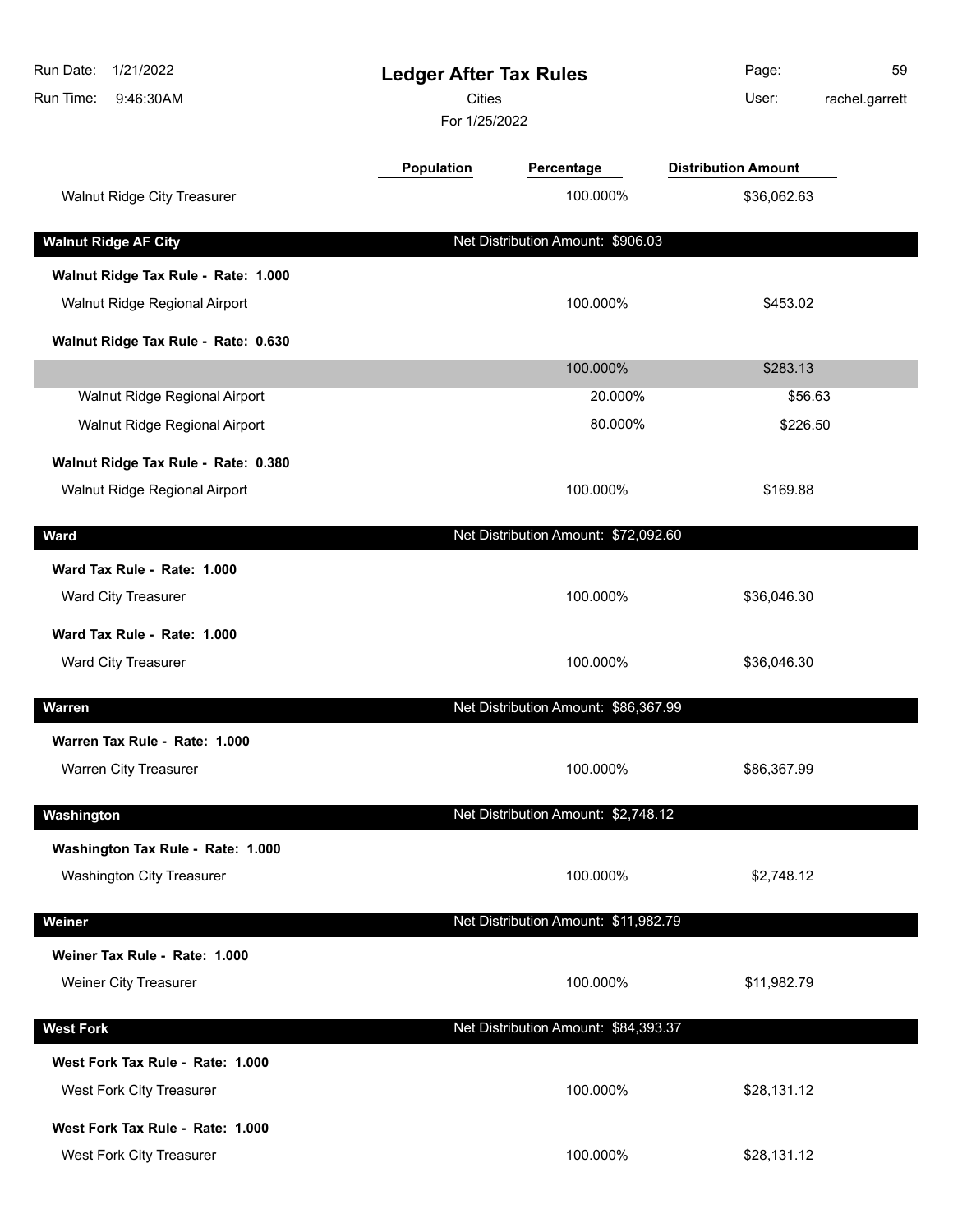| Run Date:<br>1/21/2022<br>Run Time:<br>9:46:30AM |                                      | <b>Ledger After Tax Rules</b><br><b>Cities</b><br>For 1/25/2022 |                                       | Page:<br>User:             | 60<br>rachel.garrett |
|--------------------------------------------------|--------------------------------------|-----------------------------------------------------------------|---------------------------------------|----------------------------|----------------------|
|                                                  |                                      | <b>Population</b>                                               | Percentage                            | <b>Distribution Amount</b> |                      |
|                                                  | West Fork Tax Rule - Rate: 0.630     |                                                                 |                                       |                            |                      |
| West Fork City Treasurer                         |                                      |                                                                 | 100.000%                              | \$17,581.95                |                      |
|                                                  | West Fork Tax Rule - Rate: 0.380     |                                                                 |                                       |                            |                      |
| West Fork City Treasurer                         |                                      |                                                                 | 100.000%                              | \$10,549.18                |                      |
| <b>West Memphis</b>                              |                                      |                                                                 | Net Distribution Amount: \$762,269.59 |                            |                      |
|                                                  | West Memphis Tax Rule - Rate: 1.000  |                                                                 |                                       |                            |                      |
| West Memphis City Treasurer                      |                                      |                                                                 | 100.000%                              | \$508,179.73               |                      |
|                                                  | West Memphis Tax Rule - Rate: 0.500  |                                                                 |                                       |                            |                      |
| West Memphis City Treasurer                      |                                      |                                                                 | 100.000%                              | \$254,089.86               |                      |
| <b>West Memphis AF City</b>                      |                                      |                                                                 | Net Distribution Amount: \$2,033.95   |                            |                      |
|                                                  | West Memphis Tax Rule - Rate: 1.000  |                                                                 |                                       |                            |                      |
| West Memphis City Treasurer                      |                                      |                                                                 | 100.000%                              | \$1,355.97                 |                      |
|                                                  | West Memphis Tax Rule - Rate: 0.500  |                                                                 |                                       |                            |                      |
|                                                  | West Memphis Municipal Airport       |                                                                 | 100.000%                              | \$677.98                   |                      |
| <b>Western Grove</b>                             |                                      |                                                                 | Net Distribution Amount: \$5,107.82   |                            |                      |
|                                                  | Western Grove Tax Rule - Rate: 1.000 |                                                                 |                                       |                            |                      |
|                                                  | Western Grove City Treasurer         |                                                                 | 25.000%                               | \$1,276.96                 |                      |
|                                                  | Western Grove City Treasurer         |                                                                 | 25.000%                               | \$1,276.96                 |                      |
|                                                  | Western Grove City Treasurer         |                                                                 | 50.000%                               | \$2,553.90                 |                      |
| Wheatley                                         |                                      |                                                                 | Net Distribution Amount: \$3,697.90   |                            |                      |
|                                                  | Wheatley Tax Rule - Rate: 1.000      |                                                                 |                                       |                            |                      |
| <b>Wheatley City Treasurer</b>                   |                                      |                                                                 | 100.000%                              | \$3,697.90                 |                      |
| <b>White Hall</b>                                |                                      |                                                                 | Net Distribution Amount: \$129,785.53 |                            |                      |
|                                                  | White Hall Tax Rule - Rate: 1.000    |                                                                 |                                       |                            |                      |
| White Hall City Treasurer                        |                                      |                                                                 | 100.000%                              | \$129,785.53               |                      |
| <b>Wickes</b>                                    |                                      |                                                                 | Net Distribution Amount: \$7,201.28   |                            |                      |
| Wickes Tax Rule - Rate: 1.000                    |                                      |                                                                 |                                       |                            |                      |
| <b>Wickes City Treasurer</b>                     |                                      |                                                                 | 100.000%                              | \$7,201.28                 |                      |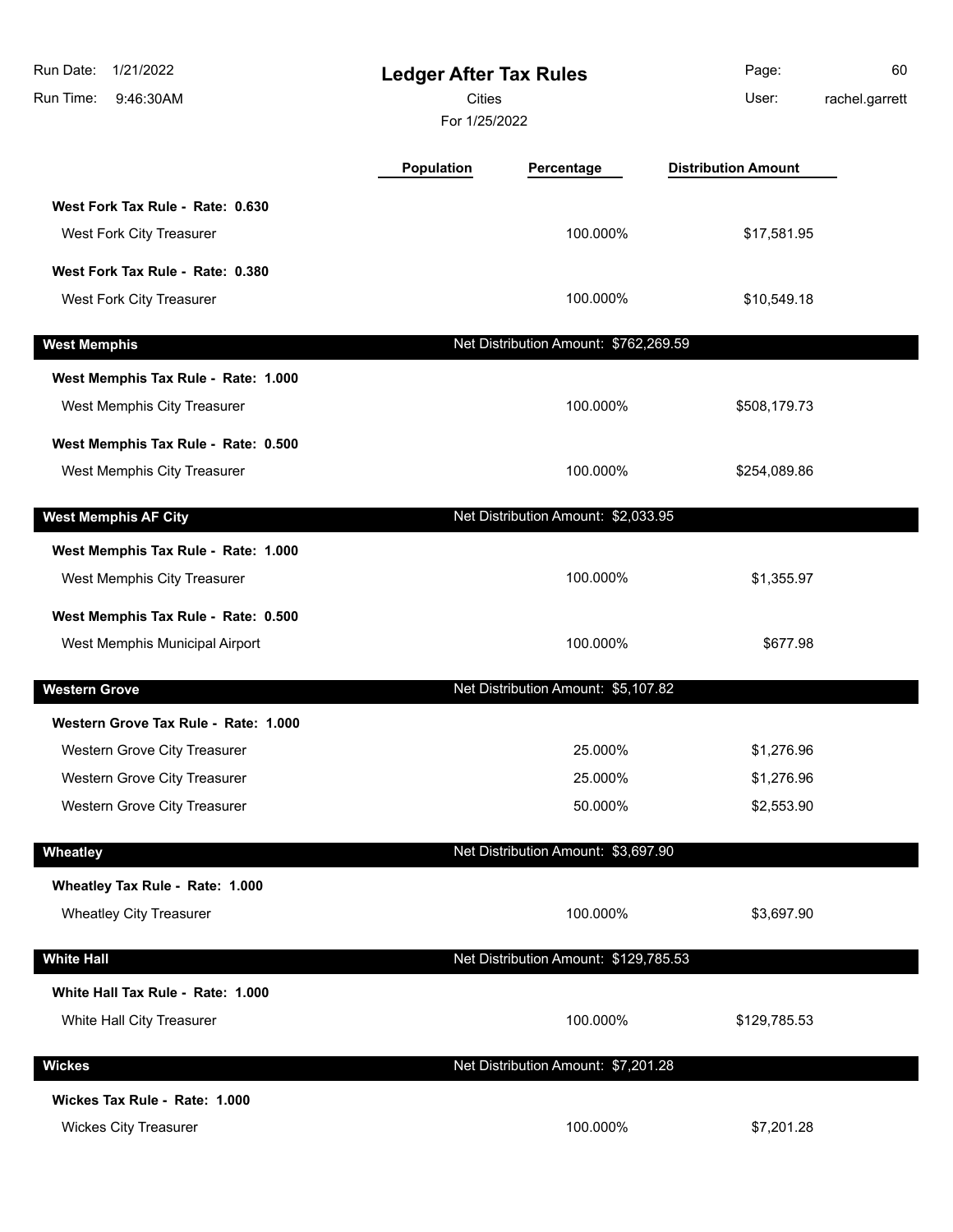| Run Date:<br>1/21/2022<br>Run Time:<br>9:46:30AM                | <b>Ledger After Tax Rules</b><br><b>Cities</b><br>For 1/25/2022 |                                       | Page:<br>User:             | 61<br>rachel.garrett |
|-----------------------------------------------------------------|-----------------------------------------------------------------|---------------------------------------|----------------------------|----------------------|
|                                                                 | Population                                                      | Percentage                            | <b>Distribution Amount</b> |                      |
| Widener                                                         |                                                                 | Net Distribution Amount: \$2,498.58   |                            |                      |
| Widener Tax Rule - Rate: 1.750                                  |                                                                 |                                       |                            |                      |
| <b>Widener City Treasurer</b>                                   |                                                                 | 100.000%                              | \$2,498.58                 |                      |
| <b>Wiederkehr Village</b>                                       |                                                                 | Net Distribution Amount: \$3,246.79   |                            |                      |
| Wiederkehr Village Tax Rule - Rate: 1.000                       |                                                                 |                                       |                            |                      |
| Wiederkehr Village City Treasurer                               |                                                                 | 100.000%                              | \$3,246.79                 |                      |
| Wilmot                                                          |                                                                 | Net Distribution Amount: \$4,088.64   |                            |                      |
| Wilmot Tax Rule - Rate: 1.000<br>Wilmot City Treasurer          |                                                                 | 100.000%                              | \$2,044.32                 |                      |
| Wilmot Tax Rule - Rate: 1.000<br>Wilmot City Treasurer          |                                                                 | 100.000%                              | \$2,044.32                 |                      |
| <b>Wilson</b>                                                   |                                                                 | Net Distribution Amount: \$9,390.41   |                            |                      |
| Wilson Tax Rule - Rate: 1.000<br>Wilson City Treasurer          |                                                                 | 100.000%                              | \$9,390.41                 |                      |
| Wilton                                                          |                                                                 | Net Distribution Amount: \$933.82     |                            |                      |
| Wilton Tax Rule - Rate: 1.000<br>Wilton City Treasurer          |                                                                 | 100.000%                              | \$933.82                   |                      |
| Winslow                                                         |                                                                 | Net Distribution Amount: \$8,479.48   |                            |                      |
| Winslow Tax Rule - Rate: 2.000<br><b>Winslow City Treasurer</b> |                                                                 | 100.000%                              | \$8,479.48                 |                      |
| Wynne                                                           |                                                                 | Net Distribution Amount: \$180,471.76 |                            |                      |
| Wynne Tax Rule - Rate: 1.000<br>Wynne City Treasurer            |                                                                 | 100.000%                              | \$180,471.76               |                      |
| Yellville                                                       |                                                                 | Net Distribution Amount: \$57,888.81  |                            |                      |
| Yellville Tax Rule - Rate: 1.000<br>Yellville City Treasurer    |                                                                 | 100.000%                              | \$28,944.41                |                      |
| Yellville Tax Rule - Rate: 1.000<br>Yellville City Treasurer    |                                                                 | 100.000%                              | \$28,944.40                |                      |